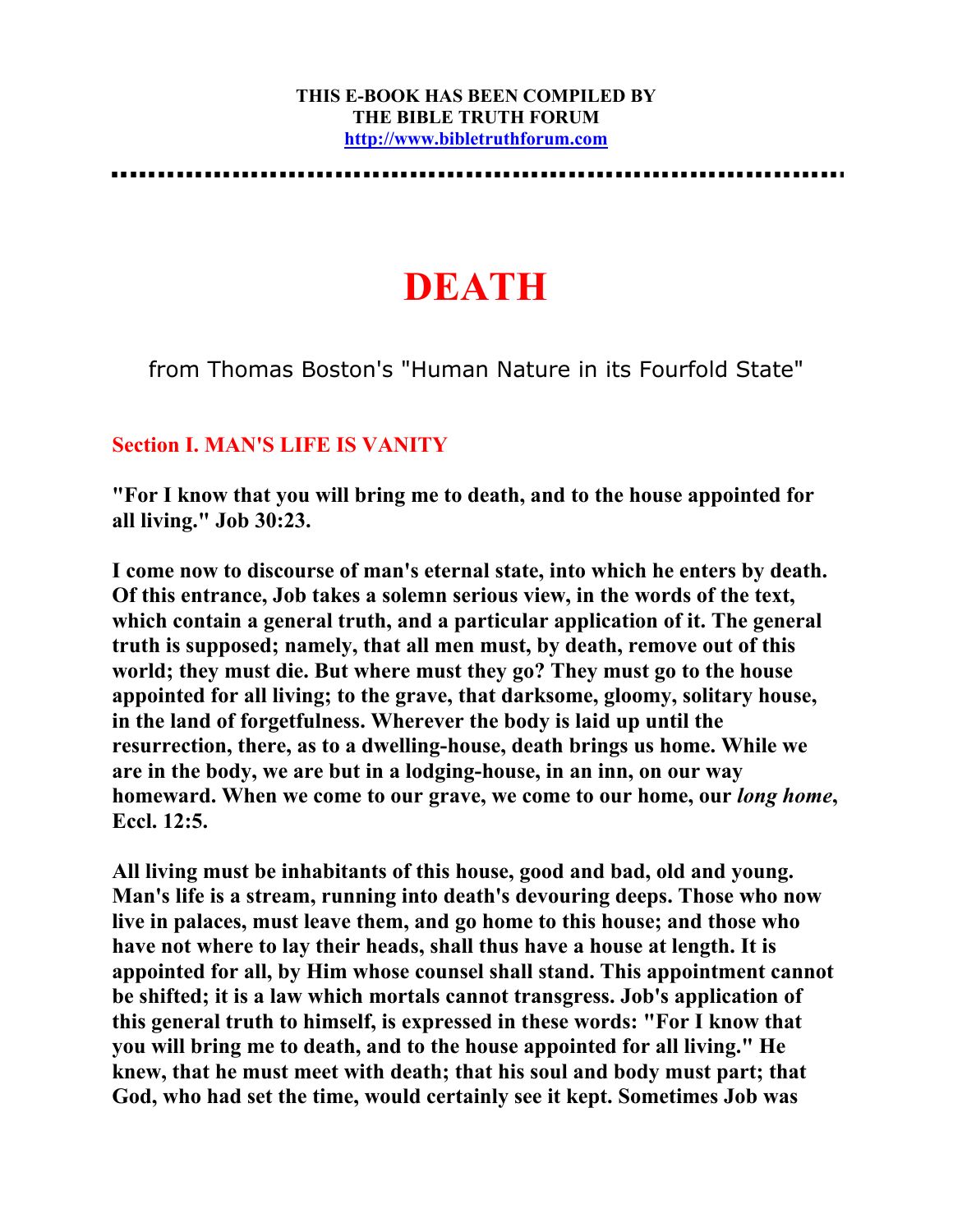**inviting death to come to him, and carry him home to its house; yes, he was in the hazard of running to it before the time—Job 7:15, "My soul chooses strangling, and death rather than my life." But here he considers God would bring him to it; yes, bring him back to it, as the word imports. Whereby he seems to intimate, that we have no life in this world, but as runaways from death, which stretches out its cold arms, to receive us from the womb—but though we do then narrowly escape its clutches, we cannot escape long; we shall be brought back again to it. Job knew this, he had laid it down as a certainly, and was looking for it.** 

**I. ALL MUST DIE. Although this doctrine is confirmed by the experience of all former generations, ever since Abel entered into the house appointed for all living, and though the living know that they shall die, yet it is needful to discourse of the certainty of death, that it may be impressed on the mind, and duly considered.** 

**Therefore consider,** 

**1. There is an unalterable statute of death, under which all men are concluded. "It is appointed unto men once to die," Heb. 9:27. It is laid up for them, as parents lay up for their children—they may look for it, and cannot miss it; seeing God has designed and reserved it for them. There is no peradventure in it; "we must die," II Sam. 14:14. Though some men will not**  *hear* **of death, yet every man must** *see* **death, Psalm 89:48. Death is a champion all must grapple with—we must enter the lists with it, and it will have the mastery, Eccl. 8:8, "There is no man that has power over the spirit, to retain the spirit; neither has he power in the day of death." Those indeed who are found alive at Christ's coming, shall all be changed, 1 Cor. 15:51. But that change will be equivalent to death, will answer the purposes of it. All other people must go the common road, the way of all flesh.** 

**2. Let us consult daily observation. Every man "sees that wise men die, likewise the fool and brutish person," Psalm 49:10. There is room enough on this earth for us, notwithstanding the multitudes that were upon it before us. They are gone, to make room for us; as we must depart, to make room for others. It is long since death began to transport men into another world, and vast multitudes are gone there already—yet the work is going on still; death is carrying off new inhabitants daily, to the house appointed for all living. Who has ever heard the grave say, It is enough! Long has it been getting, but still it asks. This world is like a great fair or market, where some are coming in, others going out; while the assembly that is in it is confusion, and the most**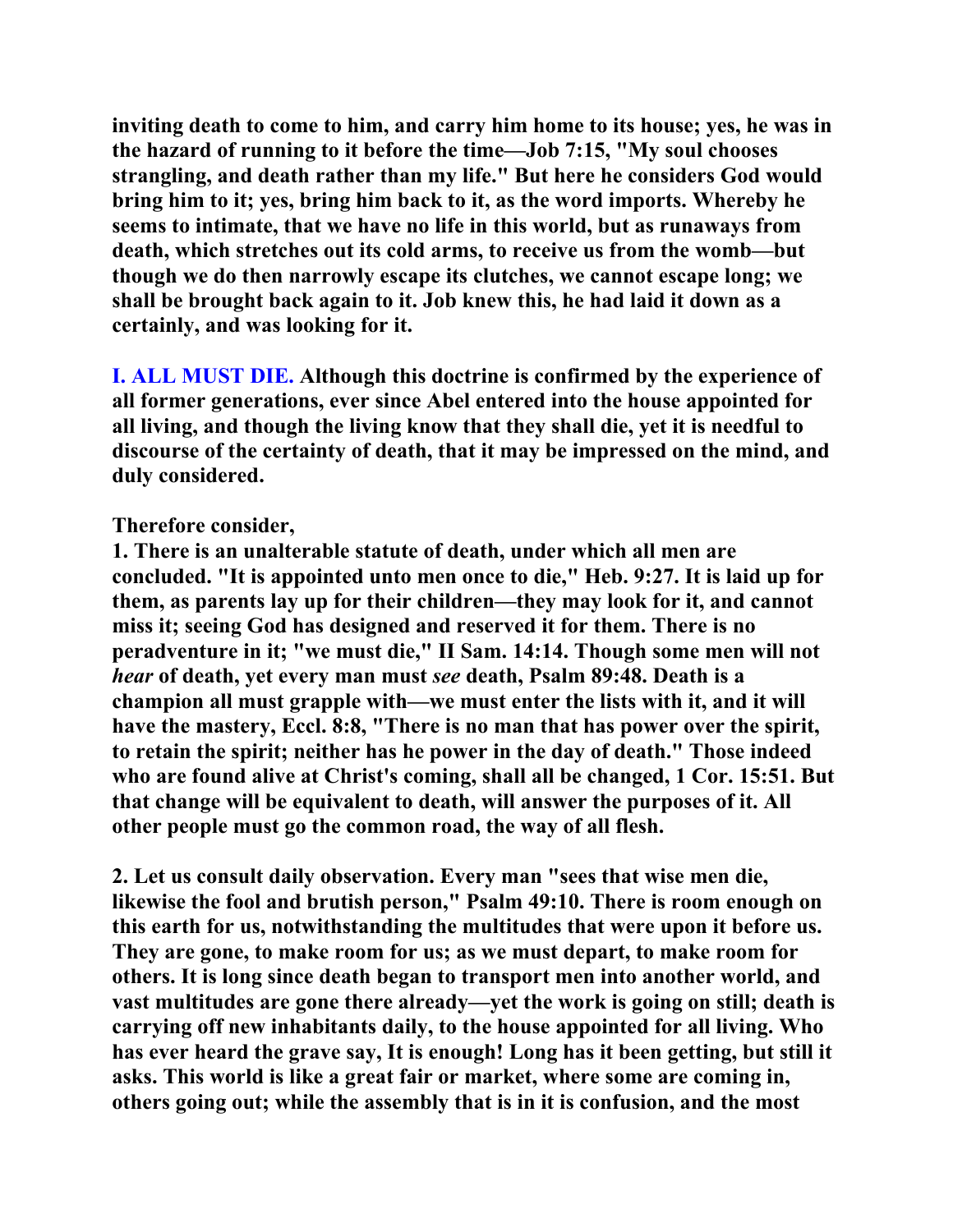**part know not why they are come together; or, like a town situated on the road to a great city, through which some travelers have passed, some are passing, while others are only coming in, Eccl. 1:4, "One generation passes away, and another generation comes—but the earth abides forever."** 

**Death is an inexorable, irresistible messenger, who cannot be diverted from executing his orders by the force of the mighty, the bribes of the rich, or the entreaties of the poor. It does not reverence the hoary head, nor pity the harmless babe. The bold and daring cannot outbrave it; nor can the fainthearted obtain a discharge in this war.** 

**3. The human body consists of perishing materials, Gen. 3:19, "Dust you are, and unto dust you shall return." The strongest are but brittle earthen vessels, easily broken in shivers. The soul is but basely housed, while in this mortal body, which is not a house of** *stone***, but a house of** *clay***, the mud walls cannot but molder away; especially seeing the foundation is not on a rock, but in the dust; they are crushed before the moth, though this insect be so tender that the gentle touch of a finger will destroy it, Job 4:19.** 

**These materials are like gunpowder; a very small spark lighting on them will set them on fire, and blow up the house—the seed of a raison, or a hair in milk, having choked men, and laid the house of clay in the dust. If we consider the frame and structure of our bodies, how fearfully and wonderfully we are made; and on how regular and exact a motion of the fluids, and balance of humors, our life depends; and that** *death has as many doors to enter in by, as the body has pores***; and if we compare the soul and body together, we may justly reckon, that there is somewhat more astonishing in our** *life***, than in our**  *death***; and that it is** *more strange to see dust walking up and down on the dust, than lying down in it.* 

**Though the lamp of our life may not be violently blown out, yet the flame must go out at length for lack of oil. What are those distempers and diseases which we are liable to, but death's harbingers, that come to prepare his way? They meet us, as soon as we set our foot on earth, to tell us at our entry, that** *we do but come into the world to go out again.* **Nevertheless, some are snatched away in a moment, without being warned by sickness or disease.** 

**4. We have sinful souls, and therefore have dying bodies—death follows sin, as the shadow follows the body. The wicked must die, by virtue of the threatening of the covenant of works, Gen. 2:17, "In the day that you eat**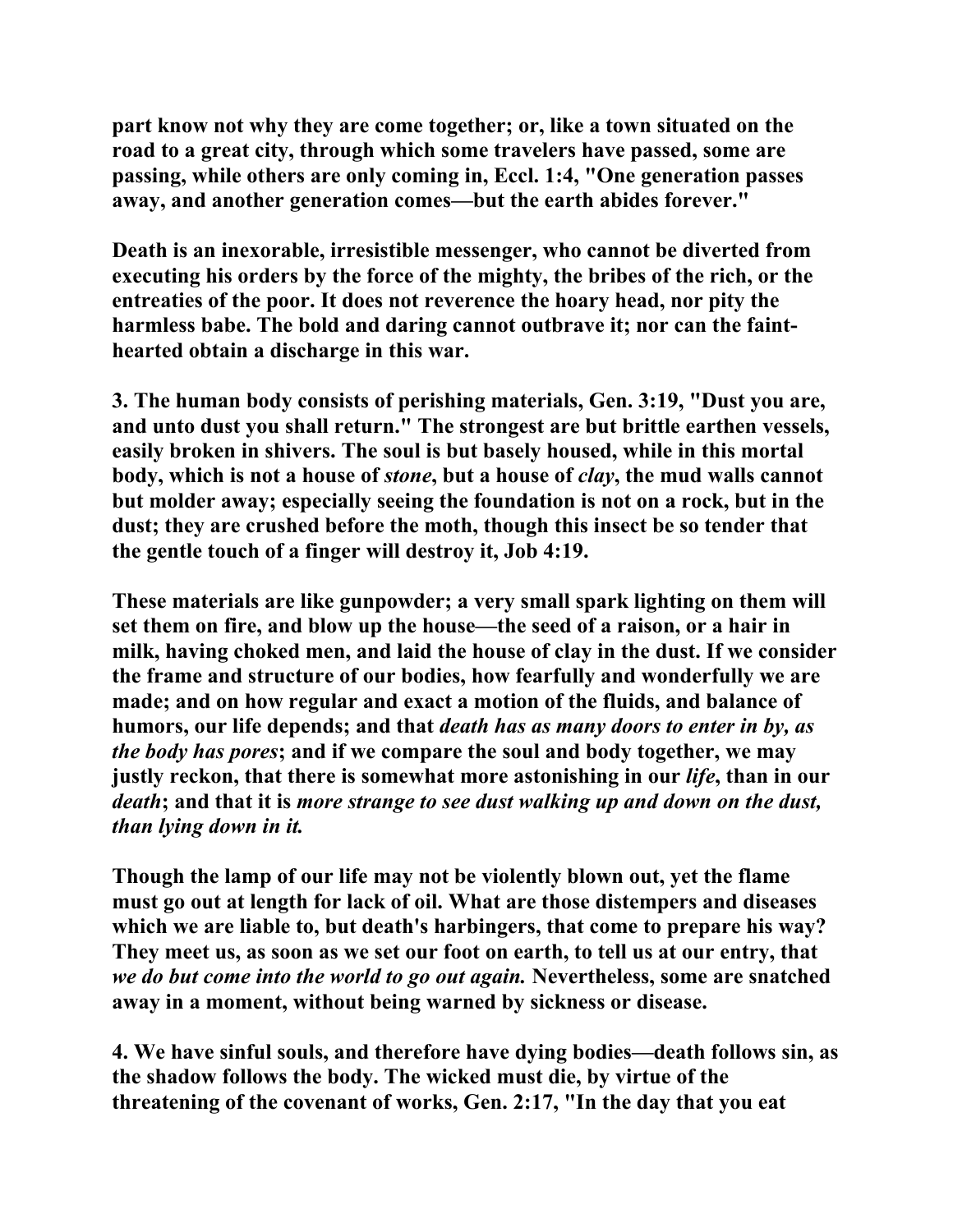**thereof, you shall surely die." And the godly must die too, that as death entered by sin, sin may go out by death. Christ has taken away the sting of death, as to them; though he has not as yet removed death itself. Therefore, though it fastens on them, as the viper did on Paul's hand, it shall do them no harm—but because the leprosy of sin is in the walls of the house, it must be broken down, and all the materials thereof carried forth.** 

**5. Man's life in this world, according to the Scripture account of it, is but a few degrees removed from death. The Scripture represents it as a vain and empty thing, short in its continuance, and swift in its passing away.** 

**First, Man's life is a vain and empty thing—while it is, it vanishes away; and lo! it is not. Job 7:6, "My days are vanity." If we suspect afflicted** *Job* **of partiality in this matter, hear the wise and prosperous** *Solomon's* **character of the days of his life, Eccl. 7:15, "All things have I seen in the days of my vanity," that is, my vain days.** *Moses***, who was a very active man, compares our days to a sleep, Psalm 90:5, "They are as a sleep," which is not noticed until it is ended. The resemblance is just—few men have right apprehensions of life, until death awaken them; then we begin to know that we were living. "We spend our years as a tale that is told," ver. 9. When an idle tale is telling it may affect a little; but when it is ended, it is remembered no more—and so is a man forgotten, when the** *fable of his life* **is ended. It is as a dream, or vision of the night, in which there is nothing solid; when one awakes, all vanishes; Job 20:8, "He shall fly away as a dream, and shall not be found; yes, he shall be chased away as a vision of the night." It is but a vain show or image; Psalm 39:6, "Surely every man walks in a vain show." Man, in this world, is but as it were a walking statue—his life is but an** *image of life***, there is so much of death in it.** 

**If we look on our life, in the several periods of it, we shall find it** *a heap of vanities***. "Childhood and youth are vanity," Eccl. 11:10. We come into the world the most helpless of all animals—young birds and beasts can do something for themselves, but infant man is altogether unable to help himself. Our childhood is spent in pitiful trifling pleasures, which become the scorn of our after thoughts. Youth is a flower that soon withers, a blossom that quickly falls off; it is a space of time in which we are rash, foolish, and inconsiderate, pleasing ourselves with a variety of vanities, and swimming as it were through a flood of them.** 

**But before we are aware it is past; and we are, in middle age, encompassed**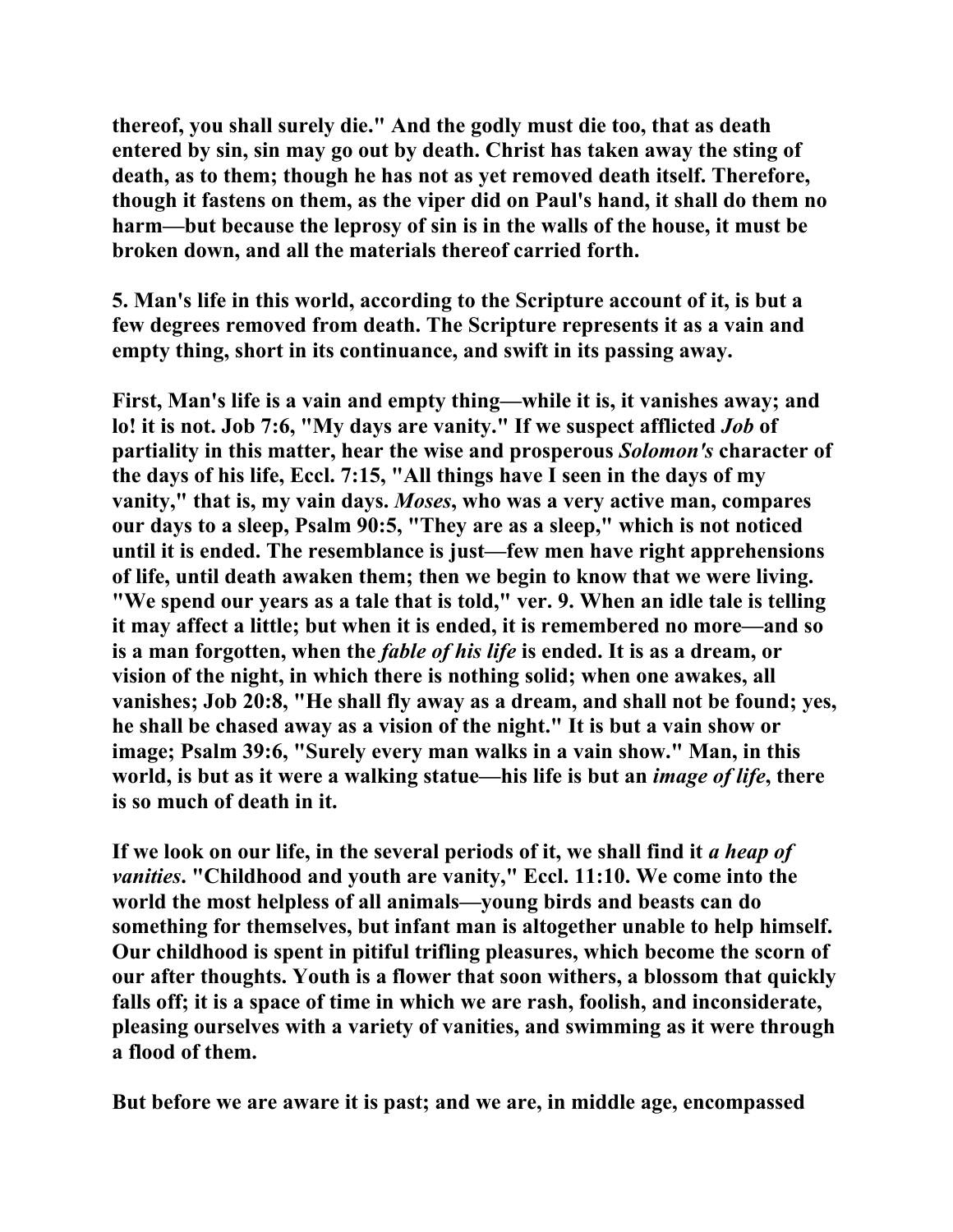**with a thick cloud of cares, through which we must grope; and finding ourselves beset with prickling thorns of difficulties, through them we must force our way, to accomplish the projects and contrivances of our riper thoughts. The more we solace ourselves in any earthly enjoyment we attain to, the more bitterness do we find in parting with it.** 

**Then comes old age, attended with its own train of infirmities, labor, and sorrow, Psalm 90:10, and sets us down next door to the grave. In a word, "All flesh is like grass," Isa. 40:6. Every stage or period in life, is vanity. "Man at his best state," his middle age, when the heat of youth is spent, and the sorrows of old age have not yet overtaken him, "is altogether vanity," Psalm 39:5. Death carries off some in the bud of childhood, others in the blossom of youth, and others when they are come to their fruit; few are left standing, until, like ripe corn, they forsake the ground—all die one time or other.** 

**II. Man's life is a SHORT thing. It is not only a vanity, but** *a short-lived vanity***. Consider,** 

**1. How the life of man is reckoned in the Scriptures. It was indeed sometimes reckoned by hundreds of years—but no man ever arrived at a thousand, which yet bears no proportion to eternity. Now hundreds are brought down to scores; threescore and ten, or fourscore, is its utmost length, Psalm 90:10. But few men arrive at that length of life. Death does but rarely wait, until men be bowing down, by reason of age, to meet the grave. Yet, as if years were too big a word for such a small thing as the life of man on earth, we find it counted by months, Job 14:5. "The number of his** *months* **are with you." Our course, like that of the moon, is run in a little time—we are always waxing or waning, until we disappear.** 

**But frequently it is reckoned by days; and these but few, Job 14:1, "Man, that is born of a woman, is of few** *days***." No, it is but one day, in Scripture account; and that a hireling's day, who will precisely observe when his day ends, and give over his work, ver. 6, "Until he shall accomplish as an hireling his day."** 

**Yes, the Scripture brings it down to the shortest space of time, and calls it a moment, II Cor. 4:17, "Our light affliction," though it last all our life long, "is but for a** *moment***." Elsewhere it is brought down yet to a lower pitch, farther than which one cannot carry it, Psalm 39:5, "My age is as nothing before you." Agreeably to this, Solomon tells us, Eccl. 3:2, "There is a time to be**  *born***, and a time to** *die***"; but makes no mention of a time to** *live***, as if our life were but a skip from the womb to the grave.**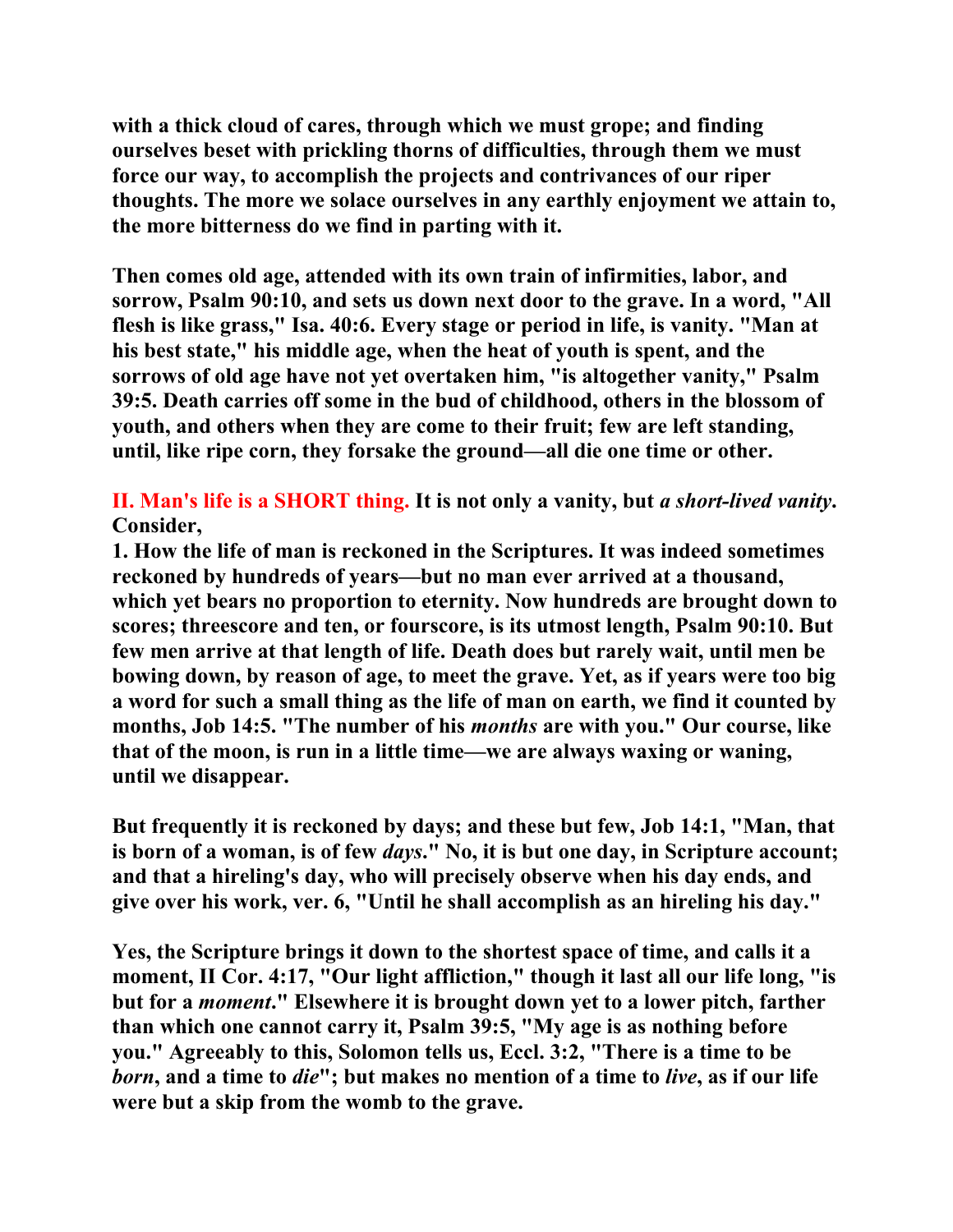**2. Consider the various SIMILITUDES by which the Scripture represents the shortness of man's life. Hear Hezekiah, Isa. 38:12, "My age is departed, and is removed from me as a** *shepherd's tent***; I am cut off like a** *weaver's shuttle***." The shepherd's tent is soon removed; for the flocks must not feed long in one place; such is a man's life on this earth, quickly gone. It is a web which he is incessantly working; he is not idle so much as for one moment—in a short time it is wrought, and then it is cut off. Every breathing is a thread in this web; when the last breath is drawn, the web is woven out; he expires, and then it is cut off, he breathes no more.** 

**Man is like** *grass***, and like a** *flower***, Isa. 40:6. "All flesh," even the strongest and most healthy flesh, "is** *grass***, and all the goodness thereof is as the flower of the field." The grass is flourishing in the morning; but, being cut down by the mowers, in the evening it is withered—so man sometimes is walking up and down at ease in the morning, and in the evening is lying a corpse, being struck down by a sudden blow, with one or other of death's weapons.** 

**The** *flower***, at best, is but a weak and tender thing, of short continuance wherever it grows—but observe, man is not compared to the flower of the garden; but to the flower of the field, which the foot of every beast may tread down at any time. Thus is our life liable to a thousand accidents every day, any of which may cut us off. But though we should escape all these, yet at length this grass withers, this flower fades by itself. It is carried off "as the**  *cloud* **is consumed, and vanishes away," Job 7:9. It looks big as the morning cloud, which promises great things, and raises the expectation of the husbandman; but the sun rises, and the cloud is scattered;** *death comes, and man vanishes!*

**The apostle James proposes the question, "What is your life?" chapter 4:14. Hear his answer, "It is even a** *vapor***, that appears for a little time, and then vanishes away." It is frail, uncertain, and does not last. It is as** *smoke***, which goes out of the chimney, as if it would darken the face of the heavens; but quickly it is scattered, and appears no more—thus goes man's life, and "where is he?" It is** *wind***, Job 7:7, "O remember that my life is wind. "It is but a passing blast, a short puff, "a wind that passes away, and comes not again," Psalm 78:39. Our** *breath* **is in our nostrils, as if it were always upon the wing to depart; ever passing and repassing, like a traveler, until it goes away, not to return until the heavens be no more.**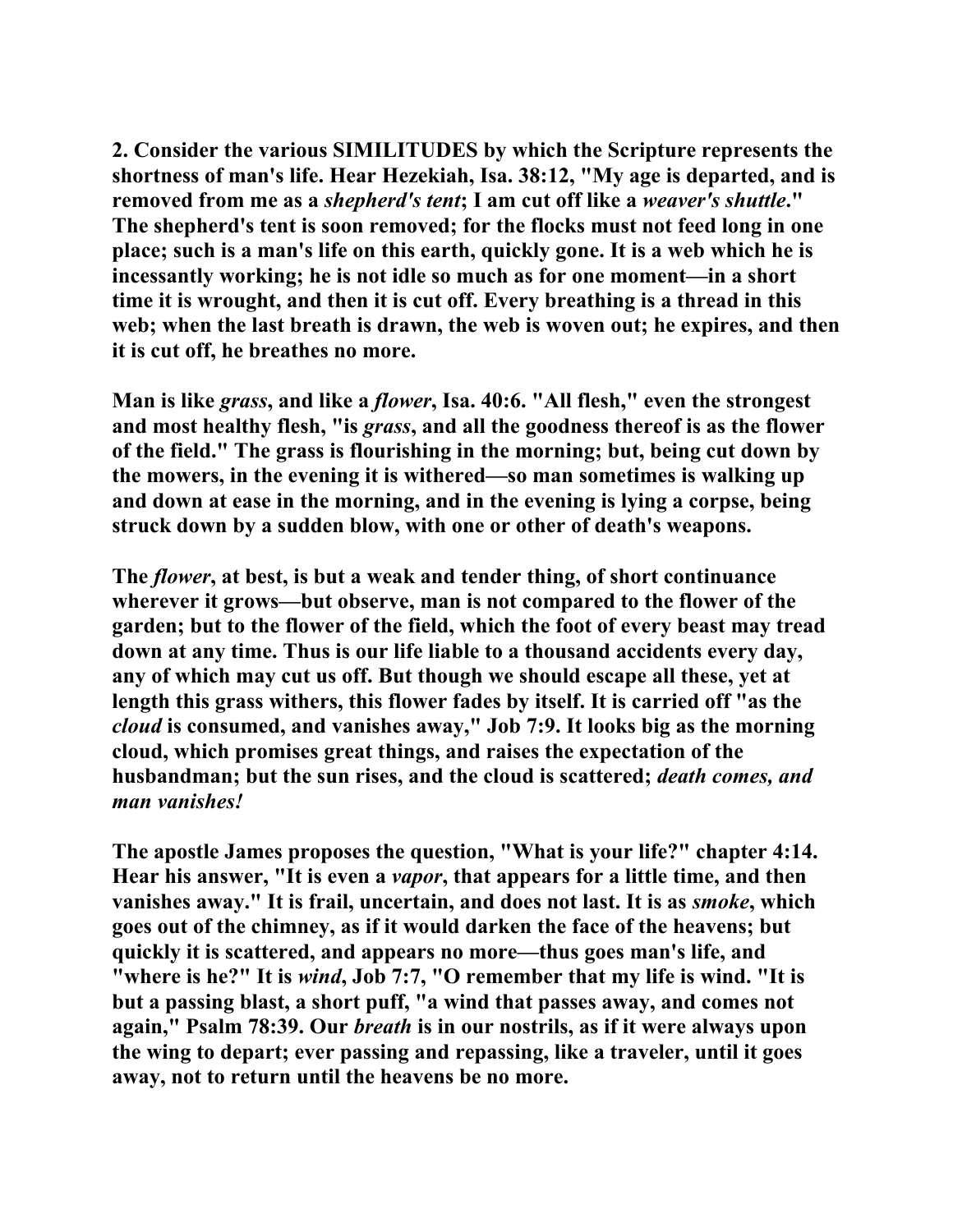**III. Man's life is a SWIFT thing; not only a passing, but** *a flying vanity***. Have you not observed how swiftly a shadow runs along the ground, in a cloudy and a windy day, suddenly darkening the places beautified before with the beams of the sun, but is suddenly disappearing? Such is the life of man on the earth, for "he flees as a shadow, and continues not," Job 14:2. A weaver's shuttle is very swift in its motion; in a moment it is thrown from one side of the web to the other; yet "our days are swifter than a weaver's shuttle," chap. 7:6.** *How quickly is man tossed through time, into eternity!* **See how Job describes the swiftness of the time of life, chap. 9:25-26. "Now my days are swifter than a runner; they flee away, they see no good. They are passed away as the swift ships; as the eagle that hastens to the prey." He compares his days with a**  *runner***, who runs speedily to carry tidings, and will make no stop. But though the runner were like Ahimaaz, who overrun Cushi, our days would be swifter than he; for they flee away, like a man fleeing for his life before the pursuing enemy; he runs with his utmost vigor, yet our days run as fast as he.** 

**But this is not all; even he who is fleeing for his life, cannot run always—he must needs sometimes stand still, lie down, or turn in somewhere, as Sisera did into Jael's tent, to refresh himself—***but our time never halts!* **Therefore it is compared to** *ships***, that can sail night and day without intermission, until they reach their port; and to swift ships, ships of desire, in which men quickly arrive at their desired haven; or ships of pleasure, that sail more swiftly than ships of burden. Yet the wind failing, the ship's course is checked—but** *our time always runs with a rapid course!* **Therefore it is compared to the** *eagle* **flying; not with his ordinary flight, for that is not sufficient to represent the swiftness of our days; but when he flies upon his prey, which is with an extraordinary swiftness. And thus, even thus, our days flee away.** 

**Having thus discoursed of death, let us APPLY the subject in discerning the vanity of the world; in bearing up, with Christian contentment and patience under all troubles and difficulties in it; in mortifying our lusts; in cleaving unto the Lord with full purpose of heart, at all hazards, and in preparing for death's approach.** 

**I. Let us hence, as in a looking-glass, Behold the vanity of the world, and of all those things in it, which men so much value and esteem; and therefore set their hearts upon. The rich and the poor are equally intent upon gaining this world; they bow the knee to it; yet it is but a** *clay god***—they court the bulky vanity, and run eagerly to catch this shadow. The rich man is hugged to death in its embraces; and the poor man wearies himself in the fruitless pursuit.**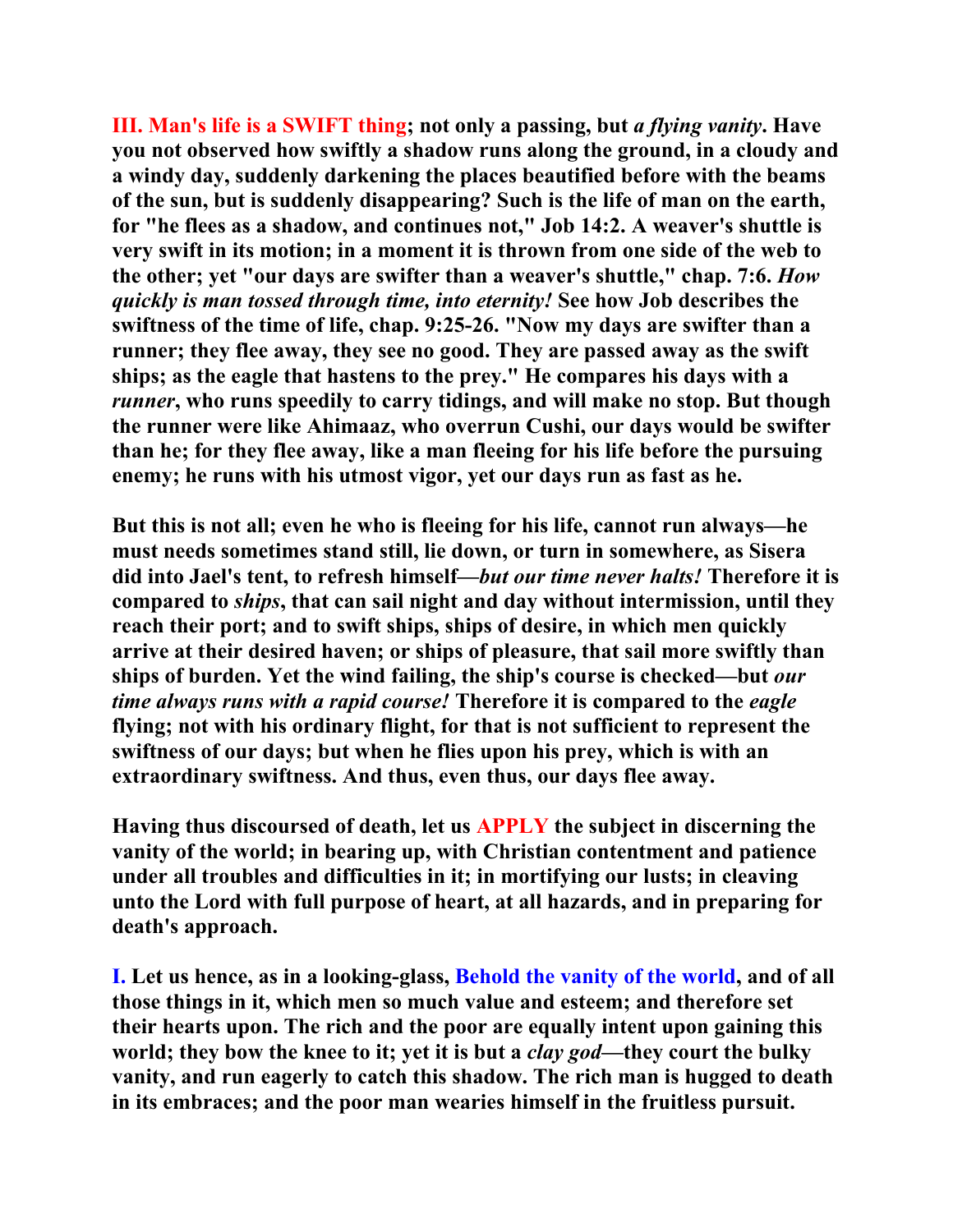**What wonder if the world's smiles overcome us, when we pursue it so eagerly, even while it frowns upon us!** 

**But look into the grave! O man! consider and be wise; listen to the doctrine of death; and learn,** 

**1. that, "hold as hard as you can, you shall be forced to let go your hold of the world at length." Though you load yourself with the fruits of this earth; yet all shall fall off when you come to creep into your hole, the house, under ground, appointed for all living. When death comes, you must bid an eternal farewell to your enjoyments in this world—you must leave your goods to another; Luke 12:20, "And whose shall those things be which you have provided?"** 

**2. Your portion of these things shall be very little before long. If you lie down on the grass, and stretch yourself at full length, and observe the print of your body when you rise, you may see how much of this earth will fall to your share at last. It may be you shall get a coffin, and a winding-sheet; but you are not sure of that; many who have had abundance of wealth, yet have not had so much when they took up their new house in the land of silence. But however that be, more you cannot expect.** 

**It was a sobering lesson, which Saladin, when dying, gave to his soldiers. He called for his standard bearer, and ordered him to take his shroud upon a pole, and go out to the camp with it, and declare that of all his conquests, victories, and triumphs, he had nothing now left him, but that piece of linen to wrap his body in for burial.** 

**3. "This world is a false friend," who leaves a man in time of greatest need, and flees from him when he has most to do. When you are lying on a deathbed, all your friends and relatives cannot rescue you; all your substance cannot ransom you, nor procure you a reprieve for one day; no, not for one hour! Yes, the more you possess of this world's goods, your sorrow at death is likely to be the greater; for though one may live more commodiously in a palace than in a cottage, yet he may die more easily in the cottage, where he has very little to make him fond of life.** 

**II. It may serve as a storehouse for Christian contentment and patience under worldly losses and crosses. A close application of the doctrine of death is an excellent remedy against fretting, and gives some ease to a troubled heart. When Job had sustained very great losses, he sat down contented, with this meditation, Job 1:21, "Naked I came out of my mother's womb, and naked**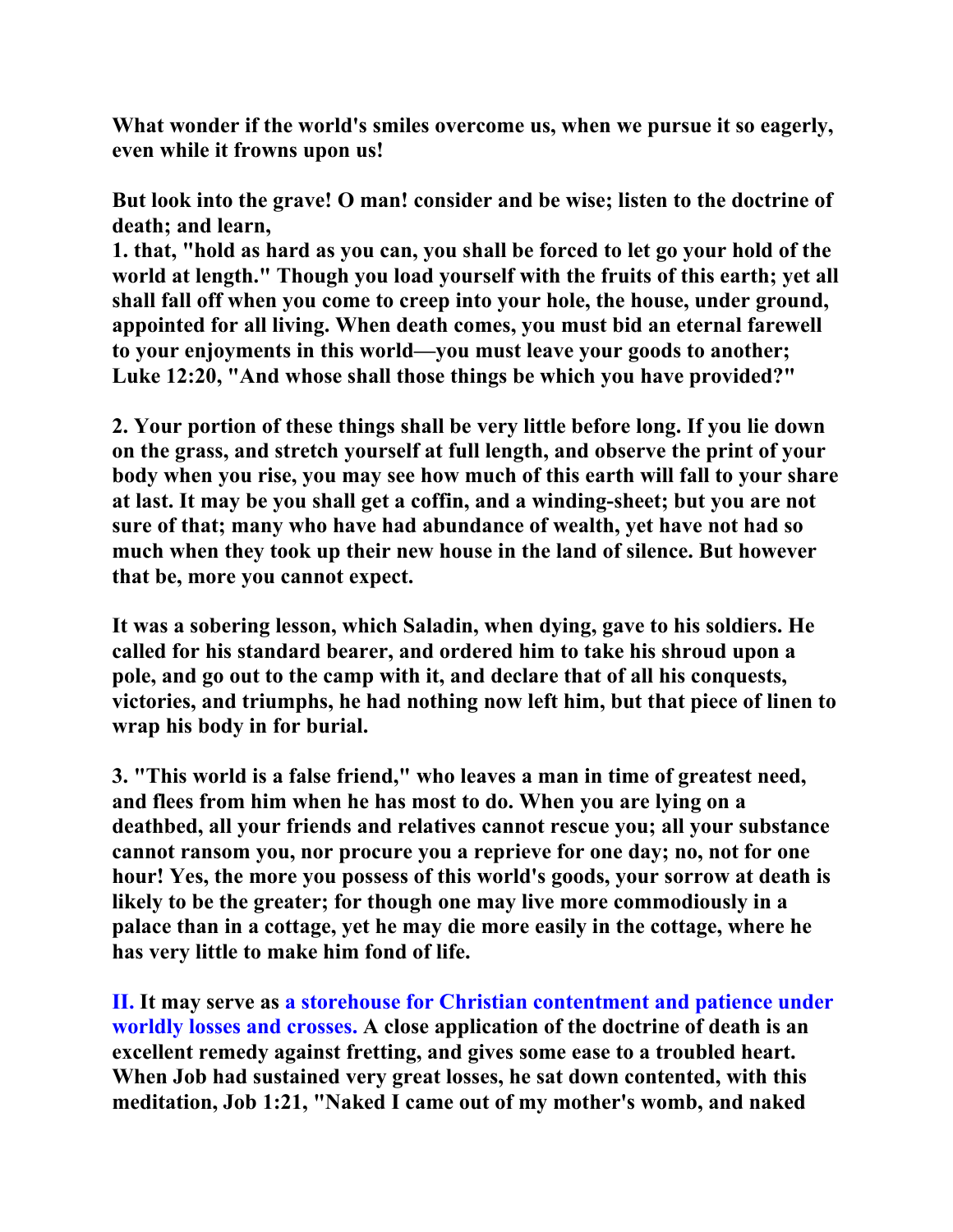**shall I return there; the Lord gave, and the Lord has taken away; blessed be the name of the Lord." When Providence brings a mortality or disease among your cattle, how ready are you to fret and complain! but the serious consideration of your own death, to which you have a notable help from such providential occurrences, may be of use to silence your complaints, and quiet your spirits. Look to "the house appointed for all living," and learn,** 

**1. That you must suffer a more severe tragedy than the loss of worldly goods. Do not cry out because of an illness in the leg or arm—for before long there will be a long home thrust at the heart. You may lose your dearest relations the wife may lose her husband, and the husband his wife; the parents may lose their dear children and the children their parents; but if any of these trials happen to you, remember you must lose your own life at last; and "Why does a living man complain?" Lam. 3:39. It is always profitable to consider, under affliction, that our case might have been worse than it is. Whatever is consumed, or taken from us, "It is of the Lord's mercies that we ourselves are not consumed," ver. 22.** 

**2. It is but for a short space of time that we are in this world. It is but a little that our necessities require in so short a space of time; when death comes, we shall stand in need of none of these things. Why should men rack their heads with cares how to provide for tomorrow; while they know not if they shall then need anything? Though a man's provision for his journey be nearly spent, he is not disquieted, if he thinks he is near home. Are you working by candle light, and is there** *little* **of your candle left? It may be there is as little sand in your glass; and if so, you have little use for it.** 

**3. You have matters of great weight that challenge your care. Death is at the door, beware that you lose not your souls. If blood breaks out at one part of the body, they often open a vein in another part of it, to turn the stream of the blood, and to stop it. Thus the Spirit of God sometimes cures men of sorrow for earthly things, by opening the heart-vein to bleed for sin. Did we pursue heavenly things more vigorously when our affairs in this life prosper not, we should thereby gain a double advantage—our worldly sorrow would be diverted, and our best treasure increased.** 

**4. Crosses of this nature will not last long. The world's smiles and frowns will quickly be buried together in everlasting forgetfulness. Its** *smiles* **go away like foam on the water; and its** *frowns* **are as a passing ache in a man's side. Time flies away with swift wings, and carries our earthly comforts, and crosses too,**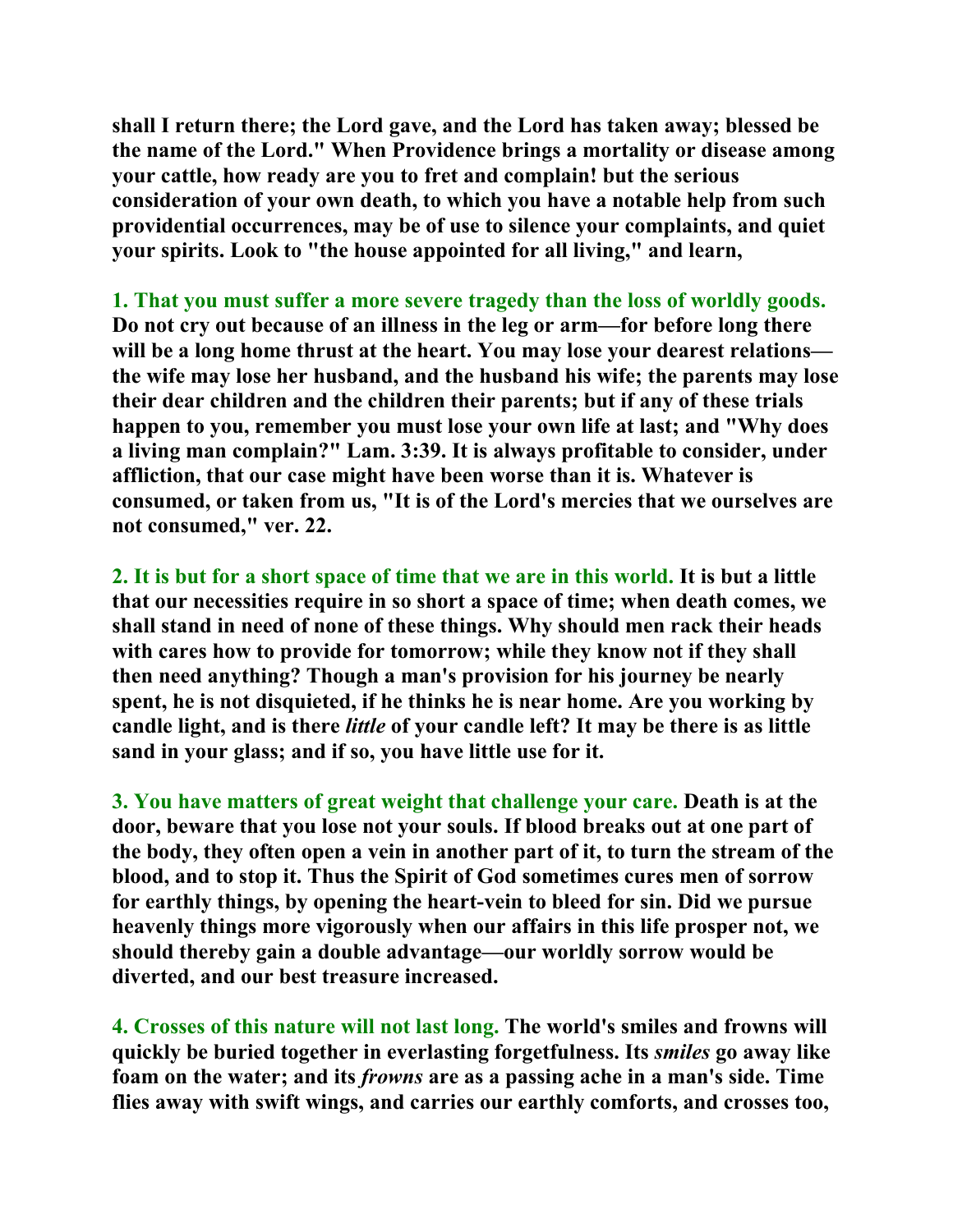**along with it—neither of them will accompany us into "the house appointed for all living." "For in death the wicked cease from troubling, and the weary are at rest. Even prisoners are at ease in death, with no guards to curse them. Rich and poor are there alike, and the slave is free from his master." Job 3:17-19.** 

**Cast a look into eternity, and you will see affliction here in this world, is but for a moment. The truth is, our time is so very short, that it will not allow either our joys or griefs to come to perfection. Therefore, let them "that weep be as though they wept not; and those who rejoice as though they rejoiced not," etc., 1 Cor. 7:29-31.** 

**5. Death will put all men on the same level. The king and the beggar must dwell in one house, when they come to their journey's end; though their entertainment by the way may be very different. "The small and the great are there," Job 3:19. We are all in this world as on a stage; it is no great matter, whether a man acts the part of a prince or a peasant, for when they have acted their parts, they must both get behind the curtain, and appear no more.** 

**6. If you are not in Christ, whatever your afflictions now be, "troubles a thousand times worse, are abiding you in another world."** *Death will turn your crosses into pure unmixed curses!* **and then, how gladly would you return to your former afflicted state, and purchase it at any rate, were there any possibility of such a return.** 

**7. If you are in Christ, you may well bear your cross.** *Death will put an end to all your troubles.* **If** *a man on a journey* **is not well accommodated, where he lodges only for a night, he will not trouble himself much about the matter; because he is not to stay there, it is not his home.** *You are on the road to eternity!* **let it not distress you that you meet with some hardships in the 'inn of this world'. Fret not, because it is not so well with you as with some others. One man travels with a cane in his hand; his fellow traveler, perhaps, has but a common staff or stick—either of them will serve the turn. It is no great matter which of them be yours; both will be laid aside when you come to your journey's end.** 

**III. It may serve for a bridle, to curb all manner of lusts, particularly those conversant about the body. A serious visit made to cold death, and that solitary mansion, the grave, might be of good use to repress them.**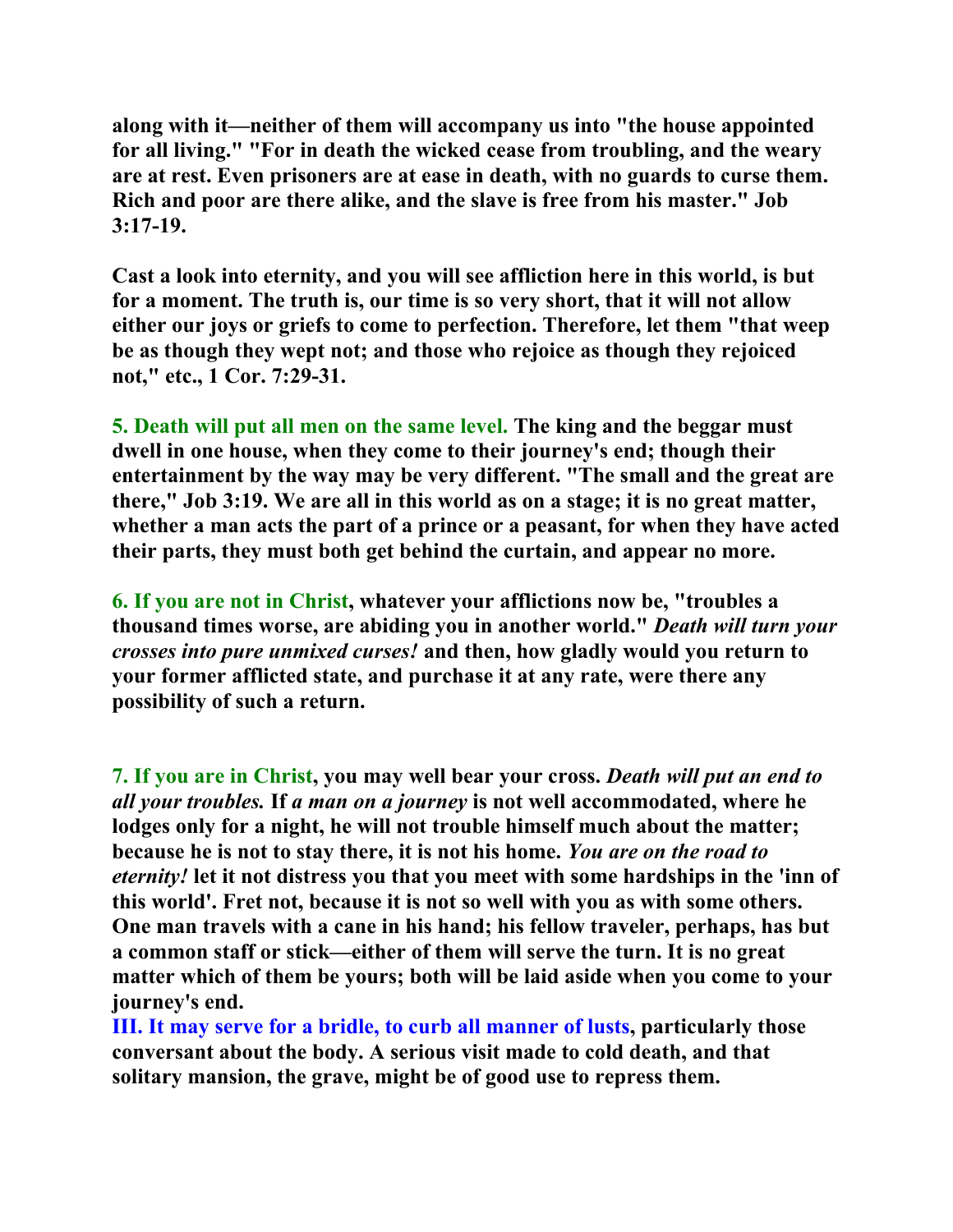**(1.) It may be of use to cause men to cease from their INORDINATE CARE FOR THE BODY; which is to many the bane of their souls. Often do these questions, "What shall we eat? what shall we drink? and with what shall we be clothed?" leave no room for another of more importance, namely, "With what shall I come before the Lord?" The** *soul* **is put on the shelf, to answer these base questions in favor of the** *body***; while its own eternal interests are neglected. But ah! why are men so busy to repair** *the ruinous cottage***; leaving**  *the inhabitant* **to bleed to death of his wounds, unheeded, unregarded? Why so much care for the body, to the neglect of the concerns of the immortal soul? O do not be so anxious for what can only serve your bodies; since, before long, the clods of cold earth will serve for back and belly too!** 

**(2.) It may abate your pride on account of BODILY ENDOWMENTS, which vain man is apt to glory in. Value not yourselves on the blossom of youth; for while you are in your blooming years, you are** *but ripening for a grave***; death gives the fatal stroke, without asking any body's age. Do not boast in your strength, it will quickly be gone—***the time will soon be, when you shall not be able to turn yourselves on a bed;* **and you must be carried by your grieving friends to your long home. And what signifies your healthful constitution? Death does not always enter in soonest where it begins soonest to knock at the door; but makes as great dispatch with some in a few hours, as with others in many years.** 

**Do not value yourselves on your beauty, which "shall consume in the grave," Psalm 49:14. Remember the change which death makes on the fairest face, Job 14:20—"You always overpower them, and then they pass from the scene. You disfigure them in death and send them away." Death makes the greatest beauty so loathsome, that it must be buried out of sight. Could a mirror be used in "the house appointed for all living," it would be a terror to those who now look oftener into their mirrors than into their Bibles. And what though the body be gorgeously arrayed? The finest** *clothes* **are but badges of our sin and shame; and in a little time will be exchanged for a shroud, when the body will become a feast to the worms!** 

**(3.) It may be A CHECK UPON SENSUALITY AND FLESHLY LUSTS. 1 Peter 2:11, "I beseech you as strangers and pilgrims, abstain from fleshly lusts, which war against the soul." It is hard to cause wet wood to take fire; and when the fire does take hold of it, it is soon extinguished. Sensuality makes men most unfit for divine communications, and is an effectual means to quench the Spirit.** *Intemperance in eating and drinking* **carries on the ruin of**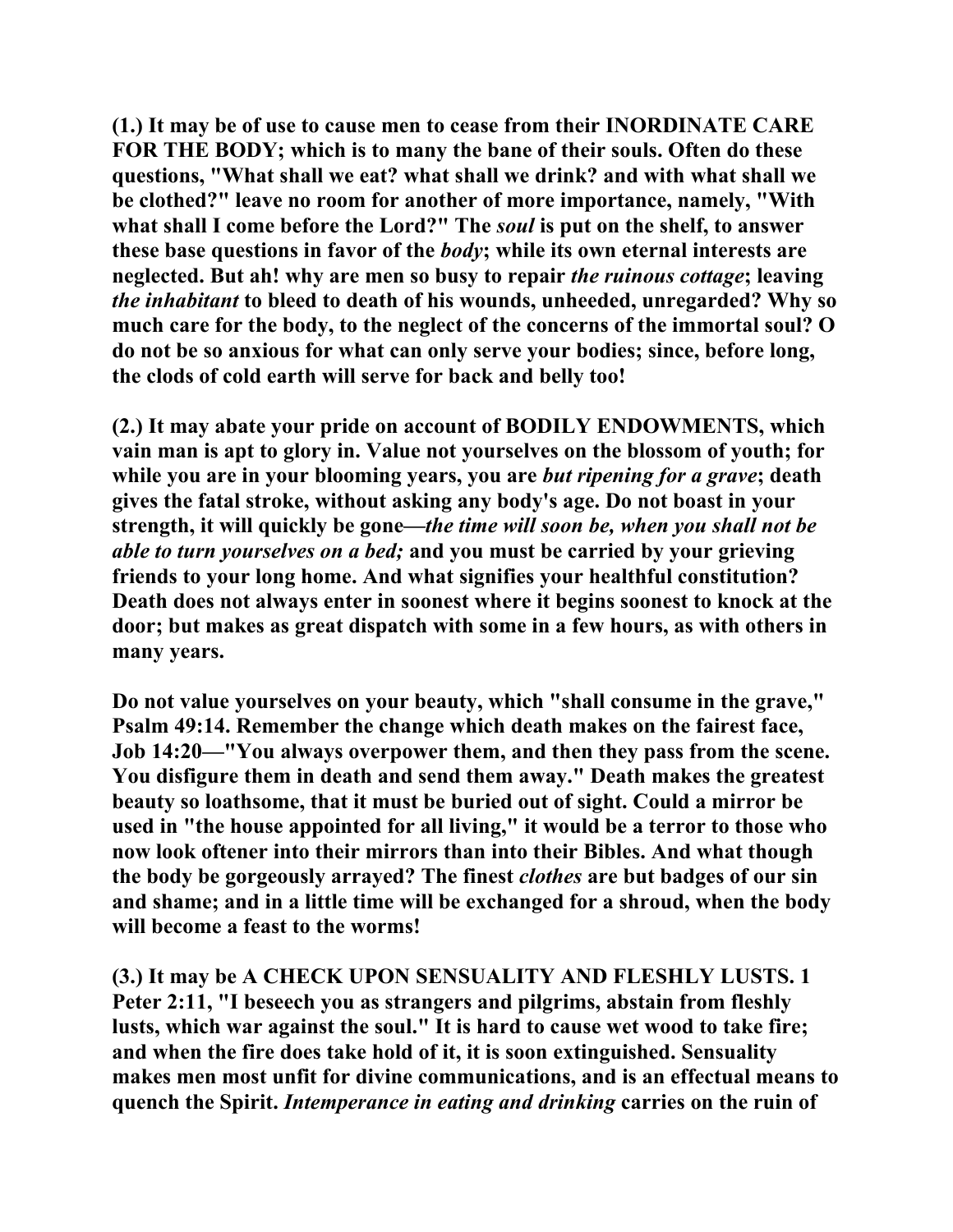**soul and body at once; and hastens death, while it makes the man most unfit for it. Therefore, "Be careful, or your hearts will be weighed down with dissipation, drunkenness and the anxieties of life, and that day will close on you unexpectedly like a trap." Luke 21:34** 

**But O how often is the soul struck through with a dart, in gratifying the senses! At these doors destruction enters in. Therefore Job "made a covenant with his eyes," chap. 31:1. "The mouth of a strange woman is a deep pit—he that is abhorred of the Lord, shall fall therein," Prov. 22:14. "Let him that stands, take heed lest he fall," 1 Cor. 10:12. Beware of lustful pleasure; study modesty in your apparel, words, and actions. The ravens of the valley of death will at length pick out the lustful eye—the obscene filthy tongue will at length be quiet, in the land of silence; and grim death, embracing the body in its cold arms, will effectually allay the heat of all fleshly lusts!** 

**(4.) In a word, it may CHECK OUR EARTHLY-MINDEDNESS; and at once knock down "the lust of the flesh, the lust of the eyes, and the pride of life." Ah! if we must die why are we** *so fond of temporal things***; so anxious to get them, so eager in the embraces of them, so mightily bothered with the loss of them?** 

**Let me, upon a view of "the house appointed for all living," address the worldling in the words of Solomon. Prov. 23:5, "Will you set your eyes upon that which is not?" For riches certainly make themselves wings, "they flee away as an eagle towards heaven." Riches, and all worldly things are but 'a lovely nothing'; they are that which is not. They are not what they seem to be—they are but gilded vanities, that deceive the eye.** 

**Comparatively, they are not; there is infinitely more of nothingness and nonbeing, than of being, or reality, in the best of them.** *What is the world and all that is in it,* **but a fashion, or fair show, such as men make on the stage—a passing show? 1 Cor. 7:31. Royal pomp is but gaudy show, or appearance, in God's account, Acts 25:23. The best name they get, is good things—but observe it, they are only the** *wicked* **man's good things, Luke 16:25, "You in your lifetime received your good things," says Abraham, in the parable, to the rich man in hell. Well may the men of the world call these things their goods; for there is no other good in them, about them, nor attending them.** 

**Now, will you set your eyes upon empty shadows and fancies? Will you cause your eyes to fly on them, as the word is? Shall men's hearts fly out at their eyes upon them, as a ravenous bird on its prey? If they do, let them know, that**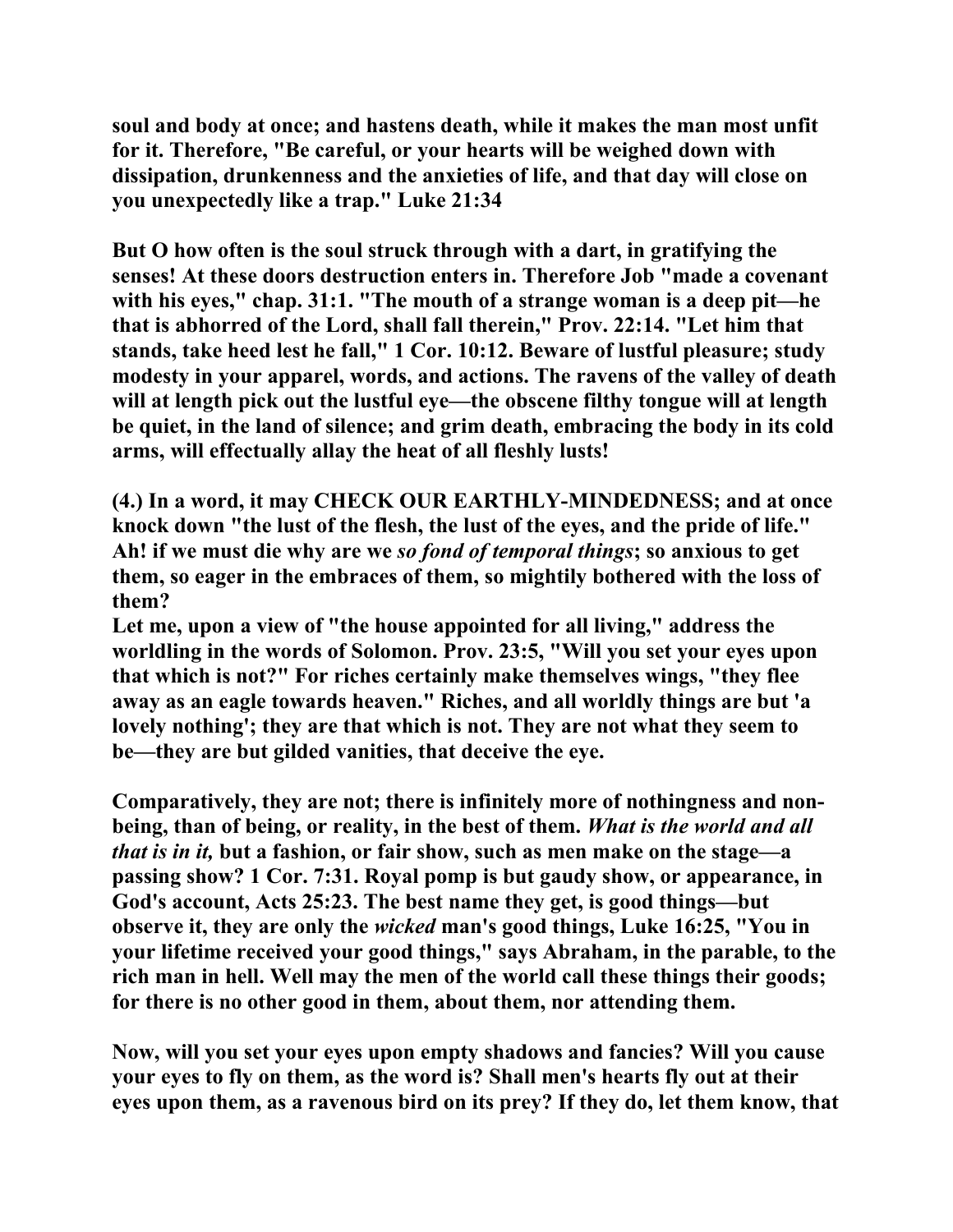**at length these shall flee as fast away from them, as their eyes flew upon them—like a flock of fair-feathered birds, that settle on a fool's ground; which, when he runs to catch them as his own, do immediately take wing, fly away, and sitting down on his neighbor's ground, elude his expectation, Luke 12:20, "***You fool***, this night your soul shall be required of you; then whose shall these things be?"** 

**Though** *you* **do not make wings to them, as many do; they themselves make wings, and fly away; not as a tame house-bird, which may be caught again; but as an eagle, which quickly flies out of sight, and cannot be recalled. Forbear then to seek these things. O mortal! there is no good reason to be given why you should set your eyes upon them. This world is a great** *inn***, on the road to eternity, to which you are traveling. You are attended by those things, as servants belonging to the inn where you lodge—they wait upon you while you are there; and when you go away, they will convoy you to the door. But** *they are not yours***, they will not go away with you; but return to wait on other strangers, as they did on you.** 

**4. It may serve as a spring of CHRISTIAN RESOLUTION, to cleave to Christ, adhere to his truths, and continue in his ways; whatever we may suffer for so doing. It would much allay 'the fear of man, that brings a snare'. "Who are you, that you should be afraid of a man that shall die?" Isa. 51:12. Look on persecutors as pieces of brittle clay, that shall be dashed in pieces, for then shall you despise them as foes, that are mortal; whose terror to others in the land of the living, shall quickly die with themselves.** 

**The serious consideration of the shortness of our time, and the certainty of death, will teach us, that all the advantage which we can make by our seeking the world, is not worth the while; it is not worth going out of our way to get it—and what we refuse to forgo for Christ's sake, may be quickly taken from us by death. But we can never lose it so honorably, as for the cause of Christ, and his gospel; for what glory is it, that you give up what you have in the world, when God takes it away from you by death, whether you will or not?** 

**This consideration may teach us to undervalue life itself, and choose to forgo it, rather than to sin. The worst that men can do, is to take away that life, which we cannot long keep, though all the world should conspire to help us to retain the spirit. If we refuse to offer it up to God when he calls for it in defense of his honor, he can take it from us another way; as it fared with him, who could not burn as a martyr for Christ, but was afterwards burned by an**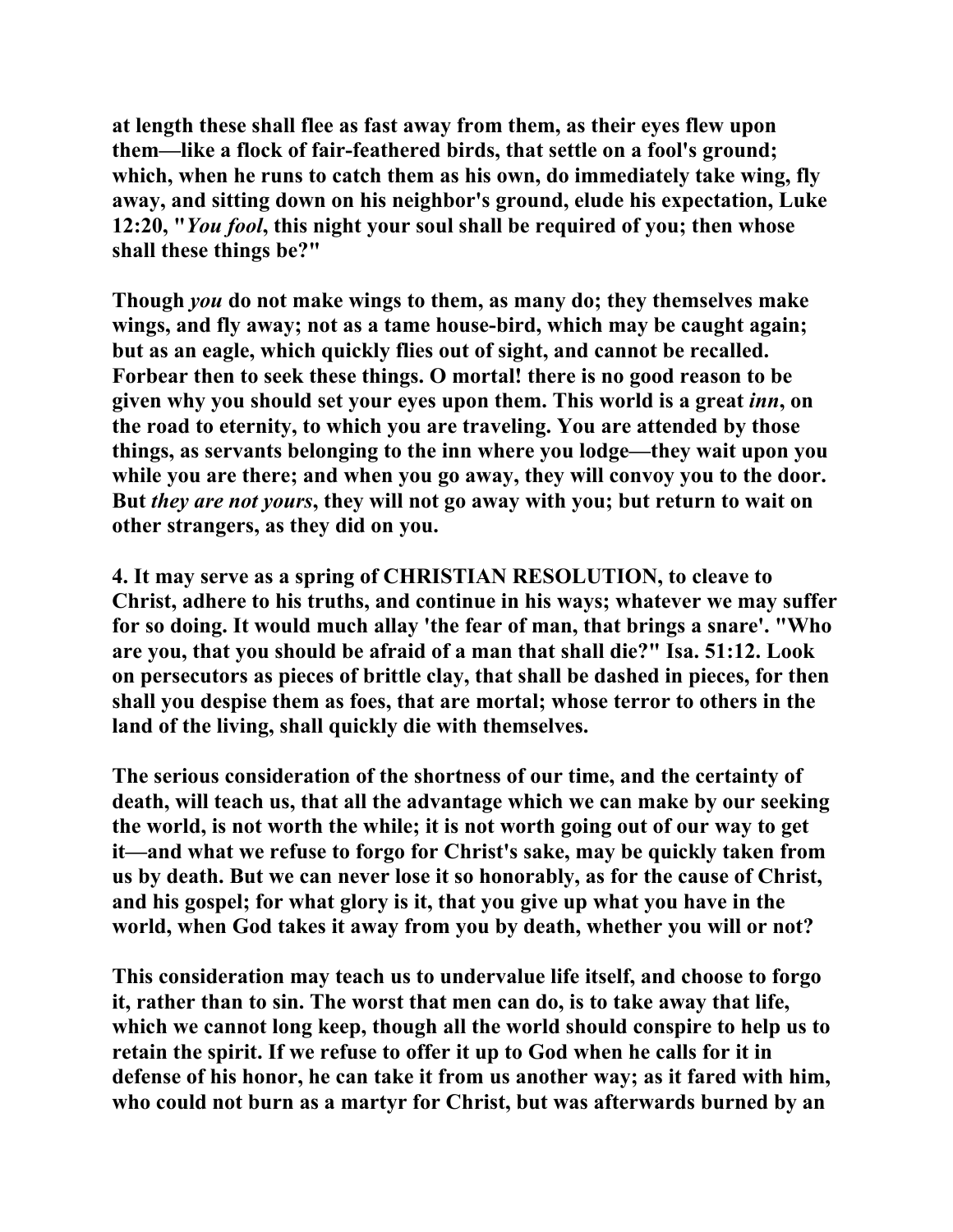**accidental fire in his house.** 

**5. It may serve for a spur to INCITE US TO PREPARE FOR DEATH. Consider,** 

**(1.) YOUR ETERNAL STATE WILL BE ACCORDING TO THE STATE IN WHICH YOU DIE—death will open the doors of heaven or hell to you. As the tree falls, so it shall lie through eternity. If the infant be dead born, the whole world cannot raise it to life again—and if one die out of Christ, in an unregenerate state, there is no more hope for him, forever.** 

**(2.) SERIOUSLY CONSIDER WHAT IT IS TO GO INTO THE ETERNAL WORLD; a world of spirits, with which we are very little acquainted. How frightful is converse with spirits to poor mortals in this life! and how dreadful is the case, when men are hurried away into another world, not knowing but that devils may be their companions forever! Let us then give all diligence to make and advance our acquaintance with the Lord of that world.** 

**(3.) IT IS BUT A SHORT TIME YOU HAVE TO PREPARE FOR DEATH therefore now or never, seeing the time assigned for preparation will soon be over. Eccl. 9:10, "Whatever your hand finds to do, do it with your might—for there is no work, nor device, nor knowledge, nor wisdom, in the grave, where you go."** *How can we be idle, having so great a work to do, and so little time to do it in?* **But if the time is short, the work of preparation for death, though hard work, will not last long. The shadows of the evening make the laborer work cheerfully; knowing the time to be at hand, when he will be called in from his labor.** 

**(4.) MUCH OF OUR SHORT TIME IS OVER ALREADY; and the youngest of us all cannot assure himself, that there is as much of his time to come, as is past.** *Our life in the world is but a short preface to long eternity; and much of the tale is told***. Oh! shall we not double our diligence, when so much of our time is spent, and so little of our great work is done?** 

**(5.) THE PRESENT TIME IS FLYING AWAY—and we cannot bring back time past, it has taken an eternal farewell of us—there is no kindling the fire again that is burned to ashes. The time to come is not ours—and we have no assurance of a share in it when it comes. We have nothing we can call ours, but the present moment; and that is flying away. How soon our time may be at an end, we know not. Die we must—but who can tell us when? If death kept**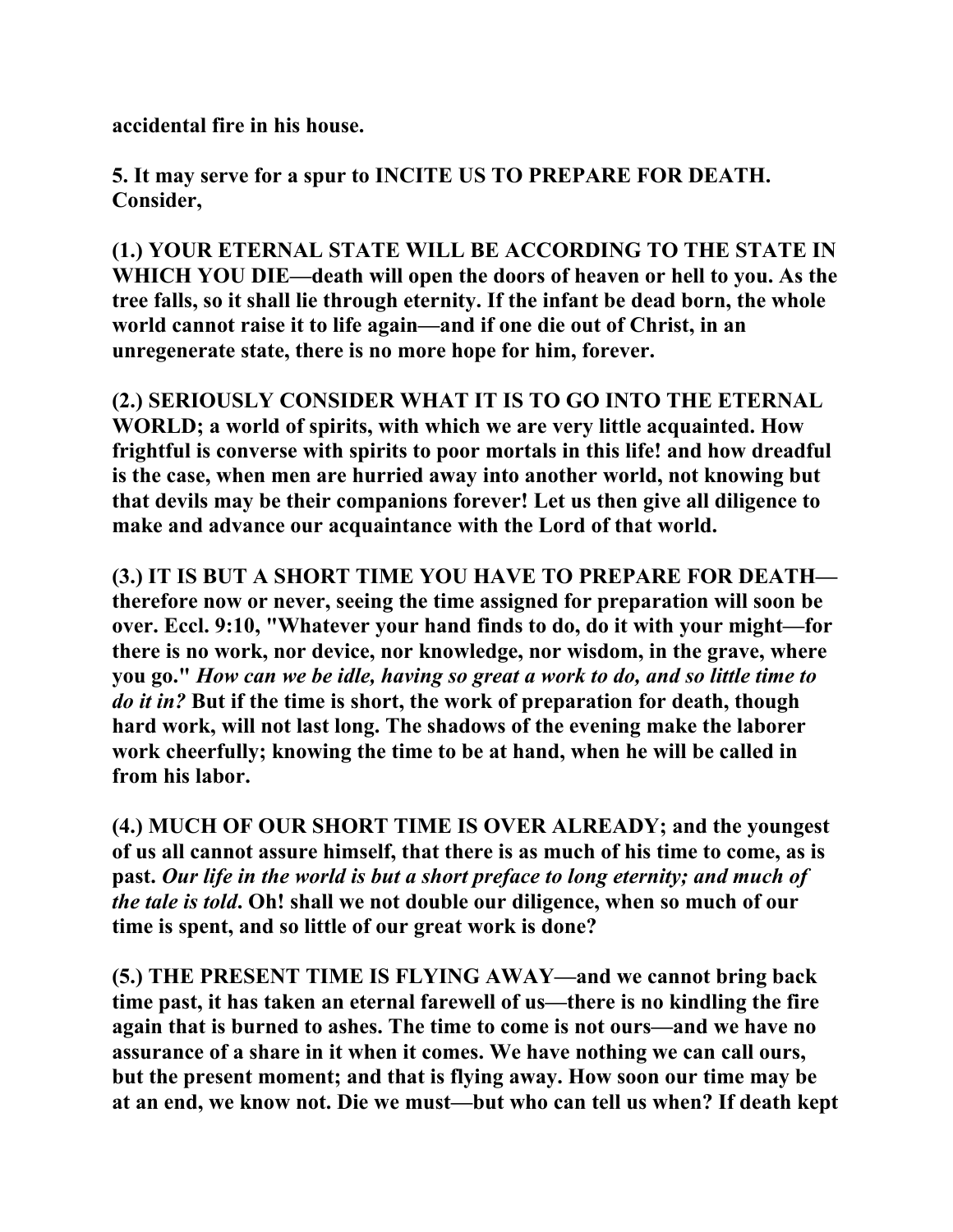**one set time for all, we were in no hazard of a surprise—but daily observation shows us, that there is no such thing. The flying shadow of our life allows no time for loitering. The rivers run speedily into the sea, from where they came; but not so speedily as man to dust, from where he came. The stream of time is the swiftest current, and quickly runs out to eternity!** 

**(6.) If once death carries us off, THERE IS NO COMING BACK to mend our matters, Job 14:14, "If a man dies, shall he live again?" Dying is a thing we cannot get a trial of; it is what we can only do once, Heb. 9:27, "It is appointed unto men** *once* **to die." And that which can be but once done, and yet is of so much importance that our all depends on our doing it right, we have need to use the utmost diligence that we may do it well. Therefore prepare for death.** 

**If you who are unregenerate ask me, what you shall do to prepare for death, that you may die safely; I answer, I have told you already what must be done. Your nature and state must be changed—you must be united to Jesus Christ by faith. Until this is done, you are not capable of other directions, which belongs to a person's dying comfortably.** 

## **Section II. The difference between the Righteous and the Wicked in their Death.**

**"The wicked is driven away in his wickedness; but the righteous has hope in his death." Proverbs 14:32.** 

**This text looks like the cloud between the Israelites and Egyptians; having a dark side towards the latter, and a bright side towards the former. It represents death like Pharaoh's jailor, bringing the chief butler and the chief baker out of prison; the one to be restored to his office, and the other to be led to execution. It shows the difference between the godly and ungodly in their death; who, as they act a very different part in life, so, in death, have a very different exit.** 

#### **I. As to the death of a WICKED man, here is,**

**1. The MANNER of his passing out of the world. He is "***driven* **away;" namely, in his death, as is clear from the opposite clause. He is forcibly thrust out of his place in this world; driven away as chaff before the wind.** 

**2. The STATE he passes away in. He dies also in a** *sinful* **and** *hopeless* **state.**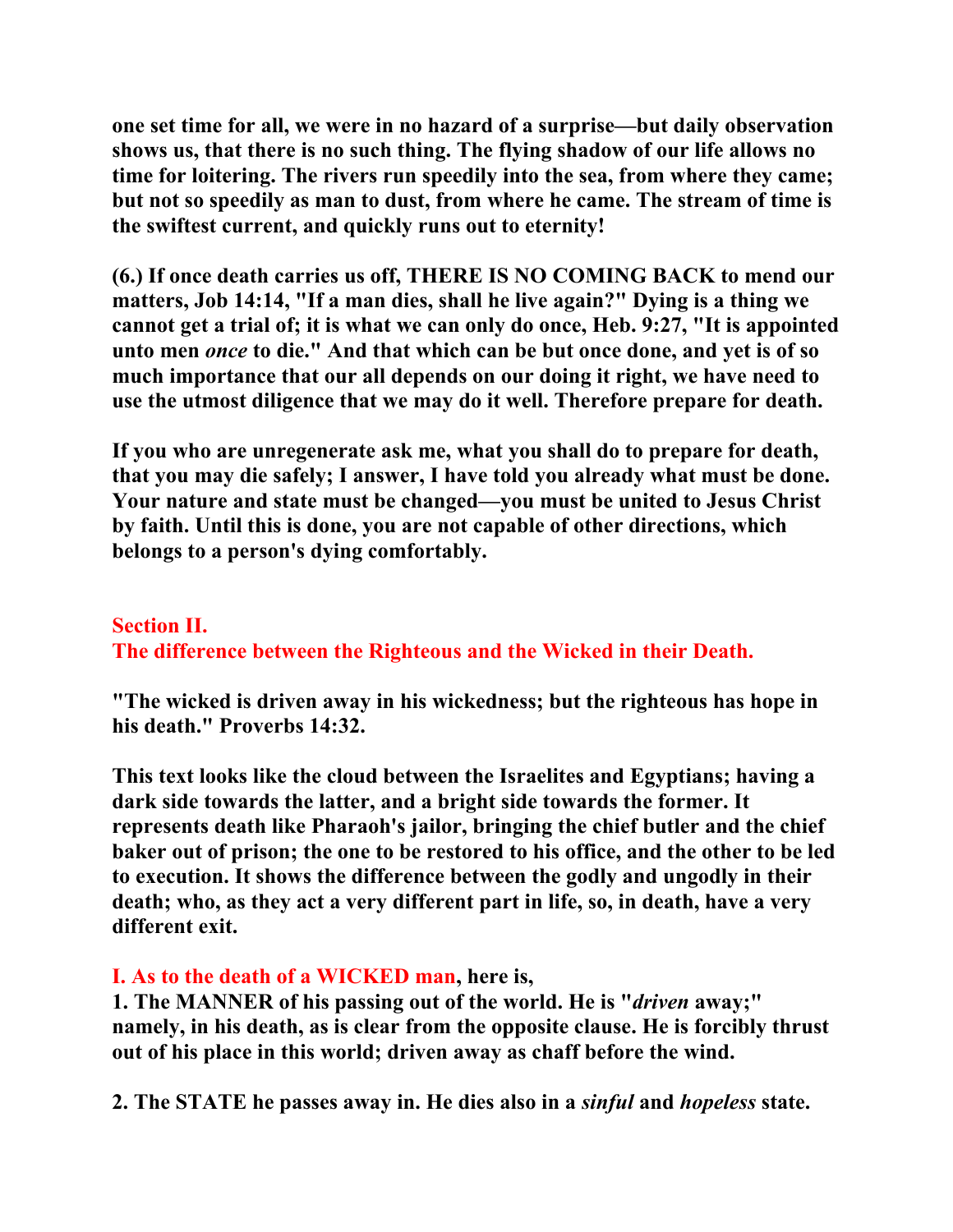**A. In a sinful state—He is driven away in his wickedness. He lived in it, and he dies in it. His filthy garments of sin in which he wrapped up himself in his life are his prison garments, in which he shall lie wrapped up forever. B. In a hopeless state—"but the righteous has hope in his death;" which plainly imports the hopelessness of the wicked in their death. Whereby is not meant, that no wicked man shall have** *any* **hope at all when he is dying, but shall die in despair. No—sometimes it is so indeed; but frequently it is otherwise; foolish virgins may, and often do, hope to the last breath. But the wicked man has no** *solid* **hope—as for the delusive hopes he entertains himself with, death will root them up, and he shall be forever irretrievably miserable.** 

**As to the death of a righteous man, he has hope in his death. This is ushered in with a "but," importing the removal of these dreadful circumstances, with which the wicked man is attended, who is driven away in his wickedness; but the godly are not so.** 

**1. Not so, in the manner of their passing out of the world. The righteous are not driven away as chaff before the wind; but led away as a bride to the marriage chamber, carried away by the angels into Abraham's bosom, Luke 16:22.** 

**2. Not so as to their state, when passing out of this life. The righteous man dies, not in a sinful, but in a holy state. He does not go away** *in* **his sin, but** *out of* **it. In his life he was putting off the old man, changing his prison garments; and now the remaining rags of them are removed, and he is adorned with robes of glory. Not in a hopeless, but a hopeful state. He has hope in his death; he has the grace of hope, and the well-founded expectation of better things than he ever had in this world—and though, the stream of his hope at death may run shallow, yet he has still so much of it as makes him venture his eternal interests upon the Lord Jesus Christ.** 

## **DOCTRINE 1. The WICKED dying, are driven away in their wickedness, and in a HOPELESS state. In speaking to this doctrine,**

**I. I shall show how, and in what sense, the wicked are "driven away in their wickedness" at death.** 

**II. I shall prove the hopelessness of their state at death.** 

**III. And then apply the whole.** 

**I. How, and in what sense, the wicked are "driven away in their wickedness."**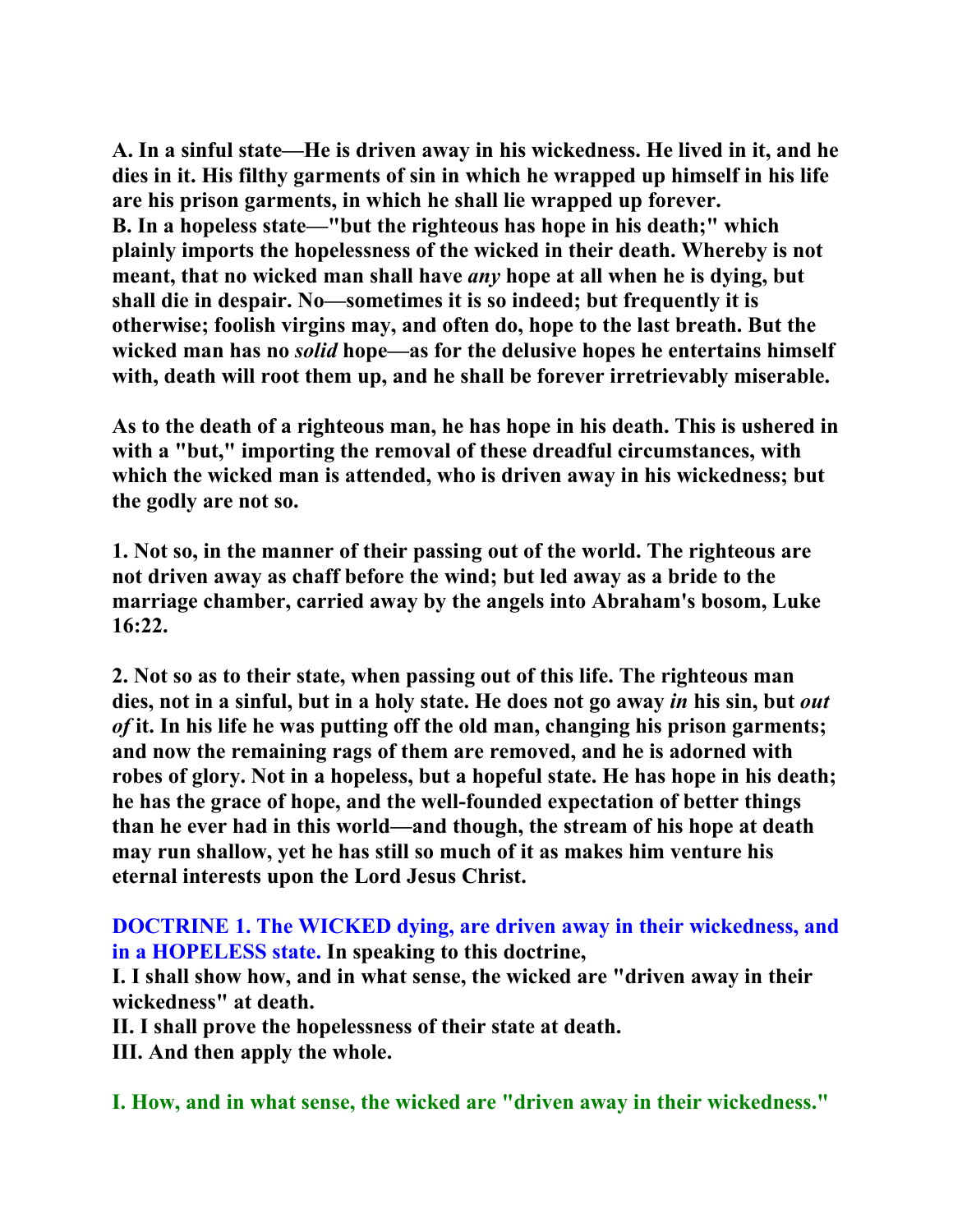**In discoursing of this matter, I shall briefly inquire,** 

- **1. What is meant by their being "driven away."**
- **2. Why they shall be driven, and where.**
- **3. In what respects they may be said to be driven away "in their wickedness."**

**But before I proceed, let me remark, that you are mistaken if you think that no people are to be called wicked, but those who are avowedly vicious and profane; as if the devil could dwell in none but those whose name is Legion. In Scripture account, all who are not righteous, in the manner hereafter explained, are reckoned wicked. Therefore the text divides the whole world into two sorts—"the righteous and the wicked," and you will see the same thing in Malachi 3:18, "Then shall you return, and discern between the righteous and the wicked." Therefore if you are not righteous, you are wicked. If you have not an** *imputed* **righteousness, and also an** *implanted* **righteousness, or united to Christ by faith, however moral and blameless in the eyes of men your conversation may be, you are the wicked who shall be driven away in their wickedness—if death finds you in that state. Now,** 

**1. As to the MEANING of this phrase, "driven away," there are three things in it; the wicked shall be taken away suddenly, violently, and irresistibly. (1.) Unrenewed men shall be taken away SUDDENLY at death. Not that all wicked men die suddenly; nor that they are all wicked that die so; God forbid. But,** 

**1. Death commonly comes upon them unexpectedly, and so surprises them, as the deluge surprised the old world, though they were forewarned of it long before it came; and as travail comes on a woman with child, with surprising suddenness, although looked for and expected, 1 Thess. 5:3. Death seizes them, as a creditor does his debtor, to drag him to prison, Psalm 55:15, and that when they are not aware. Death comes in, as a thief, at the window, and finds them full of busy thoughts about this life which that very day perish.** 

**2. Death always seizes them unprepared for it; the old house falls down about their ears, before they have another provided. When death casts them to the door, they have not where to lay their heads; unless it be on a bed of fire and brimstone. The soul and body are as it were hugging one another in mutual embraces; when death comes like a whirlwind, and separates them.** 

**3. Death hurries them away in a moment to destruction, and makes a most dismal change—the man for the most part never knows where he is, until "in**  *hell* **he lift up his eyes," Luke 16:23. The floods of wrath suddenly overwhelm**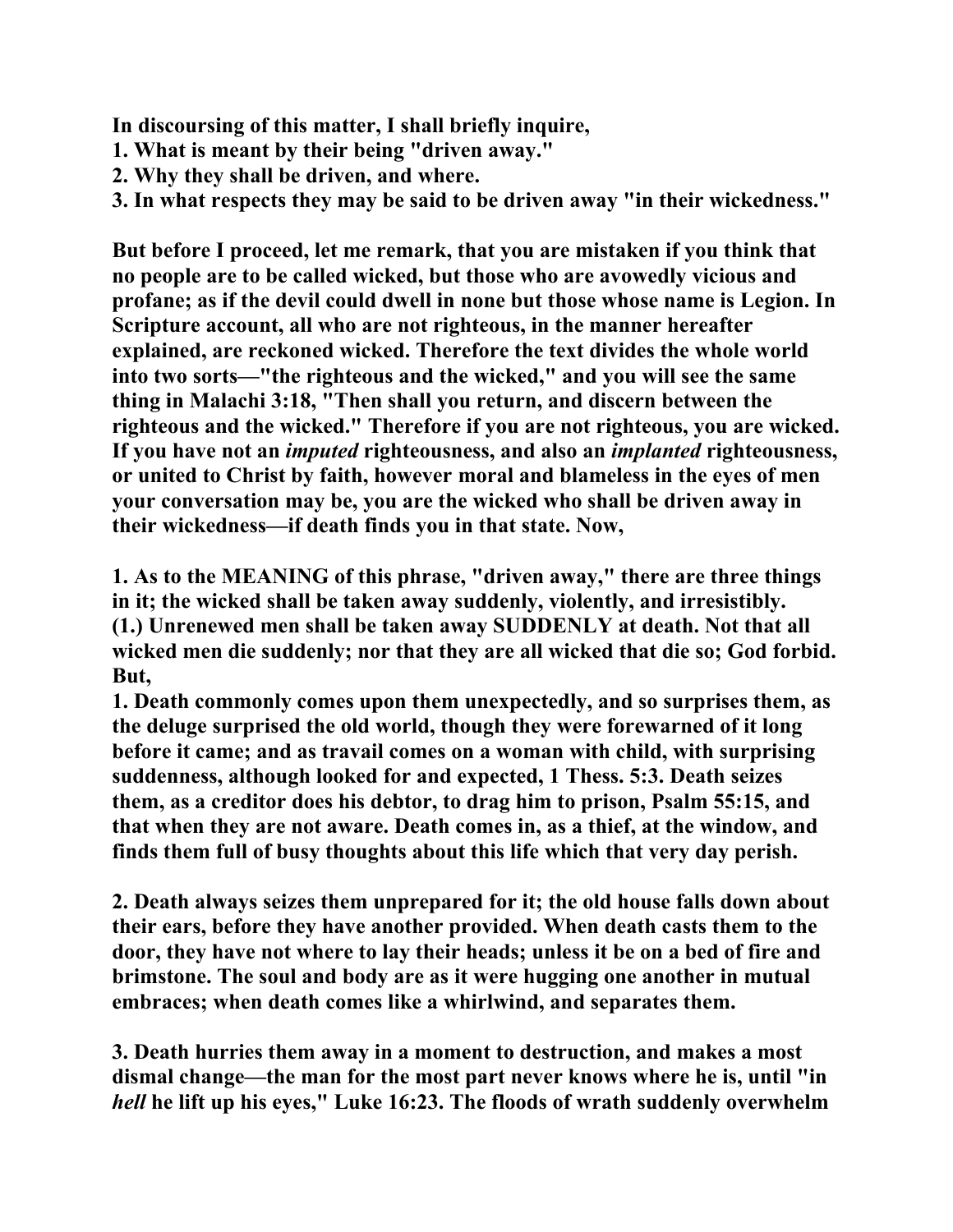**his soul; and before he is aware, he is plunged into the bottomless pit!** 

**(2.) The unrenewed man is taken away out of the world VIOLENTLY. Driving is a violent action; he is "chased out of the world," Job 18:18. Gladly would he stay, if he could; but death drags him away, like a malefactor to the execution. He sought no other portion than the profits and pleasures of this world—he has no other; he really desires no other—how can he then go away out of it, if he were not** *driven?*

**Question. "But may not a wicked man be willing to die?" Answer. He may indeed be willing to die; but observe it is only in one of three cases.** 

**1. In a fit of passion, by reason of some trouble that he is impatient to be rid of. Thus, many people, when their passion has got the better of their reason, and when, on that account they are most unfit to die, will be ready to cry, "O to be gone!" But should their desire be granted, and death came at their call, they would quickly show they were not in earnest; and that, if they go, they must be driven away against their wills.** 

**2. When they are brim-full of despair may they be willing to die. Thus Saul murdered himself; and Spira wished to be in hell, that he might know the uttermost of what he believed he was to suffer. In this manner men may seek after death, while it flees from them. But fearful is the violence these undergo, whom the terrors of God do thus drive.** 

**3. When they are dreaming of happiness after death. Foolish virgins, under the power of delusion, as to their state, may be willing to die, having no fear of lying down in sorrow. How many are there, who can give no scriptural ground for their hope, who yet have no bands in their death! Many are driven to darkness 'sleeping'—they go off like lambs, who would roar like lions, did they but know what place they are going to; though the chariot in which they are, drives furiously to the depths of hell, yet they fear not, because they are fast asleep!** 

**(3.) The unregenerate man is taken away IRRESISTIBLY. He must go, though sore against his will. Death will lake no refusal, nor admit of any delay; though the man has not lived half his days, according to his own computation. If he will not** *bow***, it will** *break* **him. If he will not come forth, it will pull the house down about his ears; for there he must not stay. Although the physicians help, friends groan, the wife and children cry, and he himself**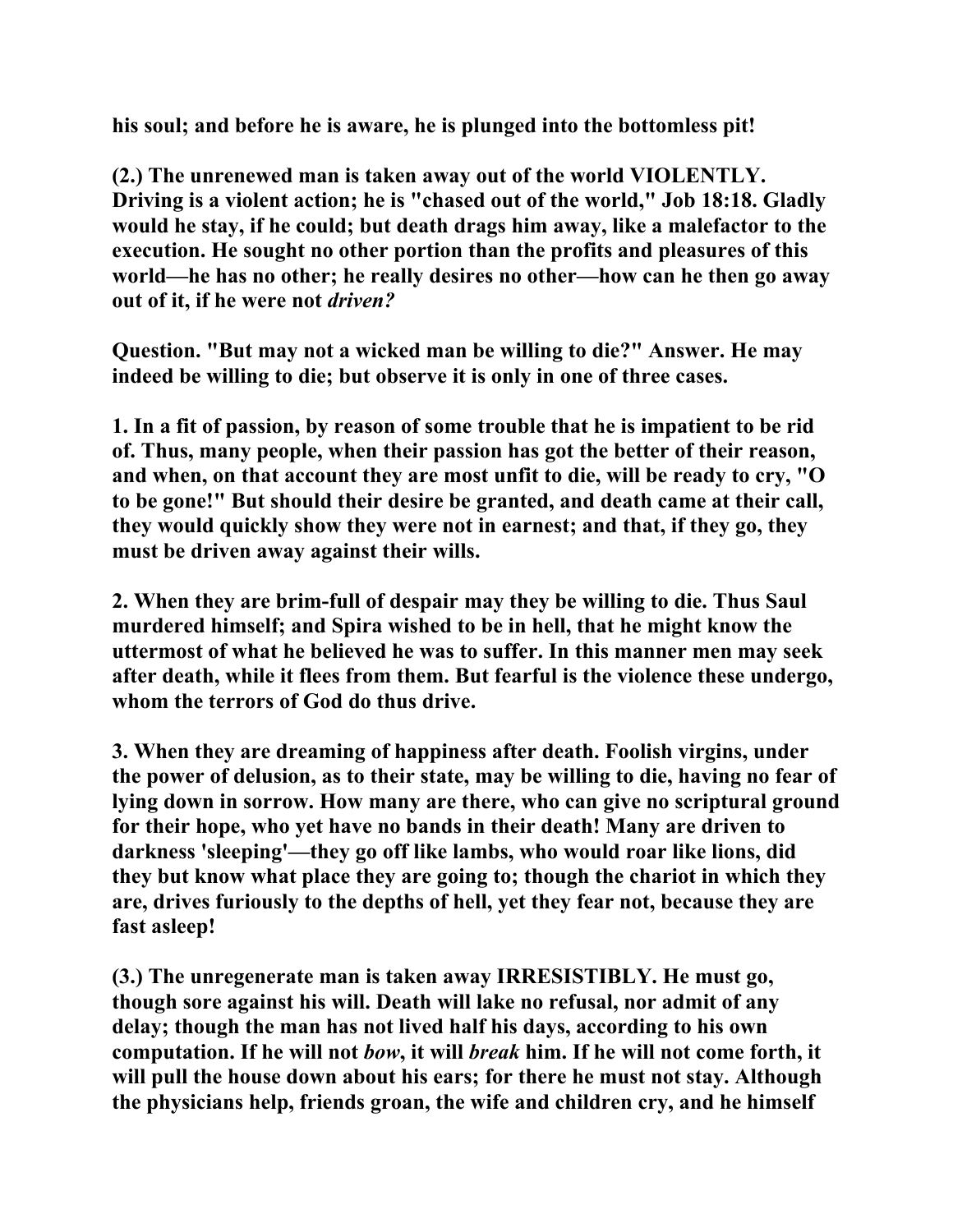**use his utmost efforts to retain the spirit, his soul is required of him; yield he must, and go where he shall never more see light.** 

## **2. Let us consider, WHY they are driven, and WHERE.**

**When the wicked die,** 

**(1.) They are driven out of this world, where they sinned, into the other world, where they must be judged, and receive their particular sentences, Heb. 9:27, "It is appointed unto men once to die, but after this the judgment." They shall no more return to their beloved earth. Though their hearts are wedded to their earthly enjoyments, they must leave them, they can carry nothing hence. How sorrowful must their departure be, when they have nothing in view so good as that which they leave behind them!** 

**(2.) They are driven out of the society of the saints on earth, into the society of the damned in hell, Luke 16:22-23, "The rich man also died, and was buried. And in hell he lift up his eyes." What a multitude of the devil's goats do now take place among Christ's sheep! but at death they shall be "led forth with the workers of iniquity," Psalm 125:5. There is a** *mixed* **multitude in this world, but no mixture in the other; each party is there set by themselves. Though hypocrites grow here as** *tares* **among the wheat, death will root them up, and they shall be bound in bundles for the fire.** 

**(3.) They are driven out of time into eternity! While time lasts with them, there is hope; but when time goes, all hope goes with it. Precious time is now lavishly spent—it lies so heavy on the hands of many, that they think themselves obliged to take several ways to drive away time. But beware of being at a loss what to do in life—improve time for eternity, while you have it; for before long, death will drive it from you, and you from it, so as you shall never meet again.** 

**(4.) They are driven out of their specious 'pretenses to piety'. Death strips them of the splendid robes of a fair profession, with which some of them are adorned; and turns them off the stage, in the rags of a wicked heart and life. The word "hypocrite" properly signifies a stage-player, who** *appears* **to be what indeed he is not. This world is the stage on which these children of the devil impersonate the children of God. Their 'show of religion' is the player's coat, under which one must look, who will judge of them aright. Death turns them out of their coat, and they appear in their native dress—it unveils them, and takes off their mask! There are none in the other world, who pretend to be better than they really are. Depraved nature acts in the regions of horror, undisguised!**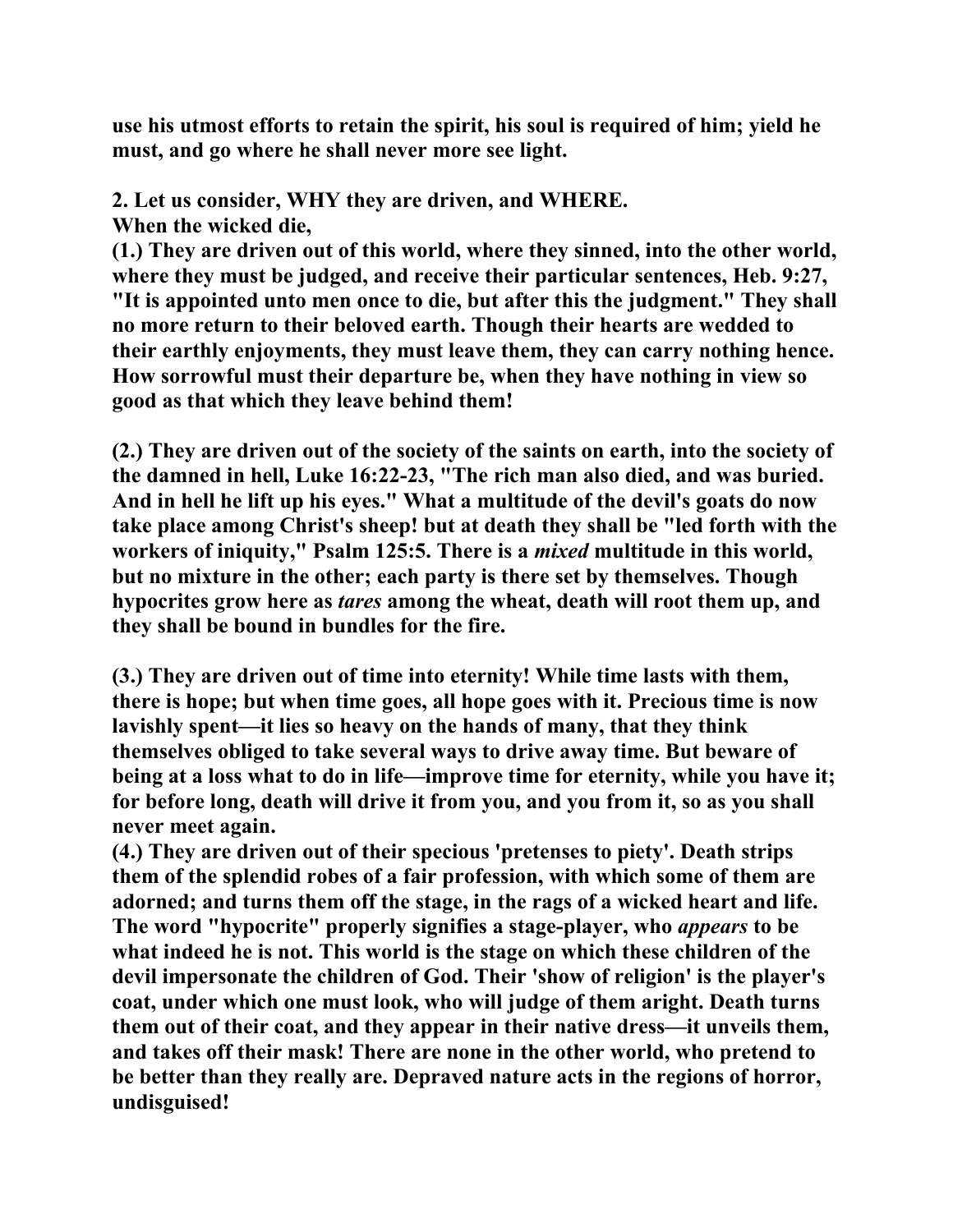**(5.) They are driven away from all means of grace; and are set beyond the line, quite out of all prospect of mercy. There is no more an opportunity to buy oil for the lamp; it is gone out at death, and can never be lighted again. There may be offers of mercy and peace made, after they are gone; but they are to** *others***, not to them—there are no such offers in the place to which they are driven; these offers are only made in that place from which they are driven away.** 

**3. In what respects may they be said to be driven away in their wickedness? Answer 1. In respect of their being driven away in their sinful unconverted state. Having** *lived* **enemies to God, they** *die* **in a state of enmity to him—for none are brought into the eternal state of consummate happiness, but by the way of the state of grace in this life. The child that is dead in the womb, is born dead, and is cast out of the womb into the grave so, "he who is dead while he lives", or is spiritually dead, is cast forth of the womb of time, in the same state of death, into the pit of utter misery. O miserable death, to die in the gall of bitterness, and bond of iniquity! It had been incomparably better for such as die thus, that they had never been born!** 

**Answer 2. In regard that they die sinning, acting wickedly against God, in contradiction to the divine law; for they can do nothing but sin while they live—so death takes them in the very act of sinning; violently draws them from the embraces of their lusts, and drives them away to the tribunal, to receive their sentence! It is a remarkable expression, Job 36:14, "They die in youth," the marginal reading is, "their soul dies in youth"—their lusts being lively, their desires vigorous, and expectations big, as is common in youth. "And their life is among the unclean;" or, "And the company" or herd "of them" dies "among the Sodomites," namely, is taken away in the act of their sin and wickedness, as the men of Sodom were, Genesis 19; Luke 17:28, 29.** 

**Answer 3. As they are driven away, loaded with the guilt of all their sins; this is the winding-sheet that shall lie down with them in the dust, Job 20:11. Their works follow them into the other world; they go away with the yoke of their transgressions wreathed about their necks. Guilt is a bad companion in life, but how terrible will it be in death! It lies now, perhaps, like cold brimstone on their benumbed consciences—but when death opens the way for sparks of divine vengeance, like fire, to fall upon it, it will make dreadful flames in the conscience, in which the soul will be, as it were, wrapped up forever!**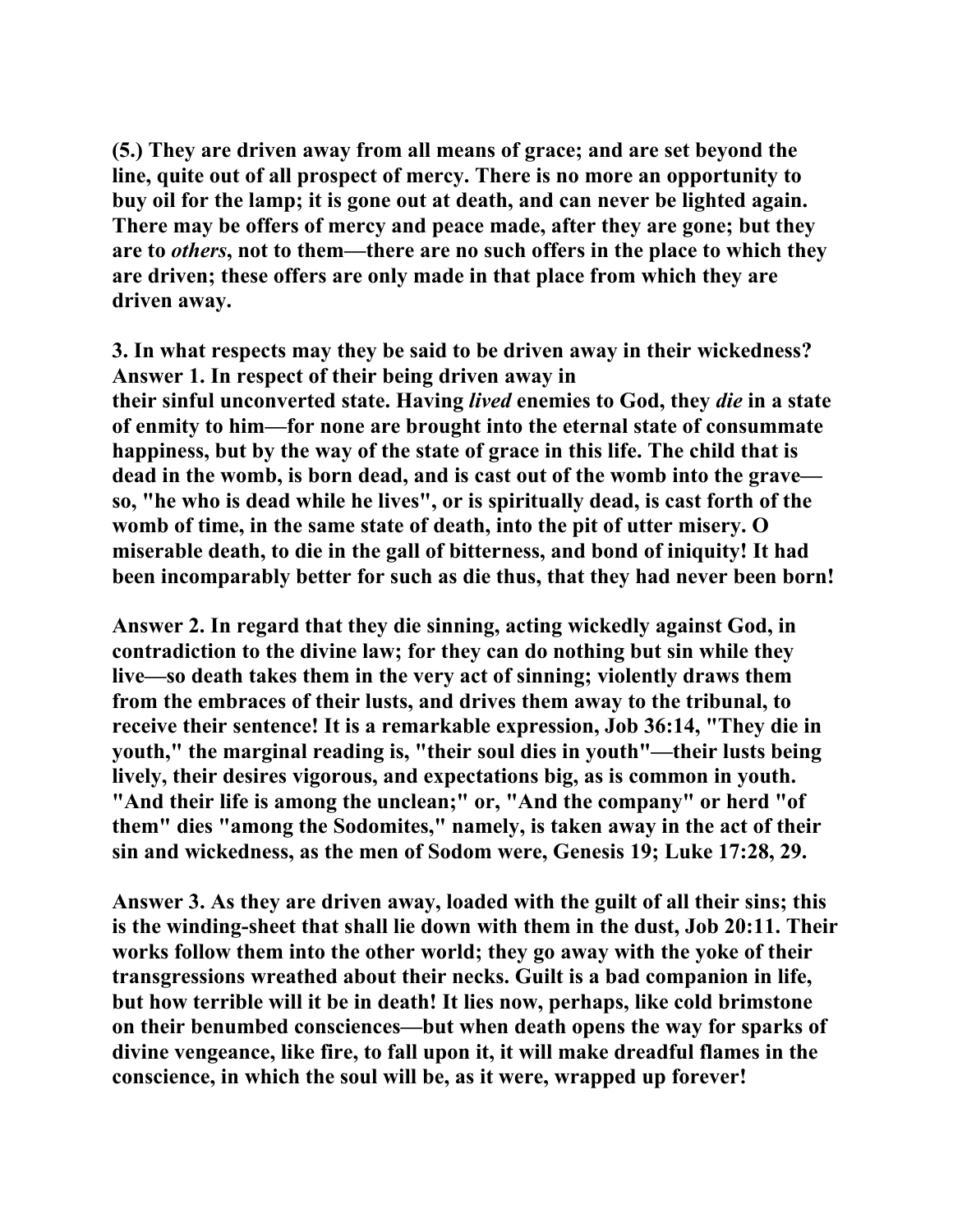**Answer 4. The wicked are driven away in their wickedness, in so far as they die under the absolute power of their wickedness. While there is hope, there is some restraint on the worst of men; those moral endowments, which God gives to a number of men, for the benefit of mankind in this life, are so many restraints upon the impetuous wickedness of human nature. But all hope being cut off, and these gifts withdrawn, the wickedness of the wicked will then arrive at its perfection.** 

**As the seeds of** *grace***, sown in the hearts of the elect, come to their full maturity at death; so** *wicked and hellish dispositions in the reprobate, come then to their highest pitch!* **Their prayers to God will then be turned to horrible curses, and their praises to hideous blasphemies, Matthew 25:13, "There shall be weeping and gnashing of teeth." This gives a** *dismal***, but**  *correct* **view of the state of the wicked in another world.** 

**II. I shall discover the HOPELESSNESS of the state of unrenewed men at death. It appears to be very hopeless, if we consider these four things.** 

**1. Death cuts off their hopes and prospects of peace and pleasure in this life. Luke 12:19, 20, "Soul, you have much goods laid up for many years; take your ease, eat, drink, and be merry. But God said unto him, You fool, this night your soul shall be required of you—then who shall have those things which you have provided?" They look for great matters in this world, they hope to increase their wealth, to see their families prosper, and to live at ease; but death comes like a stormy wind, and shakes off all their fond hopes, like green fruit from off a tree. "When he is about to fill his belly, God shall cast the fury of his wrath upon him," Job 20:23. He may begin a web of contrivances for advancing his worldly interest; but before he gets it wrought out, death comes and cuts it off. "His breath goes forth, he returns to his earth; in that very day his thoughts perish." Psalm 146:4.** 

**2. When death comes, they have no solid ground to hope for eternal happiness. "For what is the hope of the hypocrite, though he has gained, when God takes away his soul?" Job 27:8. Whatever hopes they fondly entertain, they are not founded on God's word, which is the only sure ground of hope; if they knew their own case, they would see themselves only happy in a 'dream'. And indeed what hope can they have? The law is plain against them, and condemns them. The curses of it, those cords of death, are about them already. The Savior whom they slighted, is now their Judge; and their Judge is their enemy! How then can they hope? They have bolted the door of mercy**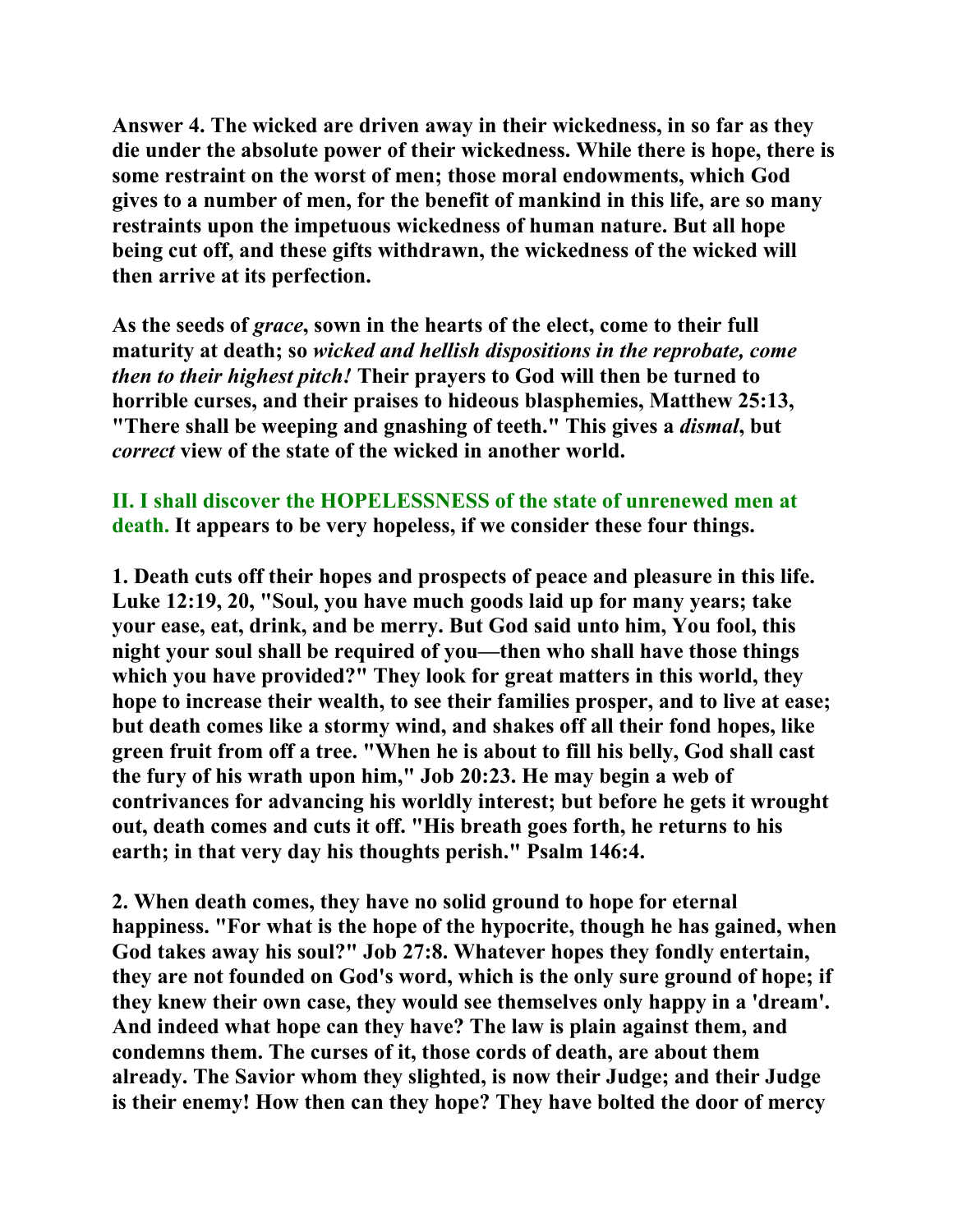**against themselves, by their unbelief. They have despised the remedy, and therefore must die without mercy. They have no saving interest in Jesus Christ, the only channel of conveyance through which mercy flows—and therefore they can never taste it.** 

**The 'sword of justice' guards the door of mercy, so as none can enter in, but the members of the mystical body of Christ, over whose head is a covert of atoning blood, the Mediator's blood. These indeed may pass without a harm, for justice has nothing to require of them. But others cannot pass, since they are not in Christ—death comes to them with the sting in it—the sting of unpardoned guilt. It is armed against them with all the force which the sanction of a holy law can give it. 1 Cor. 15:56, "The sting of death is sin, and the strength of sin is the law." When that law was given on Sinai, "the whole mount quaked greatly," Exodus 19:18. When the Redeemer was making satisfaction for the elect's breaking it, "the earth did quake, and the rocks rent," Matt, 27:51.** 

**What possible ground of hope, then, is there to the wicked man, when death comes upon him armed with the force of this law? How can he escape that fire, which "burnt unto the midst of heaven?" Deut. 4:11. How shall he be able to stand in that smoke, that "ascended up as the smoke of a furnace?" Exod. 19:18. How will he endure the terrible "thunders and lightnings," verse 16, and dwell in "the darkness, clouds, and thick darkness?" Deut. 4:11. All these comparisons heaped together do but faintly represent the fearful tempest of wrath and indignation, which shall pursue the wicked to the lowest hell; and forever abide on those who are driven to darkness at death.** 

**3. Death roots up their delusive hopes of eternal happiness; then it is that their covenant with death and agreement with hell, is broken. They are awakened out of their golden dreams, and at length lift up their eyes; Job 8:14, "Whose hope shall be cut off, and whose trust shall be a spider's web." They trust that all shall be well with them after death—but their trust is as a web woven out of their own bowels, with a great deal of art and industry. They wrap themselves up in their hope, as the spider wraps herself in her web. But it is a weak and slender defense; for however it may withstand the threatenings of the word of God; death, that broom of destruction, will sweep them and it both away, so as there shall not be the least shred of it left; and he, who this moment will not let his hope go, shall next moment be utterly hopeless. Death overturns the house built on the sand; it leaves no man under the power of delusion.**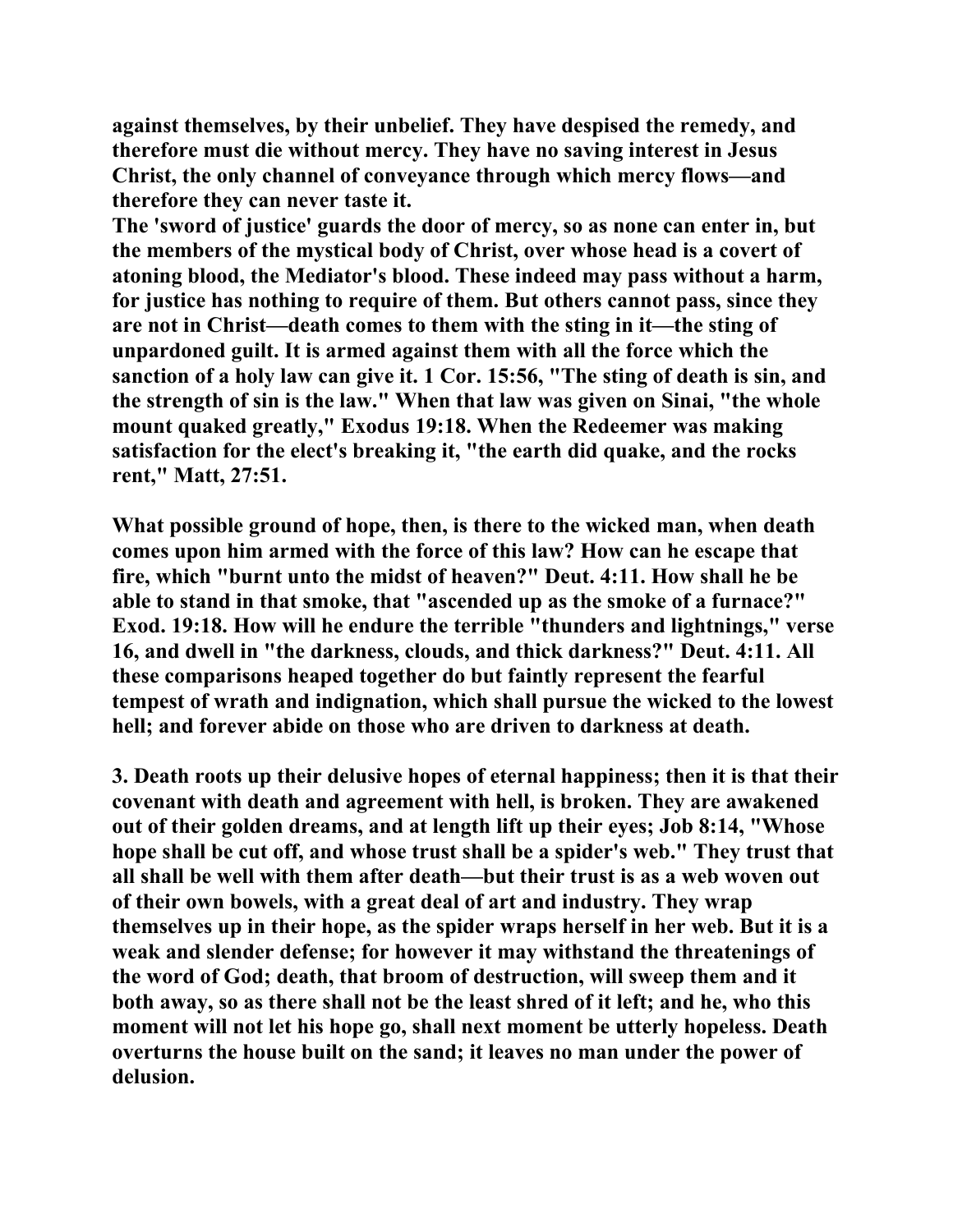**4. Death makes their state absolutely and forever hopeless. Matters cannot be retrieved and amended after death. For,** 

**1. Time once gone can never be recalled. If cries or tears, price or pains, could bring time back again, the wicked man might have hope in his death. But tears of blood will not prevail! Nor will his** *roaring* **for millions of ages cause it to return! The sun will not stand still for the sluggard to awake and enter on his journey; and when once it is gone down, he needs not expect the night to be turned into day for his sake—he must lodge through the long night of eternity, where his time left him.** 

**2. There is no returning to this life, to amend what is amiss; it is a state of probation and trial, which terminates at death; therefore we cannot return to it again; it is but once we thus live, and once we die. Death carries the wicked man to "his own place," Acts 1:25. This life is our working day. Death closes our day and our work together. We may readily admit the wicked might have some hope in their death, if, after death has opened their eyes, they could return to life, and have but the trial of one Sabbath, one offer of Christ, one day, or but one hour more, to make up their peace with God—but "man lies down, and rises not until the heavens be no more; they shall not awake, nor be raised out of their sleep," Job 14:12.** 

**3. In the other world, men have no access to get their ruined state and condition retrieved, though they be ever so desirous of it. "For there is no work, nor device, nor knowledge, nor wisdom, in the grave, where you go," Eccl. 9:10.** *Now* **a man may flee from the wrath to come; he may get into a refuge. But when once death has done its work, "the door is shut!" there are no more offers of mercy, no more pardons—where the tree is fallen, there it must lie.** 

**Let what has been said be carefully pondered; and that it may be of use, let me exhort you,** 

**First, To take heed that you entertain no hopes of heaven, but what are built on a solid foundation—tremble to think what fair hopes of happiness death sweeps away, like cobwebs; how the hopes of many are cut off, when they seem to themselves to be at the very threshold of heaven; how, in the moment they expected to be carried by angels into Abraham's bosom, into the regions of bliss and peace; they are carried by devils into the society of the damned in hell, into the place of torment, and regions of horror!** 

**I beseech you to BEWARE—**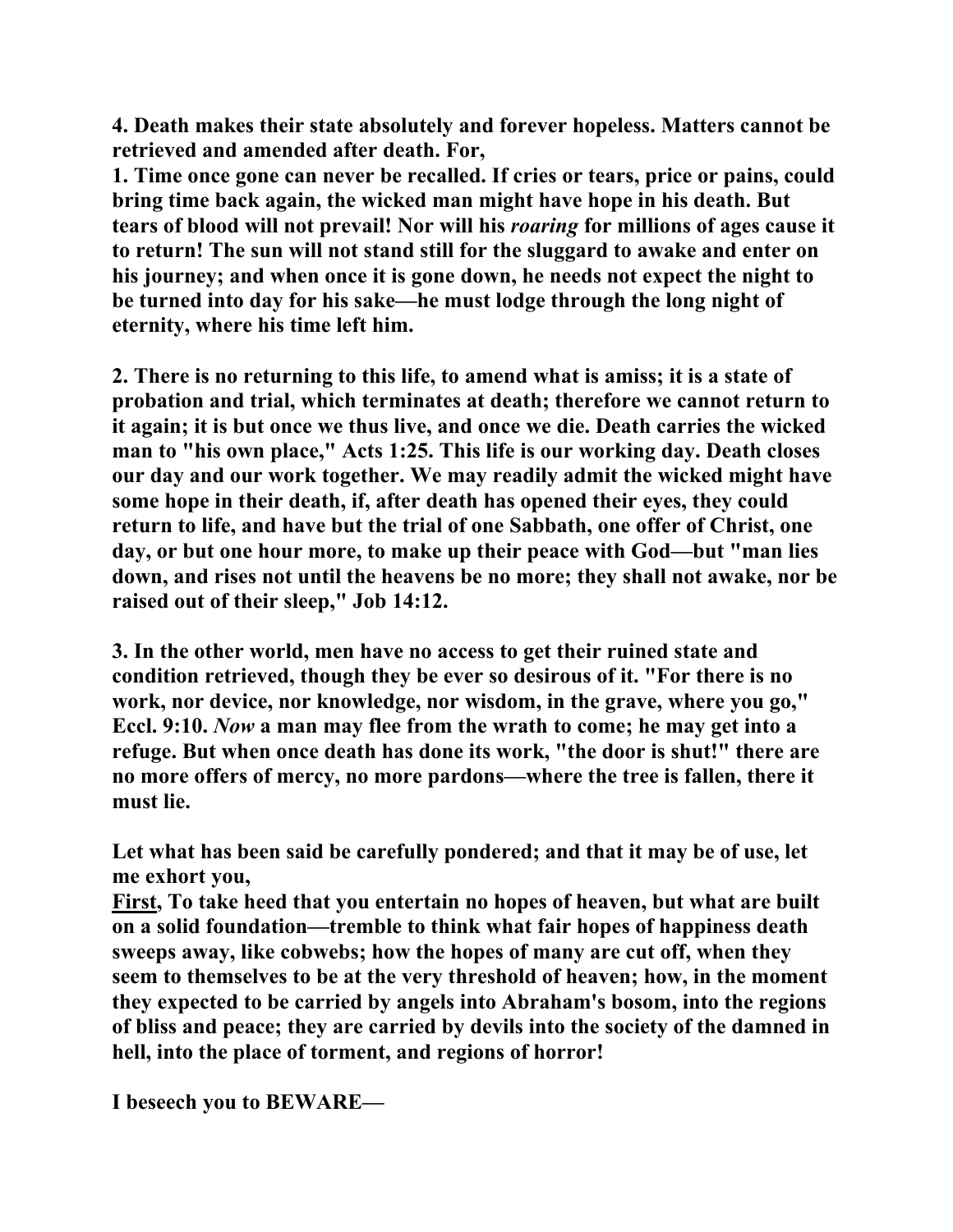**1. Of a hope built upon ground that was never cleared. The wise builder dug deep, Luke 6:48. Were your hopes of heaven never shaken; but have you had good hopes all your days? Alas for it! you may see the mystery of your case explained, Luke 11:21, When a strong man armed keeps his palace, his goods are at peace. But if they have been shaken, take heed lest some breaches only have been made in the old building, which you have got repaired again, by ways and means of your own. I assure you, that your hope, however fair a building it is, is not fit to trust to, unless your old hopes have been razed, and you have built on a foundation quite new.** 

**2. Beware of that hope which looks bright in the dark, but loses all its luster when it is set in the light of God's word, when it is examined and tried by the touchstone of divine revelation, John 3:20, 21, "for every one that does evil hates the light, neither comes to the light, lest his deeds should be reproved. But he that does the truth, comes to the light, that his deeds may be made manifest, that they are wrought in God." That hope, which cannot abide**  *scripture trial***, but sinks when searched into by sacred truth, is a delusion, and not a true hope—for God's word is always a friend to the graces of God's Spirit, and an enemy to delusion.** 

**3. Beware of that hope, which stands without being supported by scriptural evidences. Alas! many are big with hopes, who cannot give, because they really have not, any scripture grounds for them. You hope that all will be well with you after death—but what word of God is it, on which you have been caused to hope? Psalm 119:49. What scriptural evidence have you to prove that yours is not the hope of the hypocrite? What have you, after impartial self-examination, as in the sight of God, found in yourself, which the word of God determines to be a sure evidence of his right to eternal life, who is possessed of it? Numbers are ruined with such hopes as stand unsupported by scriptural evidence. Men are fond and tenacious of these hopes; but death will throw them down, and leave the self-deceiver hopeless.** 

**4. Beware of that hope of heaven, which does not prepare and dispose you for heaven, which never makes your soul more holy, 1 John 3:3, "Every man that has this hope in him, purifies himself, even as he is pure." The hope of the most part of men, is rather a hope to be free from pain and torment in another life; than a hope of true happiness, the nature whereof is not understood and discerned. Therefore it rests in sloth and indolence, and does not excite to mortification and a heavenly life. So far are they from hoping aright for heaven, that they must own, if they speak their genuine sentiments,**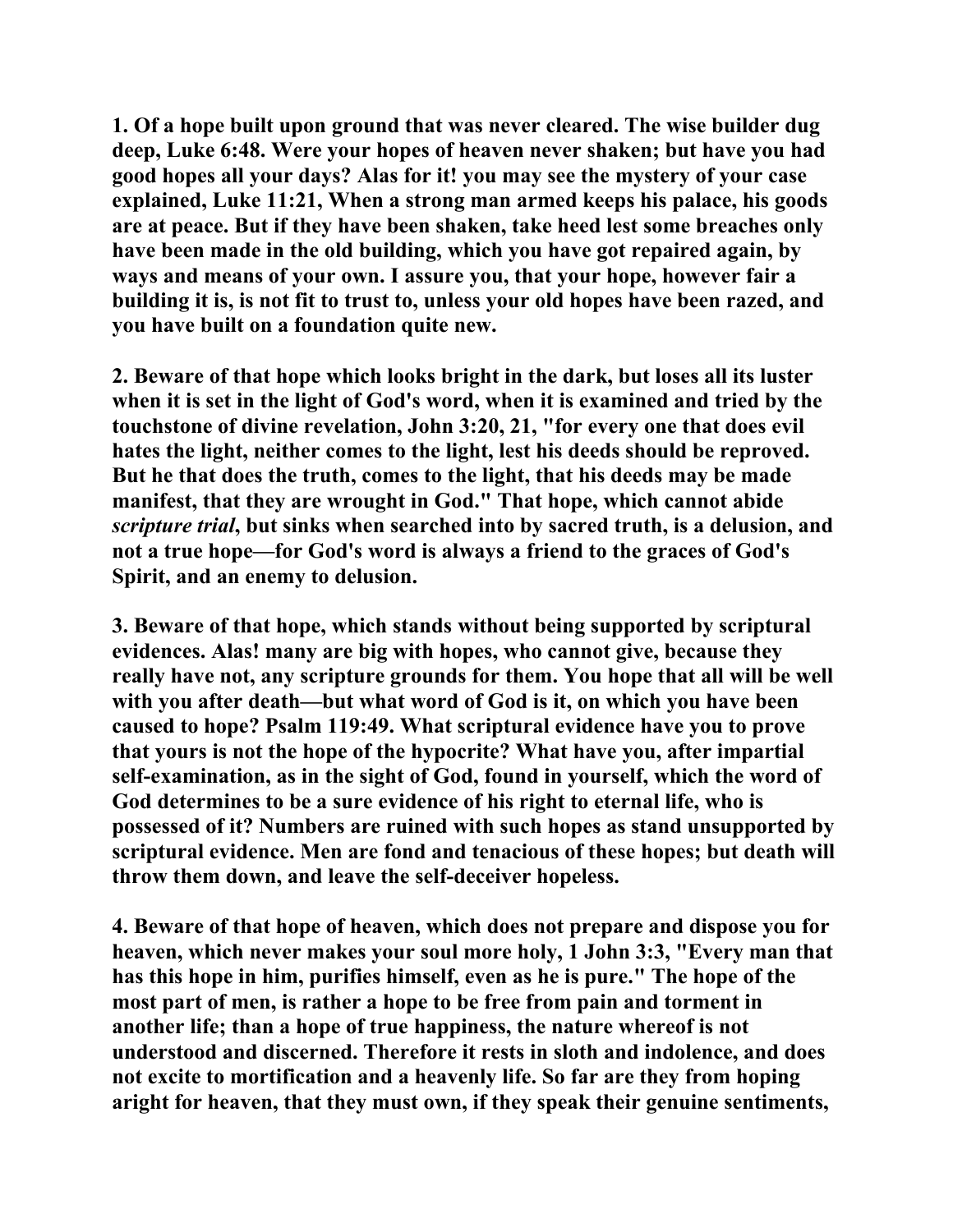**removing out of this world into any other place whatever, is rather their** *fear* **than their** *hope***.** 

**The glory of the heavenly city does not at all draw their hearts upwards to it, nor do they lift up their heads with joy, in the prospect of arriving at it. If they had the true hope of the marriage day, they would, as the bride, the "Lamb's wife," be "making themselves ready for it," Rev. 19:7. But their hopes are produced by their sloth, and their sloth is nourished by their hopes. Oh, Sirs, as you would not be driven away helpless in your death, beware of these hopes! Raze them now, and build on a new foundation, lest death leave not one stone of them upon another, and you never be able to hope any more.** 

**Secondly, Hasten, O sinners, out of your wickedness, out of your sinful state, and out of your wicked life, if you would not at death be** *driven* **away in your wickedness! Remember the fatal end of the wicked as the text represents it. I know there is a great difference in the death of the wicked, as to some circumstances—but ALL of them, in their death, agree in this, that they are driven away in their wickedness. Some of them die resolutely, as if they scorned to be afraid; some in raging despair, so filled with horror that they cry out as if they were already in hell; others in sullen despondency, oppressed with fears, so that their hearts sink within them, at the remembrance of misspent time, and the view which they have of eternity, having neither head nor heart to do anything for their own relief. And others die stupidly; they live like beasts, and they die like beasts, without any concern on their spirits, about their eternal state. They groan under their** *bodily* **distress but have no sense of the danger of their** *soul!* **One may, with almost as much prospect of success, speak to a stone, as speak to them; vain is the attempt to teach them; nothing that can be said moves them. To discourse to them, either of the joys of heaven on the torments of hell, is to plough on a rock, or beat the air. Some die like the foolish virgins, dreaming of heaven; their foreheads are steeled against the fears of hell, with presumptuous hopes of heaven. The business of those who would be useful to them, is not to answer doubts about the case of their souls, but to discover to them their own false hopes. But which way soever the unconverted man dies, he is "driven away in his wickedness."** 

**O dreadful case! Oh, let the consideration of so horrid a departure out of this world, move you to flee to Jesus Christ, as the all-sufficient Savior, an almighty Redeemer. Let it prevail to drive you out of your wickedness, to holiness of heart and life. Though you reckon it pleasant to live in wickedness, yet you cannot but own, it is bitter to die in it. And if you leave it not in time,**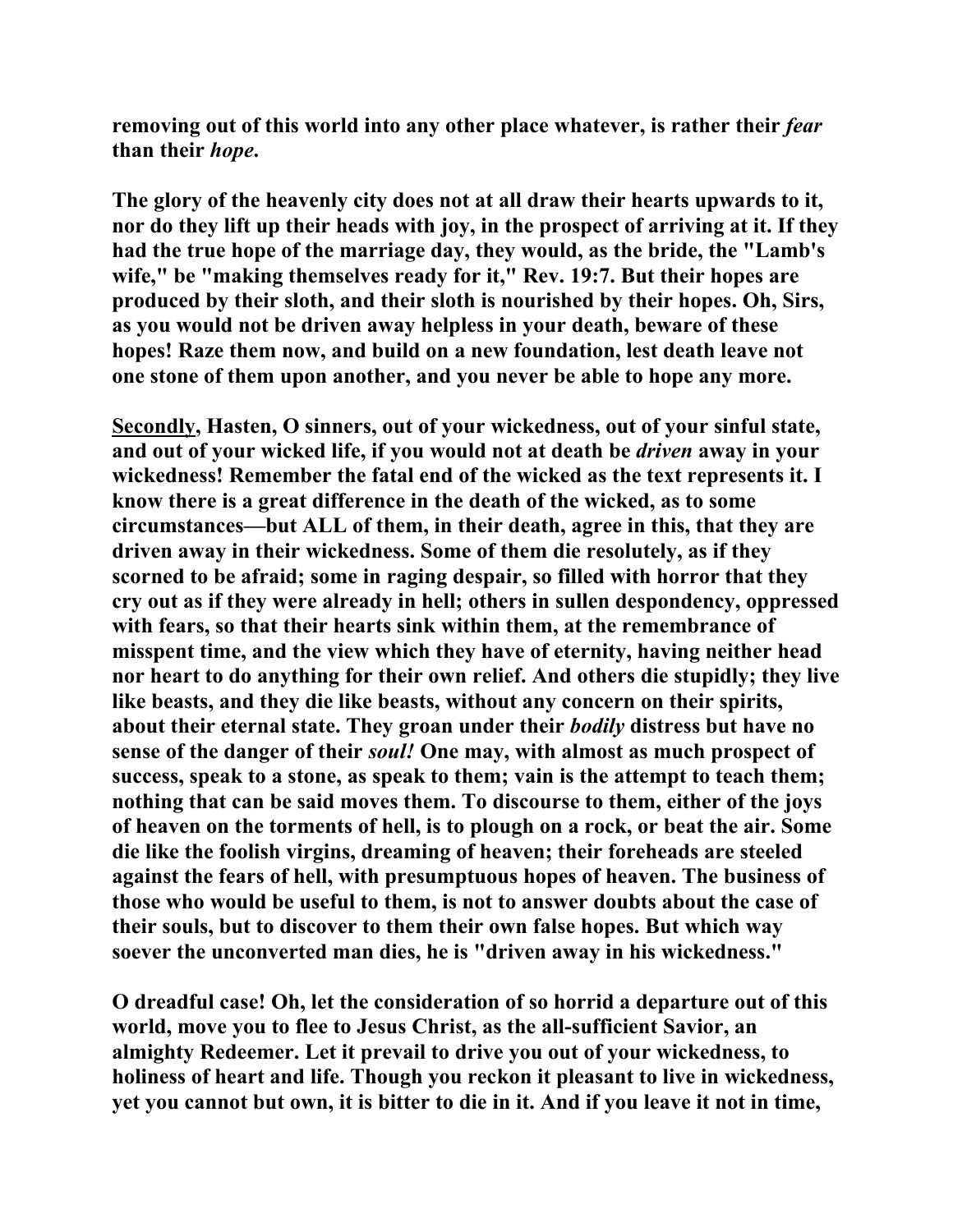**you must go on in your wickedness to hell, the** *proper* **place of it, that it may be set there on its own base. For when you are passing out of this world, all your sins, from the first to the last of them, will swarm about you, hang upon you, accompany you to the other world, and, as so many furies, surround you there forever.** 

**Thirdly, O be concerned for** *others***, especially for your relations, that they may not continue in their sinful natural state, but be brought into a state of salvation; lest they be driven away in their wickedness at death. What would you not do to prevent any of your friends dying an untimely and violent death? But, alas! do you not see them in hazard of being driven away in their wickedness! Is not death approaching them, even the** *youngest* **of them? And are they not strangers to true Christianity, remaining in that state which they came into the world? Oh! make haste to pluck the brand out of the fire, lest it be burned to ashes! The death of relations often leaves a sting in the hearts of those they leave behind them, because they did not do for their souls as they had opportunity; and because the opportunity is forever taken out of their hands.** 

## **Doctrine II.**

## **The state of the GODLY in death is a HOPEFUL state.**

**We have seen the dark side of the cloud looking towards ungodly men, passing out of the world; let us now take a view of the bright side of it, shining on the godly, as they enter on their eternal state. In discoursing on this subject, I shall confirm this doctrine, answer an objection against it, and then make some practical improvement of the whole.** 

**I. For CONFIRMATION, let it be observed, that although the passage out of this world by death has a frightful aspect to poor mortals, and to miscarry in it must needs be of fatal consequence; yet the following circumstances make the state of the godly in their death, happy and hopeful.** 

**1. They hare a trusty good Friend before them in the other world. Jesus Christ, their best Friend, is Lord of the land to which death carries them. When Joseph sent for his father to come down to him to Egypt, telling him, "God had made him lord over all Egypt," Gen. 45:9, "And Jacob "saw the wagons Joseph had sent to carry him, the spirit of Jacob revived," verse 27. He resolves to undertake the journey.**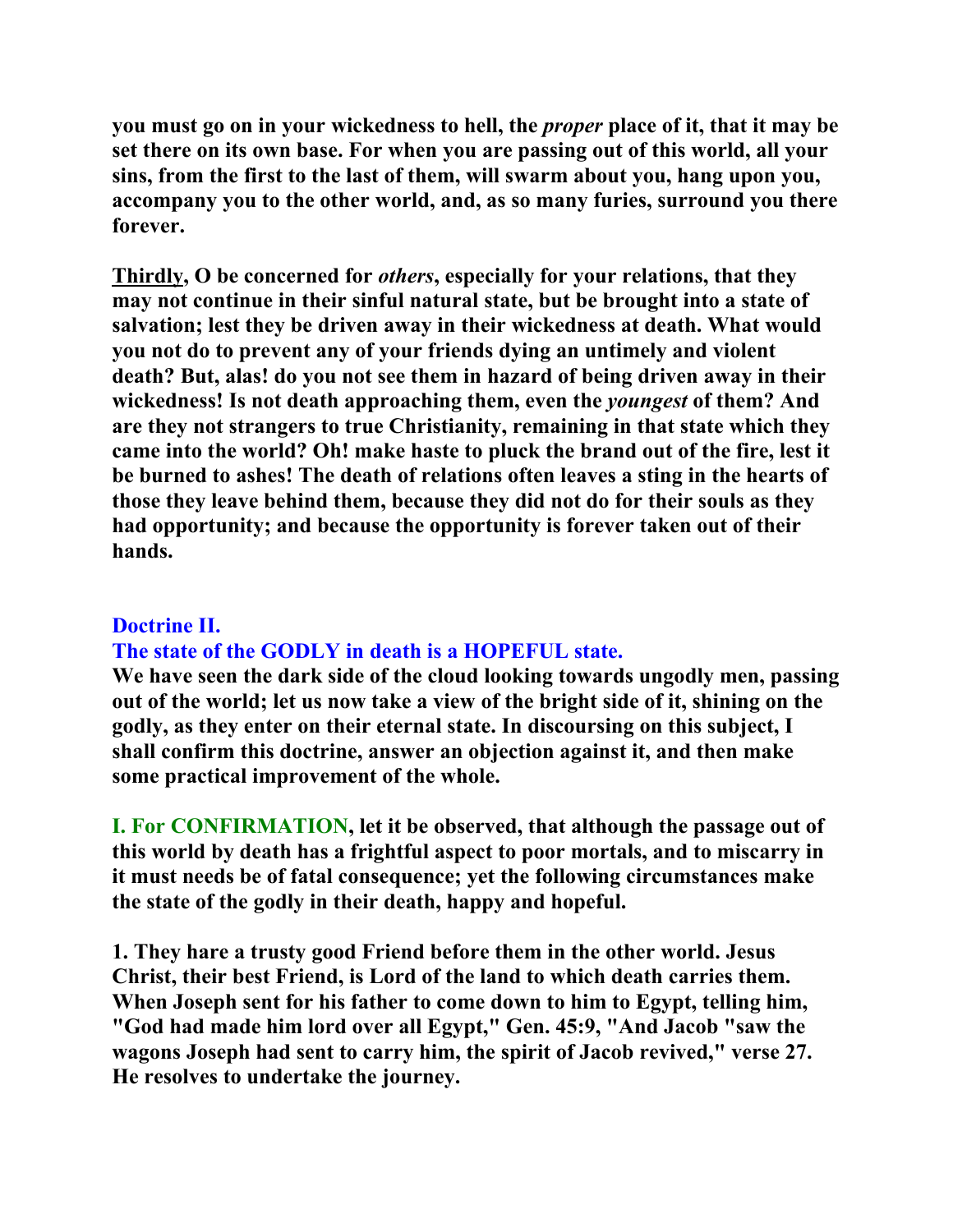**I think, when the Lord calls a godly man out of the world, he sends him such glad tidings, and such a kind invitation into the other world, that, he has faith to believe it, his spirit must revive, when he sees the 'wagon of death' which comes to carry him there. It is true, indeed, he has a weighty trial to undergo—after death the judgment. But the case of the godly is altogether hopeful; for the** *Lord* **of the land is their** *husband***, and their husband is the**  *judge***. "The Father has committed all judgment unto the Son," John 5:22. Surely the case of the wife is hopeful, when her own husband is her judge, even such a husband as hates divorce. No husband is so loving and so tender of his spouse, as the Lord Christ is of his. One would think it would be a very bad land, which a wife would not willingly go to, where her husband is the ruler and judge.** 

**Moreover, their judge is the** *advocate***, 1 John 2:1, "We have an advocate with the Father, Jesus Christ the righteous." Therefore they need not fear their being put back, and falling into condemnation. What can be more favorable? Can they think, that he who pleads their cause, will himself pass sentence against them?** 

**Yet further, their advocate is their** *Redeemer***; they are "redeemed with the precious blood of Christ," 1 Pet. 1:18, 19. So when he pleads for them, he is pleading his own cause. Though an advocate may be careless of the interest of one who employs him, yet surely he will do his utmost to defend his** *own* **right, which he has purchased with his money—and shall not their advocate defend the purchase of his own blood?** 

**But more than all that, their Redeemer is their** *head***, and they are his members, Eph. 5:23, 30. Though one were so silly as to let his own** *purchase* **go, without standing up to defend his right, yet surely he will not part with a**  *limb* **of his own body. Is not their case then hopeful in death, who are so closely linked and allied to the Lord of the other world, who are "the keys of hell and of death?"** 

**2. They shall have a safe passage to another world. They must indeed go through "the valley of the shadow of death;" but though it be in itself a 'dark and shady valley', it shall be a 'valley of hope' to them—they shall not be driven through it, but be as men in perfect safety, who fear no evil, Psalm 23:4.** 

**Why should they thus fear? They have the Lord of the land's safe conduct, his**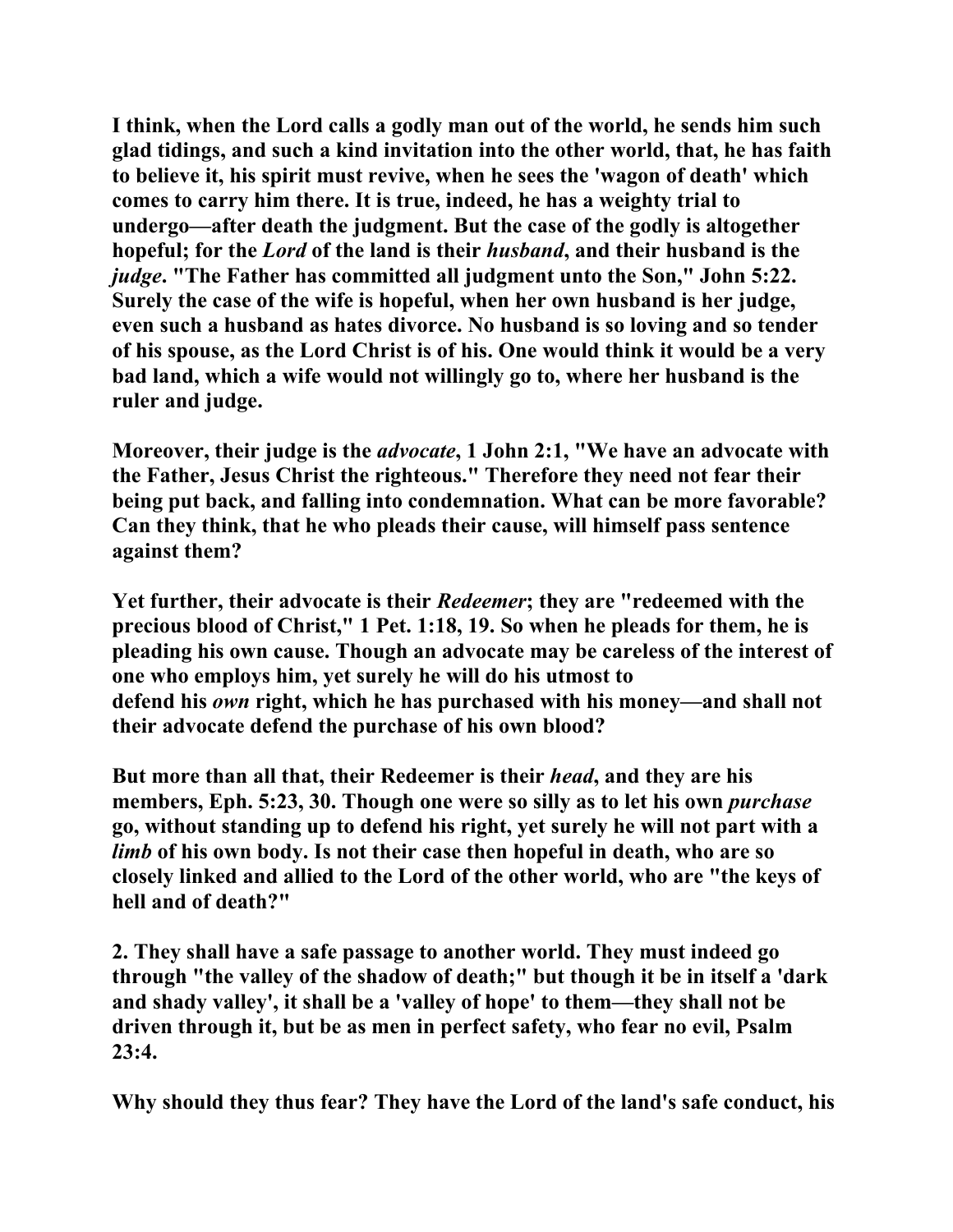**pass sealed with his own blood; namely, the blessed covenant, which is the saint's death-bed comfort, 2 Sam. 23:5, "Although my house be not so with God, yet he has made with me an everlasting covenant, ordered in all things and sure—for this is all my salvation, and all my desire, although he make it not to grow." Who then can harm them? It is safe riding in Christ's chariot, Cant. 3:9, both through life and death. They have good and honorable attendants—a guard, even a guard of angels. These encamp about them in the time of their** *life***; and surely will not leave them in the day of their** *death***. These happy ministering spirits are attendants on their Lord's bride, and will doubtless convey her safe home to his house.** 

**When friends in mournful mood stand by the saint's bedside, waiting to see him draw his last breath, his soul is waited for by angels, to be carried into Abraham's bosom, Luke 16:22. The captain of the saint's salvation is the captain of this holy guard—he was their guide even unto death, and he will be their guide through it too, Psalm 23:4, "Yes, though I walk through the valley of the shadow of death, I will fear no evil; for you are with me." They may, without fear, pass that 'river', being confident it shall not overflow them; and they may walk through that 'fire', being sure they shall not be burnt by it.** 

*Death can do them no harm!* **It cannot even hurt their bodies—for though it separate the soul from the body, it cannot separate the body from the Lord Jesus Christ. Even death is to them but 'sleep in Jesus', 1 Thess. 4:14. They continue members of Christ, though in a grave. Their dust is precious dust; laid up in the grave as in their Lord's cabinet. They lie in a grave 'mellowing', as precious fruit laid up to be brought forth to him at the resurrection. The husbandman has corn in his barn, and corn lying in the ground—the latter is more precious to him than the former, because he looks to get it returned with increase. Even so the dead bodies of the saints are valued by their Savior they are "sown in corruption," to be "raised in incorruption"; "sown in dishonor," to be "raised in glory," 1 Cor. 15:42, 43. It cannot hurt their souls. It is with the souls of the saints at death, as with Paul and his company in their voyage, whereof we have the history, Acts, chapter 27. The ship was broken to pieces, but the passengers got all safe to land.** 

**When the dying saint's speech is stopped, his eyes set, and his last breath drawn, the soul gets safe away into the heavenly paradise, leaving the body to return to its earth, but in the joyful hope of a reunion at its glorious resurrection. But how can death hurt the godly? It is a foiled enemy—if it casts them down, it is only that they may rise more glorious. "Our Savior**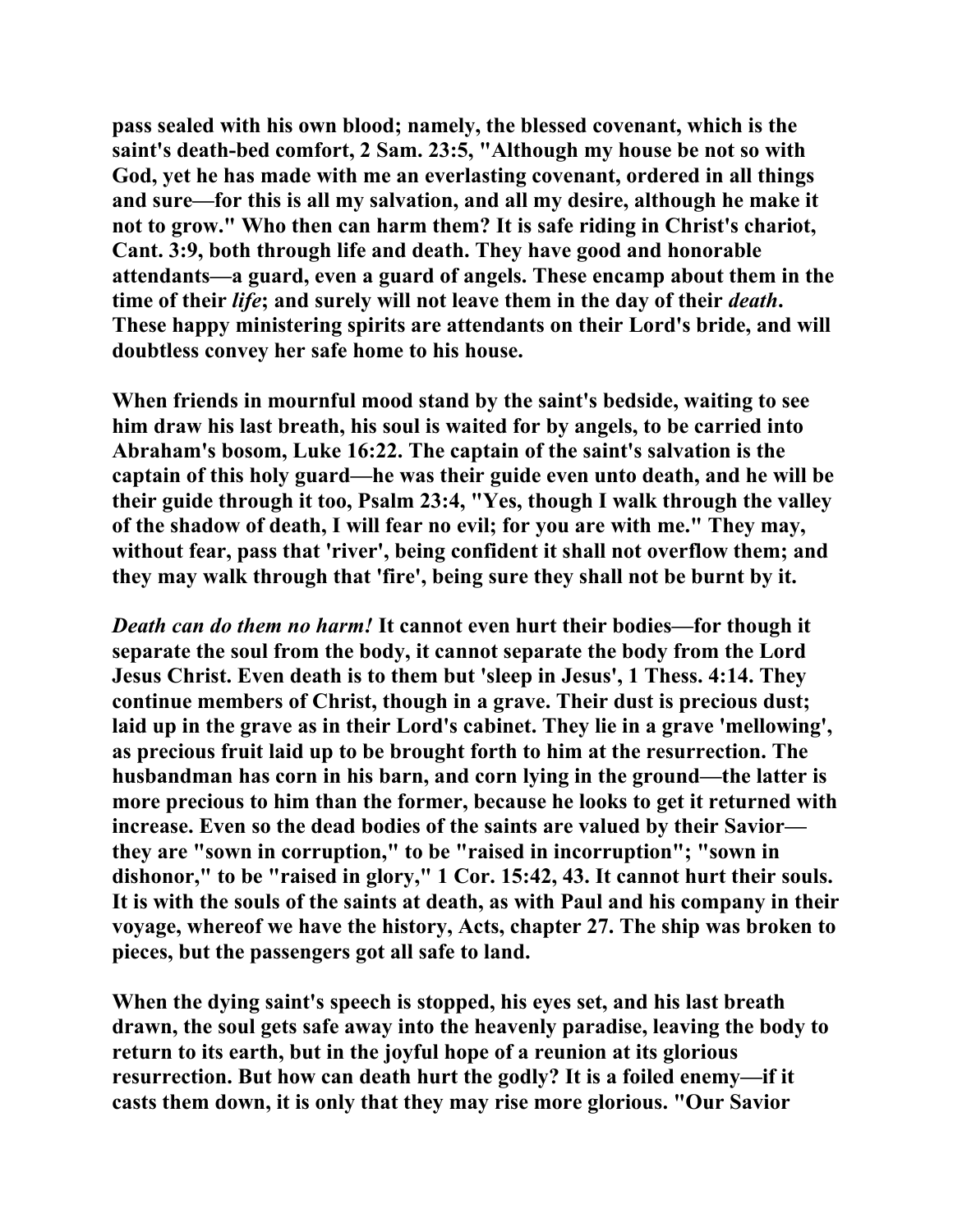**Jesus Christ has abolished death," 2 Tim. 1:10. The soul and life of it is gone—it is but a 'walking shadow' that may** *fright***, but cannot** *hurt* **saints—it is only the 'shadow of death' to them—it is not the thing itself; their dying is 'but as dying', or 'somewhat like dying'.** 

**The apostle tells us, "It is Christ that died," Rom. 8:34. Stephen, the first Christian martyr, though stoned to death, yet only 'fell asleep', Acts 7:60. Certainly the nature of death is quite changed, with respect to the saints. It is not to them, what it was to Jesus Christ their head—it is not the venomed ruining thing, wrapped up in the sanction of the first covenant, Gen. 2:17, "In the day you eat thereof, you shall surely die." It comes to the godly without a sting—they may meet it with that salutation, "O death, where is your sting?" Is this Mara? Is this 'bitter' death? It went out full into the world, when the first Adam opened the door to it, but the second Adam has brought it again empty to his own people.** 

**I feel a** *sting***, may the dying saint say—yet it is but a bee sting, slinging only through the** *skin***—but, O death, where is your sting, your old sting, the serpent's sting, that stings to the** *heart* **and** *soul?* **The sting of death is sin—but that is taken away. If death arrests the saint, and carries him before the Judge, to answer for the debt he contracted, the debt will be found paid by the glorious Surety; and he has the discharge to show. The** *thorn of guilt* **is pulled out of the man's conscience; and his name is blotted out of the black roll, and written among the living in Jerusalem.** 

**It is true, it is a great journey through the valley of the shadow of death—but the saint's burden is taken away from his back, his iniquity is pardoned, he may walk at ease—"No lion shall be there, nor any ravenous beast," the redeemed may walk at leisure there, free from all apprehensions of danger.** 

**3. They shall have a joyful entrance into the other world. Their arrival in the regions of bliss, will be celebrated with rapturous hymns of praise to their glorious Redeemer. A** *dying* **day is a** *good* **day to a godly man. Yes, it is his** *best* **day; it is better to him than his birth-day, or than the most joyous day which he ever had on earth. "A good name," says the wise man, is "better than precious ointment—and the day of death, than the day of one's birth," Eccl. 7:1.** 

**The notion of the immortality of the soul, and of future happiness, which obtained among some pagan nations, had wonderful effects on them. Some of them, when they mourned for the dead, did it in women's apparel; that, being**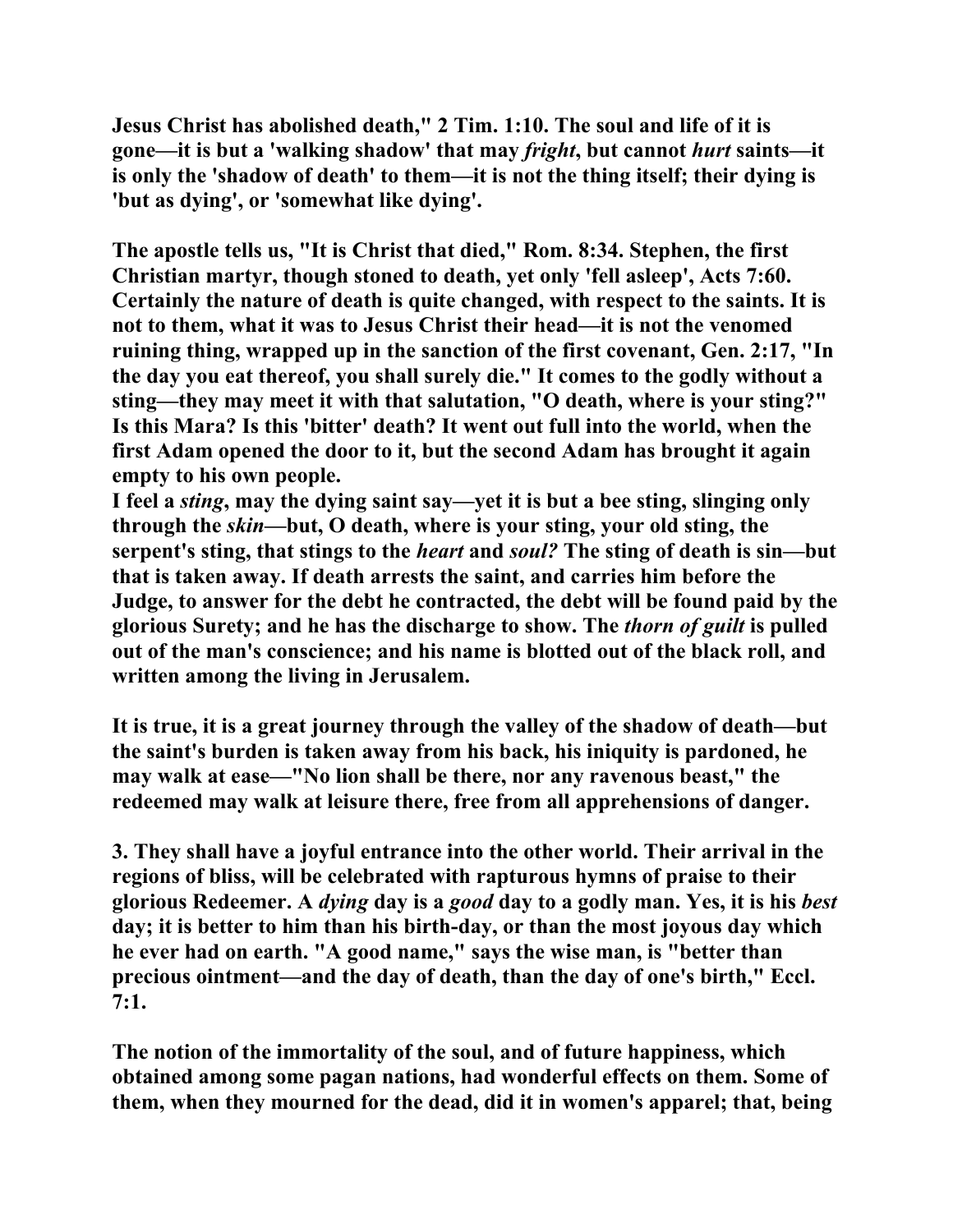**moved with the indecency of the garb, they might the sooner lay aside their mourning. Others buried them without any lamentation or mourning; but had a sacrifice, and a feast for friends, upon that occasion. Some were used to mourn at births, and rejoice at burials. But the practice of some Indian nations is yet more strange, where, upon the husband's decease, his wife, or wives, with a cheerful countenance, enter the flames prepared for the husband's corpse.** 

**But however** *false notions* **of a future state, assisted by pride, affectation of applause, apprehensions of difficulties in this life, and such like principles proper to depraved human nature, may influence crude uncultivated minds, when strengthened by the arts of hell; O what solid joy and consolation may they have, who are true Christians, being in Christ, who "has brought life and immortality to light through the gospel!" 2 Tim. 1:10. Death is one of those "all things," that "work together for good to those who love God," Rom. 8:28. When the** *body* **dies, the** *soul* **is perfected—the 'body of death' goes off at the 'death of the body'.** 

**What harm did the jailer to Pharaoh's butler, when he opened the prison door to him, and let him out? Is the bird in worse case, when at liberty, than when confined in a cage? Thus, and no worse, are the souls of the saints treated by death. It comes to the godly man, as Haman came to Mordecai, with the royal apparel and the horse, Esther 6:11, with commission to do them honor, however awkwardly it be performed. I question not but Haman performed the ceremony with a very ill mien, a pale face, a downcast look, and a cloudy countenance, and like one who came to hang him, rather than to honor him. But he whom the king delighted to honor, must be honored; and Haman, Mordecai's grand enemy, must be the man employed to put this honor upon him. Glory, glory, glory, blessing and praise to our Redeemer, our Savior, our Mediator, by whose death, 'grim devouring death' is made to do such a good office to those whom it might otherwise have hurried away in their wickedness, to utter and eternal destruction!** 

**A dying day is, in itself, a** *joyful* **day to the godly; it is their redemption day, when the captives are delivered, when the prisoners are set free. It is the day of the pilgrims coming home from their pilgrimage; the day in which the heirs of glory return from their travels, to their own country, and their Father's house; and enter into actual possession of the glorious inheritance. It is their marriage day—now is the time of espousals; but then the marriage is consummated, and a marriage feast begun, which has no end. If so, is not the state of the godly in death, a** *hopeful* **state?**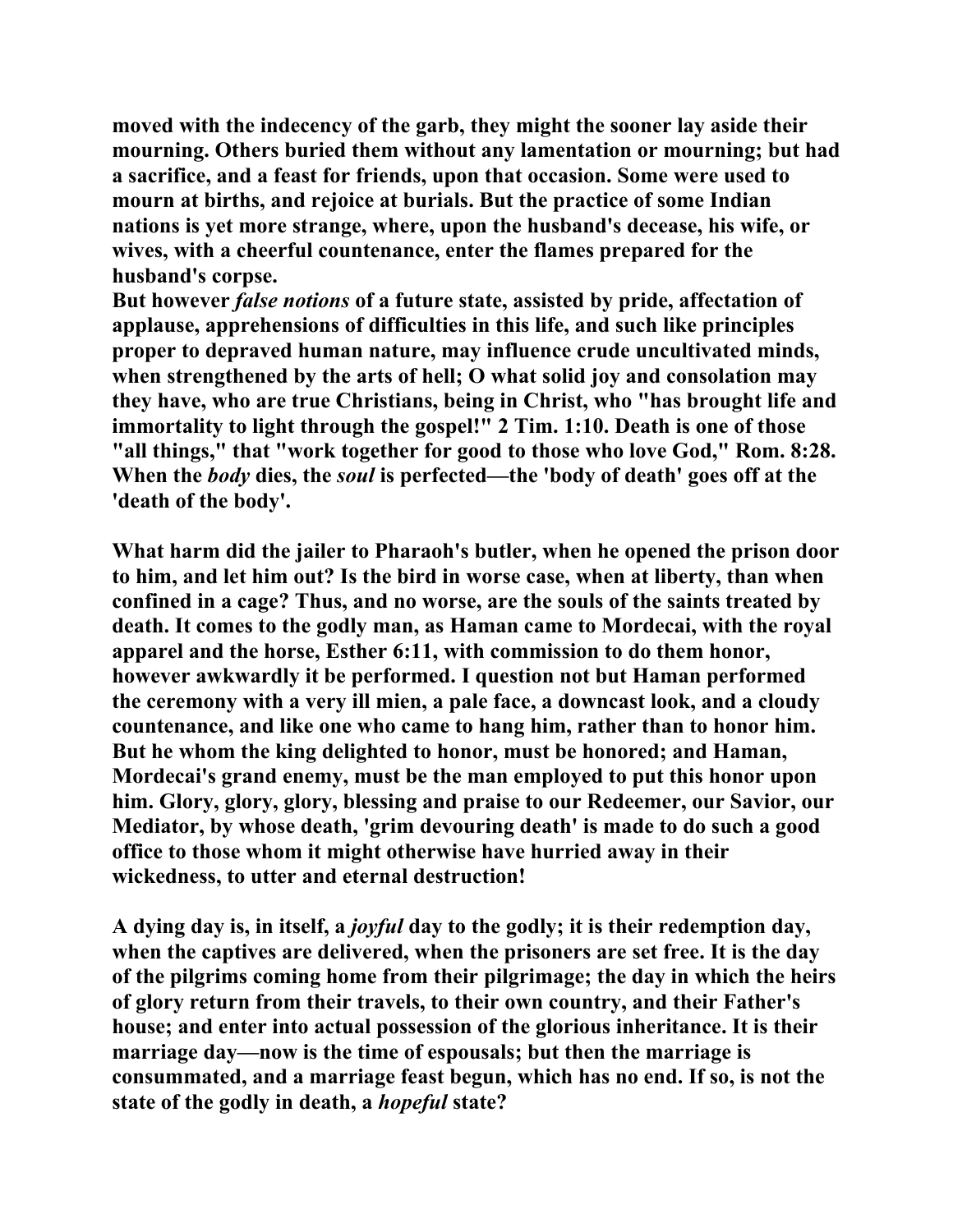**II. Objection—"But if the state of the godly in their death be so hopeful, how comes it to pass that many of them, when dying, are full of fears, and have little hope?"** 

**Answer—It must be owned, that saints do not all die in one and the same manner; there is a diversity among them, as well as among the wicked; yet the**  *worst* **case of a dying saint is indeed a** *hopeful* **one. Some die triumphantly, in a full assurance of faith. 2 Timothy 4:6-8, "The time of my departure is at hand. I have fought a good fight, I have finished my course, I have kept the faith. Henceforth there is laid up for me a crown of righteousness." They get a taste of the joys of heaven, while here on earth; and begin the songs of Zion, while yet in a strange land.** 

**Others die in a solid dependence of faith on their Lord and Savior—though they cannot sing triumphantly, yet they can, and will say confidently, "The Lord is their God." Though they cannot triumph over death, with old Simeon, having Christ in his arms, and saying, "Lord now let your servant depart in peace, according to your word—for my eyes have seen your salvation," Luke 2:29, 30; yet they can say with dying Jacob, "I have waited for your salvation, Lord," Gen. 49:18. His left hand is under their head, to support them, though his right hand does not embrace them—they firmly believe, though they are not filled with joy in believing. They can plead the covenant, and hang by the promise, although their house is not so with God as they could wish.** 

**But the dying day of some saints may be like that day mentioned in Zechariah 14:7, "Not day, nor night." They may die under great doubts and fears; setting as it were in a cloud, and going to heaven in a mist. They may go mourning without the sun, and never put off their spirit of heaviness, until death strips them of it. They may be carried to heaven through the confines of hell; and may be pursued by the devouring lion, even to the very gates of the new Jerusalem; and may be compared to a ship almost wrecked in sight of the harbor, which yet gets safe into her port, 1 Cor. 3:15, "If any man's work shall be burnt, he shall suffer loss—but he himself shall be saved, yet so as by fire." There is safety amid their fears, but danger in the wicked's strongest confidence; and there is a blessed seed of gladness in their greatest sorrows— "Light is sown for the righteous, and gladness for the upright in heart," Psalm 97:11.** 

**Now, saints are liable to such perplexity in their death, because, though they are Christians indeed, yet they are men of like passions with others; and** *death*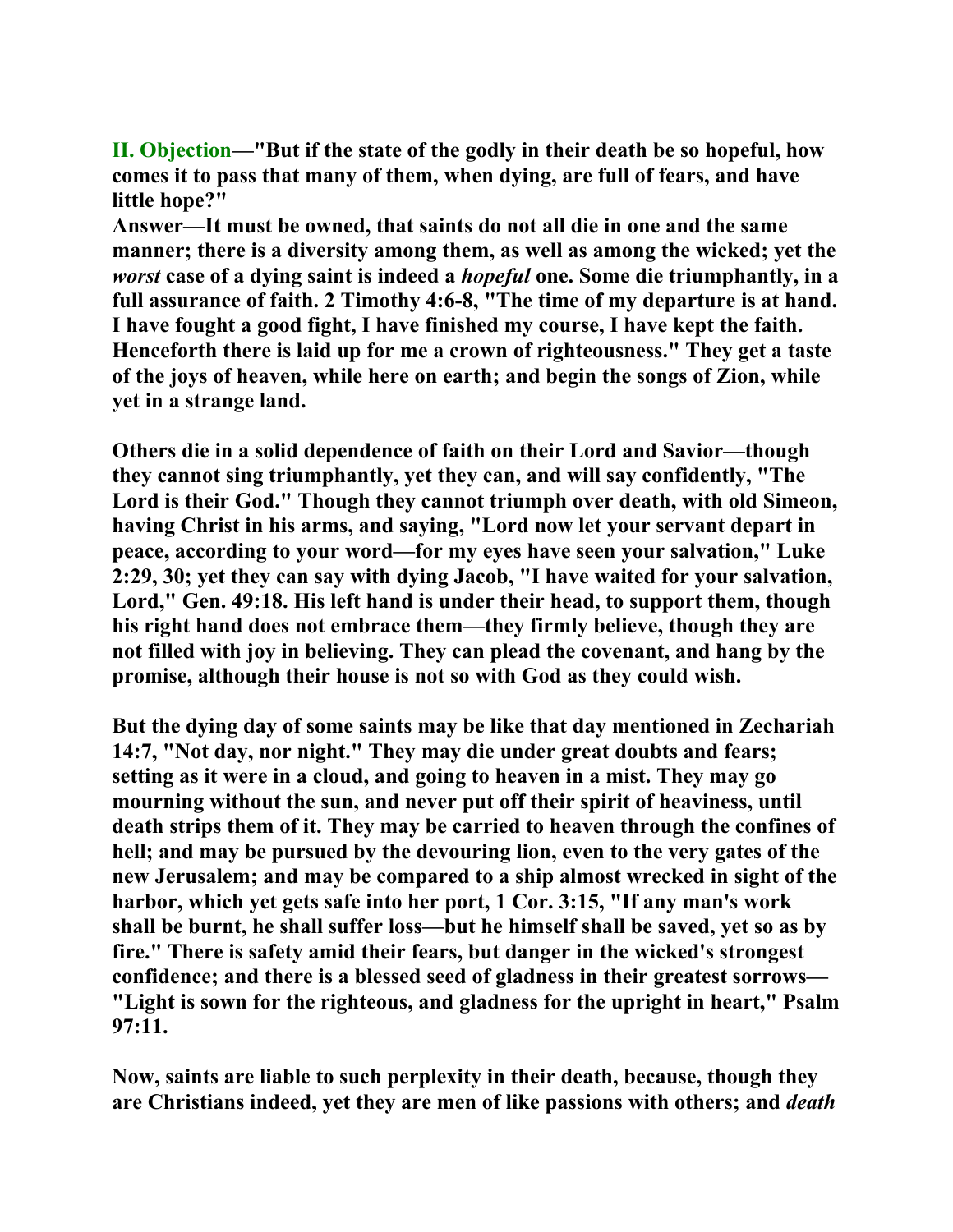*is a frightful object in itself***, whatever dress it appears in—the stern countenance with which it looks at mortals, can hardly fail of causing them to shrink. Moreover, the saints are of all men the most jealous of themselves. They think of eternity, and of a tribunal, more deeply than others do; with them it is a more serious thing to die, than the rest of mankind are aware of. They know the deceits of the heart, the subtleties of depraved human nature, better than others do. Therefore they may have much to do to keep up hope on a death-bed; while others pass off quietly, like sheep to the slaughter; and the rather, that Satan, who uses all his art to support the hopes of the hypocrite, will do his utmost to mar the peace, and increase the fears, of the saint.** 

**And finally, the bad frame of spirit, and ill condition, in which death sometimes seizes a true Christian, may cause this perplexity. By his being in the state of grace, he is indeed always habitually prepared for death, and his dying safely is ensured—but yet there is more necessary to his actual preparation and dying comfortably, his spirit must be in good condition too.** 

**Therefore there are three cases, in which death cannot but be very uncomfortable to a child of God—** 

**1. If it seizes him at a time when the guilt of some particular sin, unrepented of, is lying on his conscience—and death comes on that very account, to take him out of the land of the living; as was the case of many of the Corinthian believers, 1 Cor. 11:30, "For this cause," namely, of unworthy communicating, "many are weak and sickly among you, and many sleep." If a person is surprised with the approach of death, while lying under the guilt of some unpardoned sin, it cannot but cause a mighty consternation.** 

**2. When death catches him napping. The midnight cry must be frightful to sleeping virgins. The man who lies in a ruinous house, and awakes not until the timbers begin to crack, and the stones to drop down about his ears, may indeed get out of it safely, but not without fears of being crushed by its fall. When a Christian has been going on in a course of security and backsliding, and awakens not until death comes to his bedside, it is no wonder that he gets a fearful awakening.** 

**3. When he has lost sight of his saving interest in Christ, and cannot produce evidences of his title to heaven. It is hard to meet death without some evidences of a title to eternal life at hand; hard to go through the dark valley without the candle of the Lord shining upon the head. It is a terrible**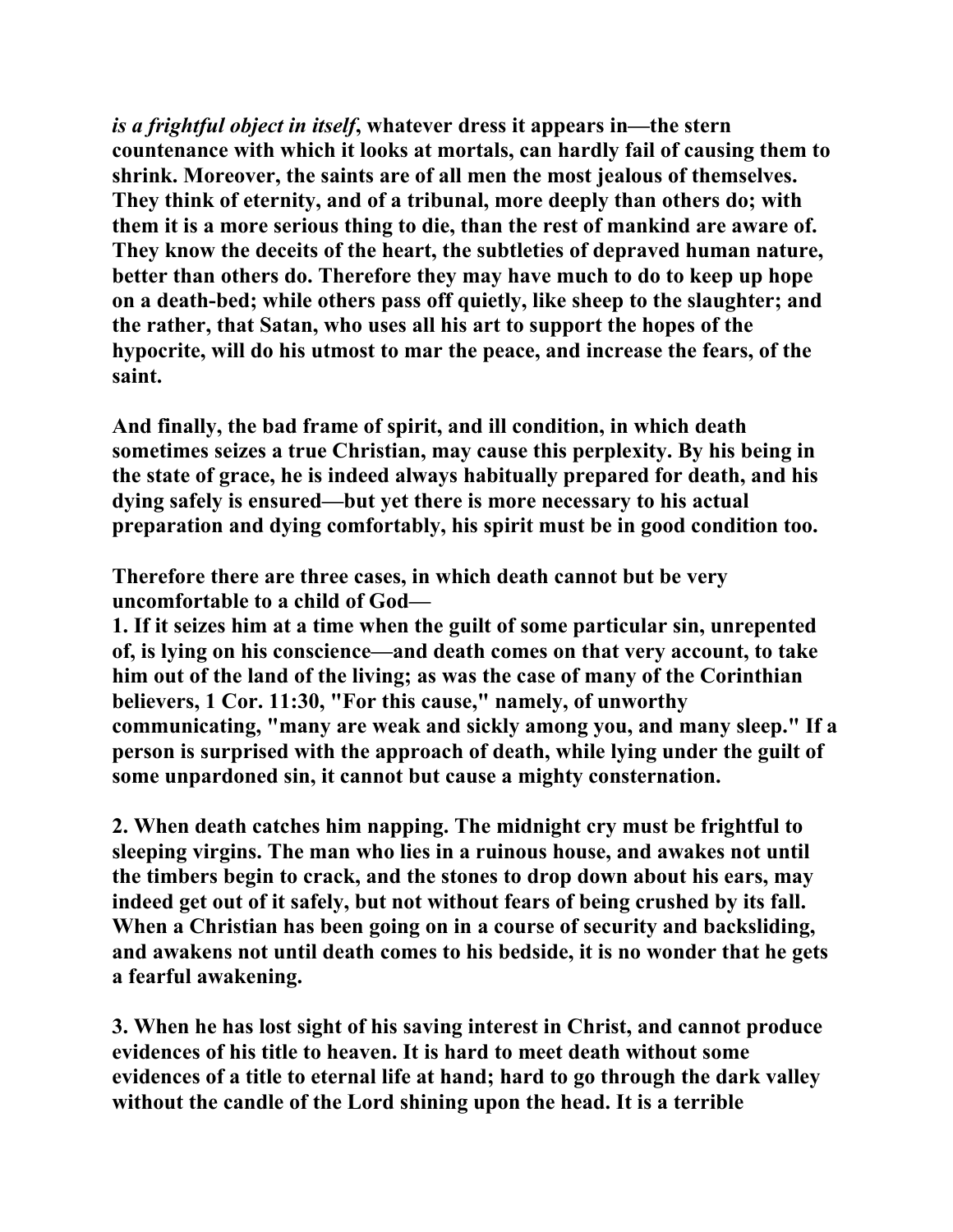**adventure to launch out into eternity, when a man can make no better of it than a leap in the dark, not knowing where he shall land, whether in heaven or hell.** 

**Nevertheless the state of the saints, in their death, is always in itself hopeful. The presumptuous hopes of the ungodly, in their death, cannot make their state hopeful; neither can the fears of a saint make his state hopeless—for God judges according to the truth of the thing, not according to men's opinions about it. Therefore the saints can be no more altogether without hope, than they can be altogether without faith. Their faith may be very weak, but it fails not; and their hope very low, yet they will, and do hope to the end. Even while the godly seem to be carried away with the stream of doubts and fears, there remains still as much hope as determines them to lay hold on the tree of life that grows on the banks of the river. Jonah 2:4, "Then I said, I am cast out of your sight—yet I will look again toward your temple."** 

## **USE—**

**This speaks comfort to the godly against the fear of death. A godly man may be called a happy man before his death, because, whatever befalls him in life, he shall certainly be happy at death. You who are in Christ, who are true Christians, have hope in your end; and such a hope as may comfort you against all those fears which arise from the consideration of a dying hour. This I shall branch out, in answering some cases briefly—** 

**Case 1—"The prospect of death," will some of the saints say, "is uneasy to me, not knowing what shall become of my family when I am gone." Answer. The righteous has hope in his death, as to his family, as well as himself. Although you have little, for the present, to live upon; which has been the condition of many of God's chosen ones, 1 Cor. 4:11, "We," namely, the apostles, "both hunger and thirst, and are naked, and are buffeted, and have no certain dwelling-place;" and though you have nothing to leave them, as was the case of that son of the prophets, who feared the Lord, and yet died in debt which he was unable to pay, as his poor widow represents, 2 Kings 4:2; yet you have a good Friend to leave them to; a covenant God, to whom you may confidently commit them. "Leave your fatherless children, I will preserve them alive; and let your widows trust in me." Jer. 49:11.** 

**The world can bear witness of signal settlements made upon the children of providence; such as by their pious parents have been cast upon God's providential care. It has been often remarked, that they lacked neither**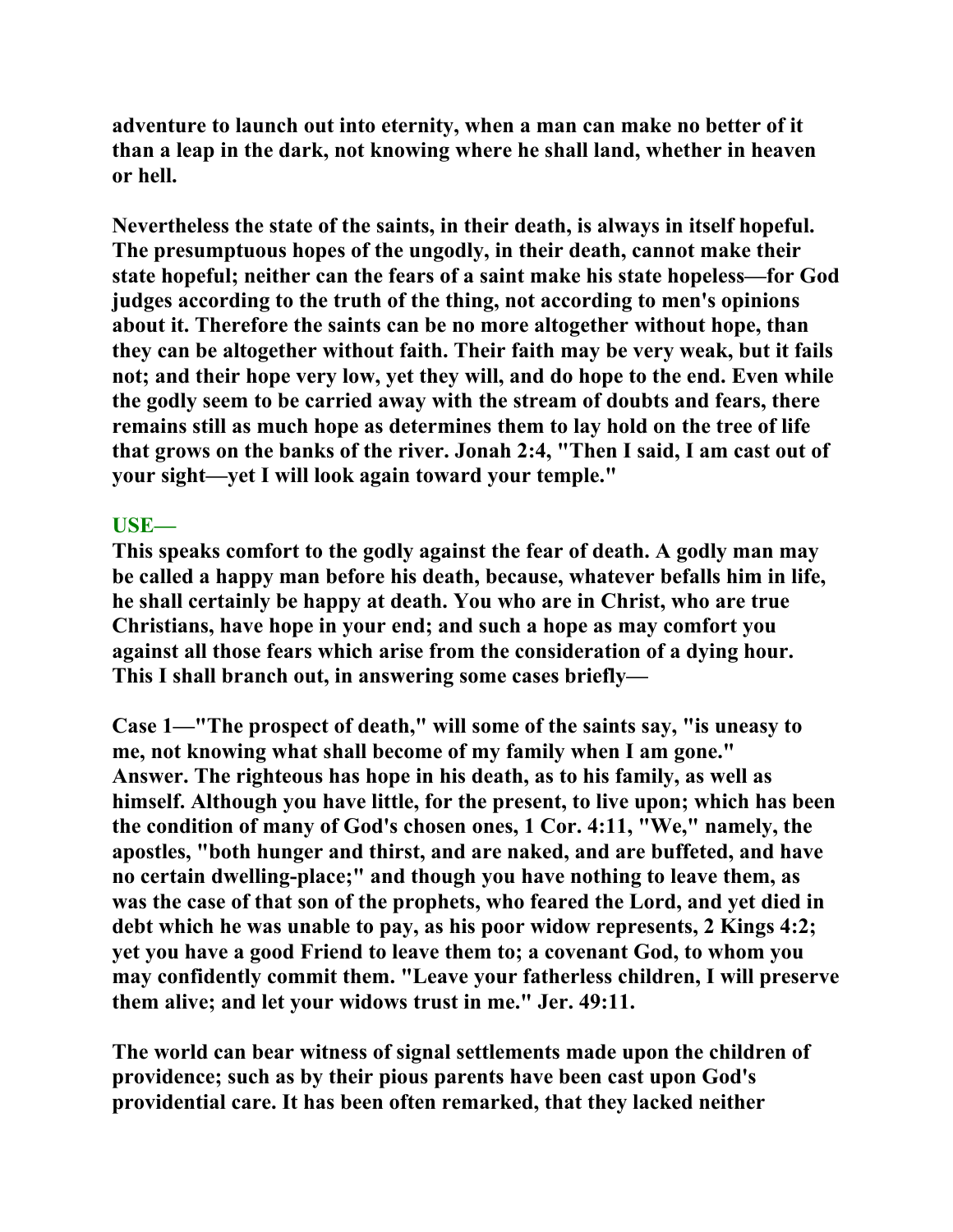**provision nor education. Moses is an eminent instance of this. He, though he was an outcast infant, Exod. 2:3, yet became learned in all the wisdom of the Egyptians, Acts 7:22, and became king in Jeshurun, Deut. 33:5. O! may we not be ashamed, that we do not confidently trust him with the concerns of our families, to whom, as our Savior and Redeemer, we have committed our eternal interests?** 

**Case 2—"Death will take us away from our dear friends; yes, we shall not see the Lord in the land of the living, in the blessed ordinances." Answer—It will take you to your best Friend, the Lord Christ. The friends you leave behind you, if they be indeed people of worth, you will meet again, when they come to heaven, and you will never be separated any more. If death takes you away from the temple below, it will carry you to the temple above. It will indeed take you from the** *streams***, but it will set you down by the** *fountain***. If it puts out your candle, it will carry you where there is no night, where there is an eternal day.** 

**Case 3—"I have so much to do, in time of health, to satisfy myself as to my interest in Christ, about my being a real Christian, a regenerate man, that I judge it is almost impossible I should die comfortably." Answer—If it is thus with you, then double your diligence to make your calling and election sure. Endeavor to grow in knowledge, and walk closely with God—be diligent in self-examination; and pray earnestly for the Holy Spirit, whereby you may know the things freely given you of God. If you are enabled, by the power and Spirit of Christ, thus diligently to prosecute your spiritual concerns, though the time of your life be neither day nor night, yet at evening time it may be light.** 

**Many weak Christians indulge doubts and fears about their spiritual state, as if they placed at least some part of religion in their imprudent practice; but towards the end of life, they think and act in another manner. The traveler, who reckons that he has time to spare, may stand still debating with himself, whether this or the other be the right way—but when the sun begins to set, he is forced to lay aside his scruples, and resolutely to go forward in the road which he judges to be the right one, lest he lie all night in the open fields. Thus some Christians, who perplex themselves much, throughout the course of their lives, with jealous doubts and fears, content themselves when they come to die, with such evidences of the safety of their state, as they could not be satisfied with before; and by disputing less against themselves, and believing more, court the peace they formerly rejected, and gain it too.**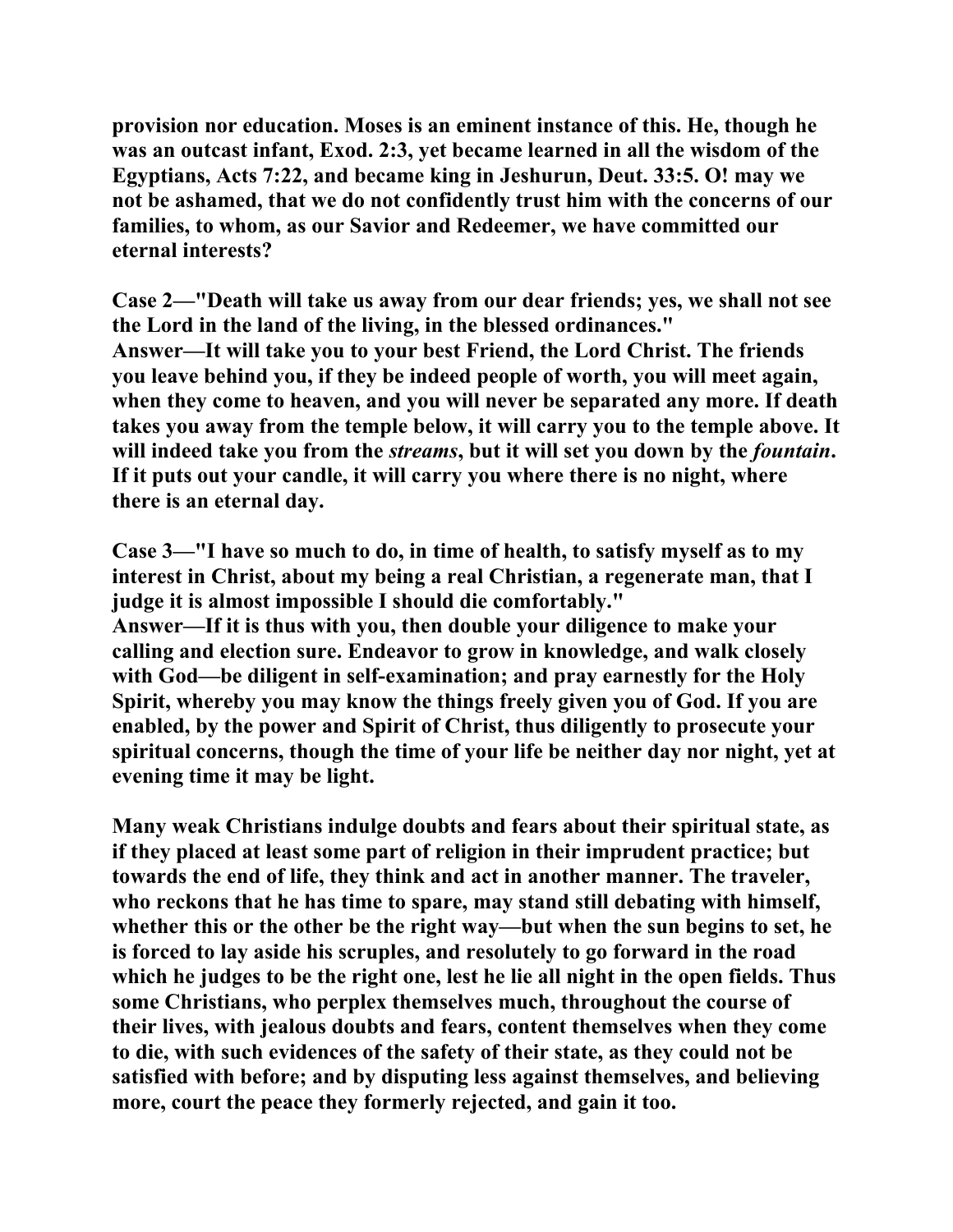**Case 4—"I am under a sad decay, in respect of my spiritual condition." Answer—Bodily consumptions may make death easy—but it is not so in spiritual decays. I will not say, that a godly man cannot be easy in such a case, when he dies, but I believe it is rarely so. Ordinarily, I suppose a cry comes to awaken sleeping virgins, before death comes. Samson is set to grind in the prison, until his locks grow again. David and Solomon fell under great spiritual decays; but before they died, they recovered their spiritual strength and vigor. However, bestir yourselves without delay, to strengthen the things that remain—your fright will be the less, for being awakened from spiritual sleep before death comes to your bedside—and you ought to lose no time, seeing you know not how soon death may seize you.** 

**Case 5—"It is terrible to think of the other world, that world of spirits, which I have so little acquaintance with."** 

**Answer—Your best friend is Lord of that other world. Abraham's bosom is kindly even to those who never saw his face. After death, your soul becomes capable of converse with the blessed inhabitants of that other world. The spirits of just men made perfect, were once such as your spirit now is. And as for the angels, however superior their nature in the rank of beings, yet our nature is dignified above theirs, in the man Christ, and they are all of them your Lord's servants, and so your fellow-servants.** 

#### **Case 6—"The pangs of death are terrible."**

**Answer—Yet not so terrible as pangs of conscience, caused by a piercing sense of guilt, and apprehensions of divine wrath, with which I suppose them to be not altogether unacquainted. But who would not endure bodily sickness, that the soul may become sound, and every whit whole? Each pang of death will set sin a step nearer the door; and with the last breath, the body of sin will breathe out its last. The pains of death will not last long; and the Lord your God will not leave, but support you under them.** 

**Case 7—"But I am likely to be cut off in the midst of my days." Answer—Do not complain, you will be the sooner at home—you thereby have the advantage of your fellow-laborers, who were at work before you in the vineyard. God, in the course of his providence, hides some of his saints early in the grave, that they may be taken away from the evil to come. An early removal out of this world, prevents much sin and misery. They have no ground of complaint, who get the residue of their years in Immanuel's land. Surely you shall live as long as you have work cut out for you by the great Master, to be done for him in this world—and when that is at an end, it is high**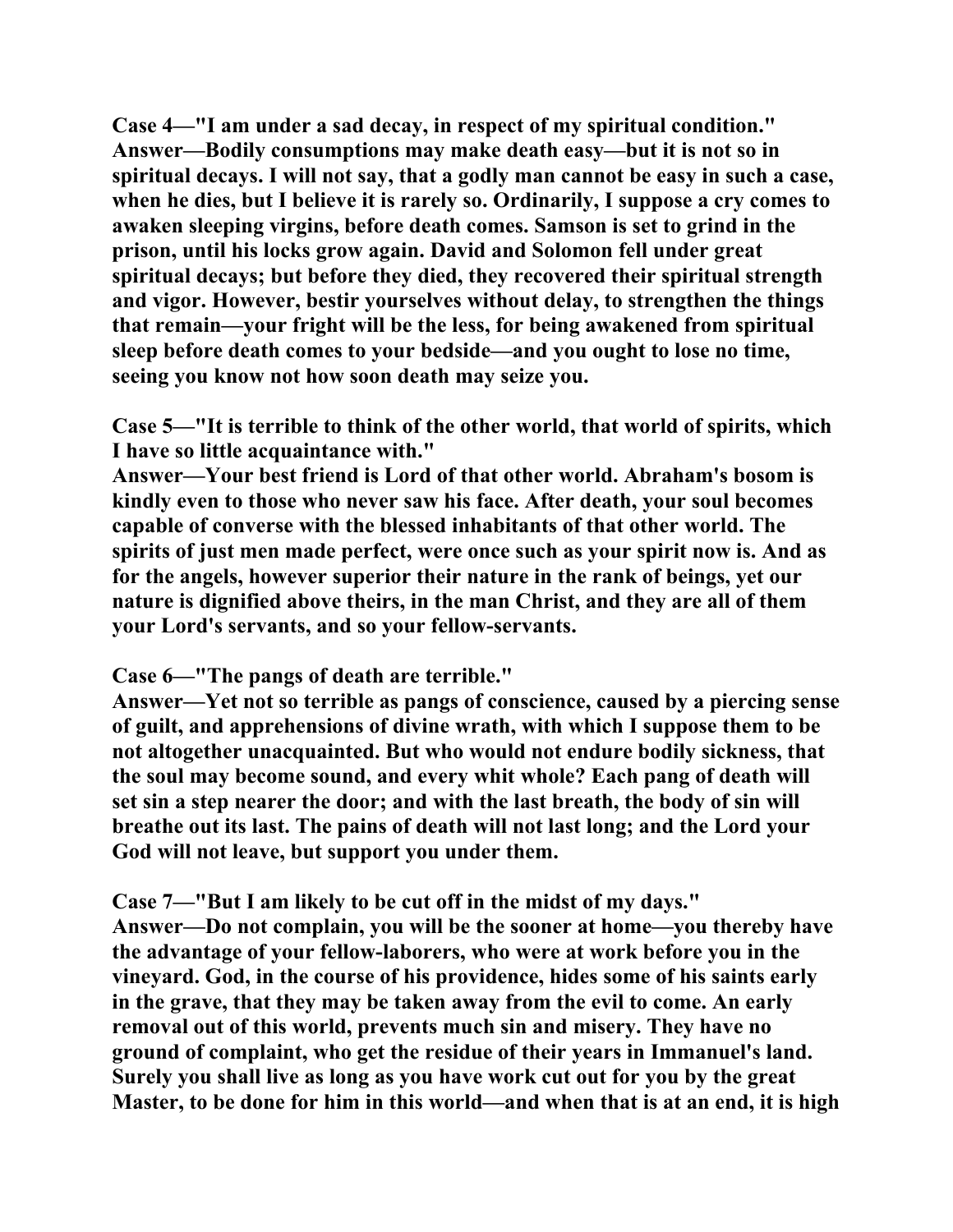**time to be gone.** 

**Case 8—"I am afraid of sudden death."** 

**Answer—You may indeed die so. Good Eli died suddenly, 1 Sam. 4:18. Yet death found him watching, ver. 13. "Watch, therefore, for you know not what hour the Lord does come," Matt. 24:42. But be not afraid, it is an inexpressible comfort, that death, come when it will, can never catch you out of Christ; and therefore can never seize you, as a jailor, to hurry you into the prison of hell. Sudden death may hasten and facilitate your passage to heaven, but can do you no prejudice.** 

**Case 9—"I am afraid it will be my lot to die lacking the exercise of reason." Answer—I make no question but a child of God, a true Christian, may die in this case. But what harm? There is no hazard in it, as to his eternal state—a disease at death may divest him of his reason, but not of his religion. When a man, going on a long voyage, has put his affairs in order, and put all his goods aboard, he himself may he carried on board the ship sleeping—all is safe with him, although he knows not where he is, until he awake in the ship. Even so the godly man, who dies in this case, may die uncomfortably, but not unsafely.** 

**Case 10—"I am naturally timorous, and the very thoughts of death are terrible to me."** 

**Answer—The less you think on death, the thoughts of it will be the more frightful—make it familiar to you by frequent meditations upon it, and you may thereby quiet your fears. Look at the white and bright side of the cloud take faith's view of the city that has foundations; so shall you see hope in your death. Be duly affected with the body of sin and death, the frequent interruptions of your communion with God, and with the glory which dwells on the other side of death—this will contribute much to remove slavish fear.**  *It is a pity that saints should be so fond of life* **as they often are—they ought to be always on good terms with death. When matters are duly considered, it might be well expected that every child of God, every regenerate man, should generously profess concerning this life, what Job did, chap. 7:16, "I loath it, I would not live always." In order to gain their hearts to this desirable temper, I offer the following additional considerations.** 

**I. Consider the SINFULNESS that attends life in this world. While you live here, you sin, and see others sinning. You breathe infectious air. You live in pest-house. Is it at all strange to loathe such a life?**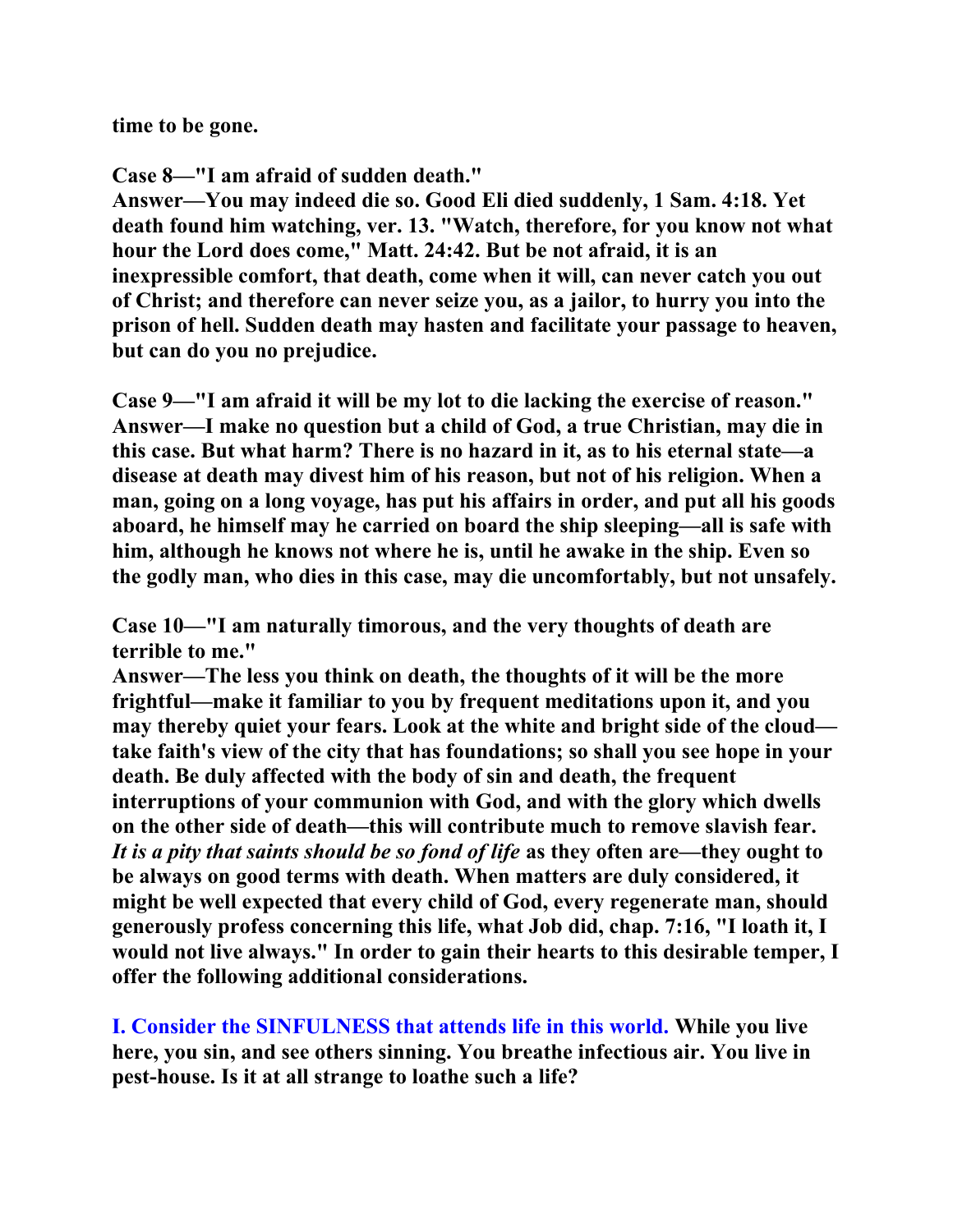**1. Your own plague sores are running on you. Does not the sin of your nature make you groan daily? Are you not sensible, that though the cure is begun, it is far from being perfected? Has not the leprosy got into the walls of the house, which cannot be removed without pulling it down? Is not your nature so vitiated, that no less than the separation of the soul from the body can root out the disease? Have you not your sores without, as well as your sickness within? Do you not leave marks of your pollution on whatever passes through your hands? Are not all your actions tainted and blemished with defects and imperfections? Who, then,** 

**should be much in love with life, but such whose sickness is their health, and who glory in their shame?** 

**2. The loathsome sores of others are always before your eyes, go where you will. The follies and wickedness of men are everywhere conspicuous, and make but an unpleasant scene. This sinful world is but an unsightly company, a disagreeable crowd, in which the most loathsome are the most numerous.** 

**3. Are not your own sores often breaking out again after healing? Frequent relapses may well cause us remit of our fondness for this life. To be ever struggling, and anon falling into the mire again, makes weary work. Do you never wish for cold death, thereby effectually to cool the heat of these lusts, which so often take fire again, even after a flood of godly sorrow has gone over them?** 

**4. Do not you sometimes infect others, and others infect you? There is no society in the world, in which every member of it does not sometimes lay a stumbling-block before the rest. The best carry about with them the tinder of a corrupt nature, which they cannot be rid of while they live, and which is liable to be kindled at all times, and in all places—yes, they are apt to inflame others, and become the occasions of sinning. Certainly these things are apt to embitter this life to the saints.** 

**II. Consider the MISERY and TROUBLES that attend it. Rest is desirable, but it is not to be found on this side of the grave. Worldly troubles attend all men in this life. This world is a sea of trouble, where one wave rolls upon another. They who fancy themselves beyond the reach of trouble, are**  mistaken—no state, no stage of life, is exempted from it. The *crowned head* is **surrounded by thorny cares.** *Honor* **many times paves the way to deep disgrace.** *Riches***, for the most part, are kept to the hurt of the owners. The fairest rose lacks not prickles; and the heaviest cross is sometimes wrapped up**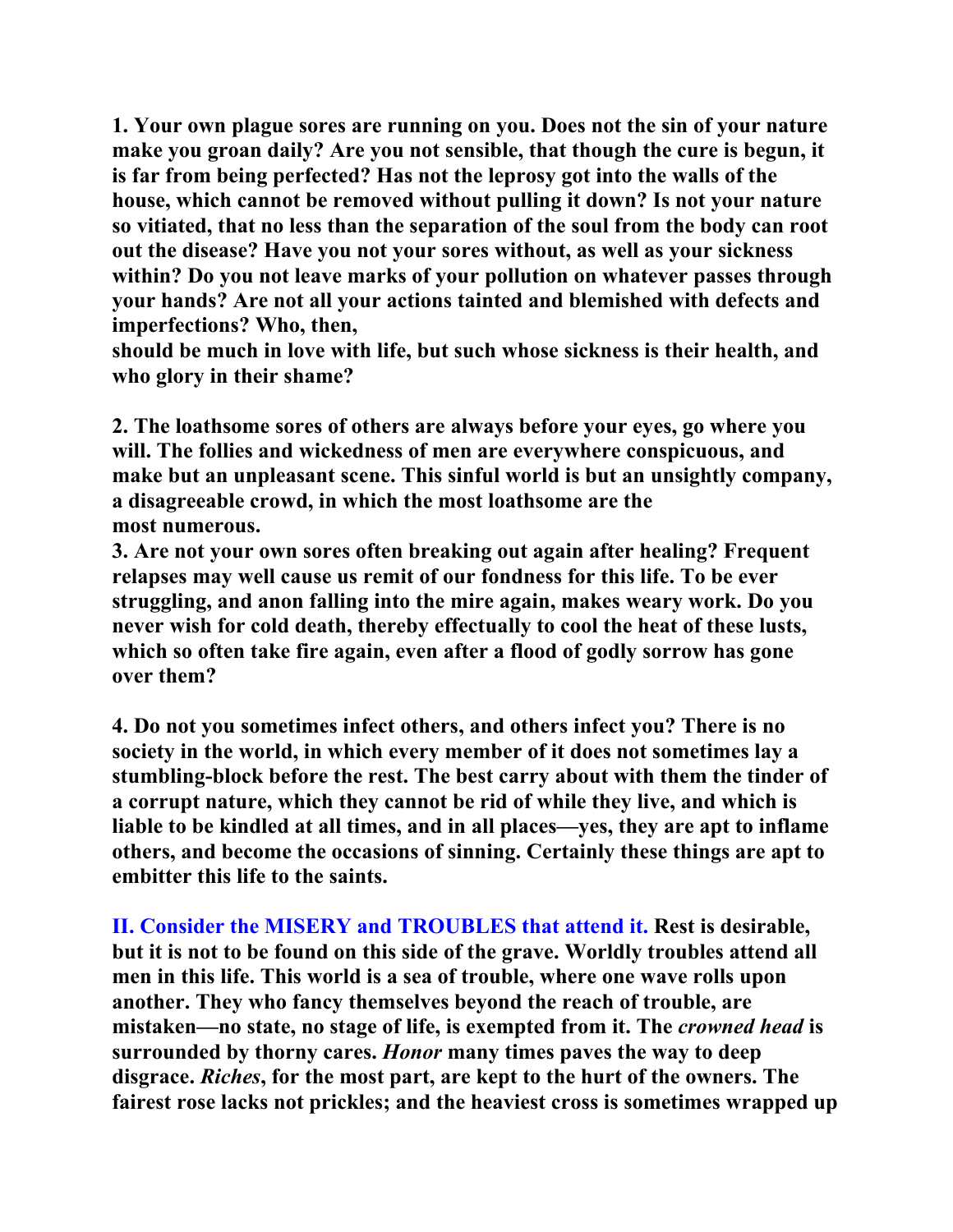**in the greatest earthly comfort.** 

*Spiritual troubles* **attend the saints in this life. They are like travelers journeying in a cloudy night, in which the moon sometimes breaks out from under one cloud, but quickly hides her head again under another—no wonder they long to be at their journey's end. The sudden alterations which the best frame of spirit is liable to, the perplexing doubts, confounding fears, shortlived joys, and long-running sorrows, which have a certain affinity with the present life, must needs create in the saints** *a desire to be with Christ, which is best of all.*

**III. Consider the great IMPERFECTIONS attending this life. While the soul is lodged in this cottage of clay, the necessities of the body are many—it is always craving. The mud walls must be repaired and patched up daily, until the clay cottage falls down for good and all. Eating, drinking, sleeping, and the like, are, in themselves, but base employments for a rational creature; and will be reputed such by the heaven-born soul. They are 'badges of imperfection', and, as such, unpleasant to the mind aspiring unto that life and immortality which is brought to light through the gospel; and would be very grievous, if this state of things were of long continuance.** 

**Does not the gracious** *soul* **often find itself yoked with the** *body***, as with a companion in travel, unable to keep pace with it? When the spirit is willing, the flesh is weak. When the soul would mount upward, the body is a clog upon it, and a stone tied to the foot of a bird attempting to fly. The truth is, O believer, your soul in this body is, at best, but like a diamond in a ring, where much of it is obscured; it is far sunk in the vile clay, until relieved by death.** 

**I conclude this subject with a few DIRECTIONS how to prepare for death, so that we may die comfortably. I speak not here of habitual preparation for death, which a true Christian, in virtue of his gracious state, never lacks, from the time he is born again, and united to Christ; but of actual preparation, or readiness in respect of his particular case, frame, and disposition of mind and spirit; the lack of which makes even a saint very unfit to die.** 

**First, Let it be your constant care to keep a clean conscience, "A conscience void of offence toward God, and toward man," Acts 24:16. Beware of a standing controversy between God and you, on the account of some iniquity regarded in the heart. When an honest man is about to leave his country, and not to return, he settles accounts with those he had dealings with, and lays**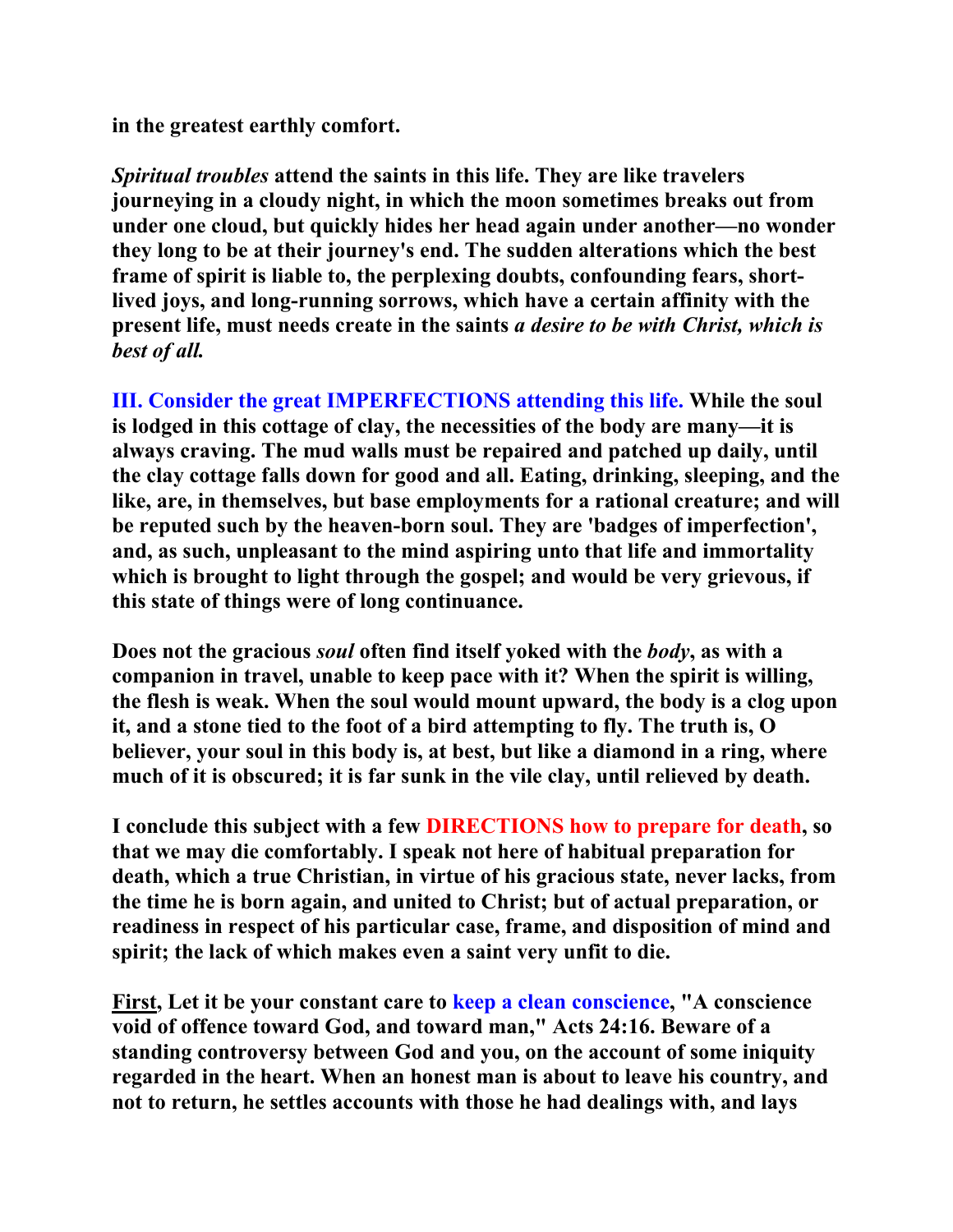**down methods for paying his debts in due time, lest he be reckoned a bankrupt, and arrested by an officer when he is going off. Guilt lying on the conscience, is a fountain of fears, and will readily sting severely, when death stares the criminal in the face. Hence it is, that many, even of God's children, when dying, wish passionately, and desire eagerly, that they may live to do what they ought to have done before that time.** 

**Therefore, walk closely with God; be diligent, strict, and exact in your course—beware of loose, careless, and irregular conversation; as you would not lay up for yourselves anguish and bitterness of spirit, in a dying hour. And because, through the infirmity cleaving to us, in our present state of imperfection, in many things we offend all, renew your repentance daily, and be ever washing in the Redeemer's blood. As long as you are in the world, you will need to wash your feet, John 13:10, that is, to make application of the blood of Christ anew, for purging your consciences from the guilt of daily miscarriages. Let death find you at the 'fountain'; and, if so, it will find you ready to answer at its call.** 

**Secondly, Be always watchful, waiting for your change, "like unto men that wait for their Lord—that when he comes and knocks, they may open unto him immediately," Luke 12:36. Beware of "slumbering and sleeping, while the bridegroom tarries." To be awakened out of spiritual slumber, by a surprising call to pass into another world, is a very frightful thing—but he who is daily waiting for the coming of his Lord, will comfortably receive the 'grim messenger', while he beholds him ushering in him, of whom he may confidently say, "This is my God, and I nave waited for him." The way to die comfortably, is, to die daily! Be often essaying, as it were, to die. Bring yourselves familiarly acquainted with death, by making many visits to the grave, in serious meditations upon it. This was Job's practice, chapter 27:13, 14, "I have made my bed in the darkness." Go and do likewise; and when death comes, you shall have nothing to do but to lie down. "I have said to corruption, You are my father—to the worm, You are my mother and my sister." You say so too; and you will be the fitter to go home to their house.** 

**Be frequently reflecting upon your conduct, and considering what course of life you wish to be found in, when death arrests you; and act accordingly. When you do the duties of your station in life, or are employed in acts of worship, think with yourselves, that, it may be, this is the last opportunity; and therefore do it as if you were never to do more of that kind. When you lie down at night, compose your spirits, as if you were not to awake until the**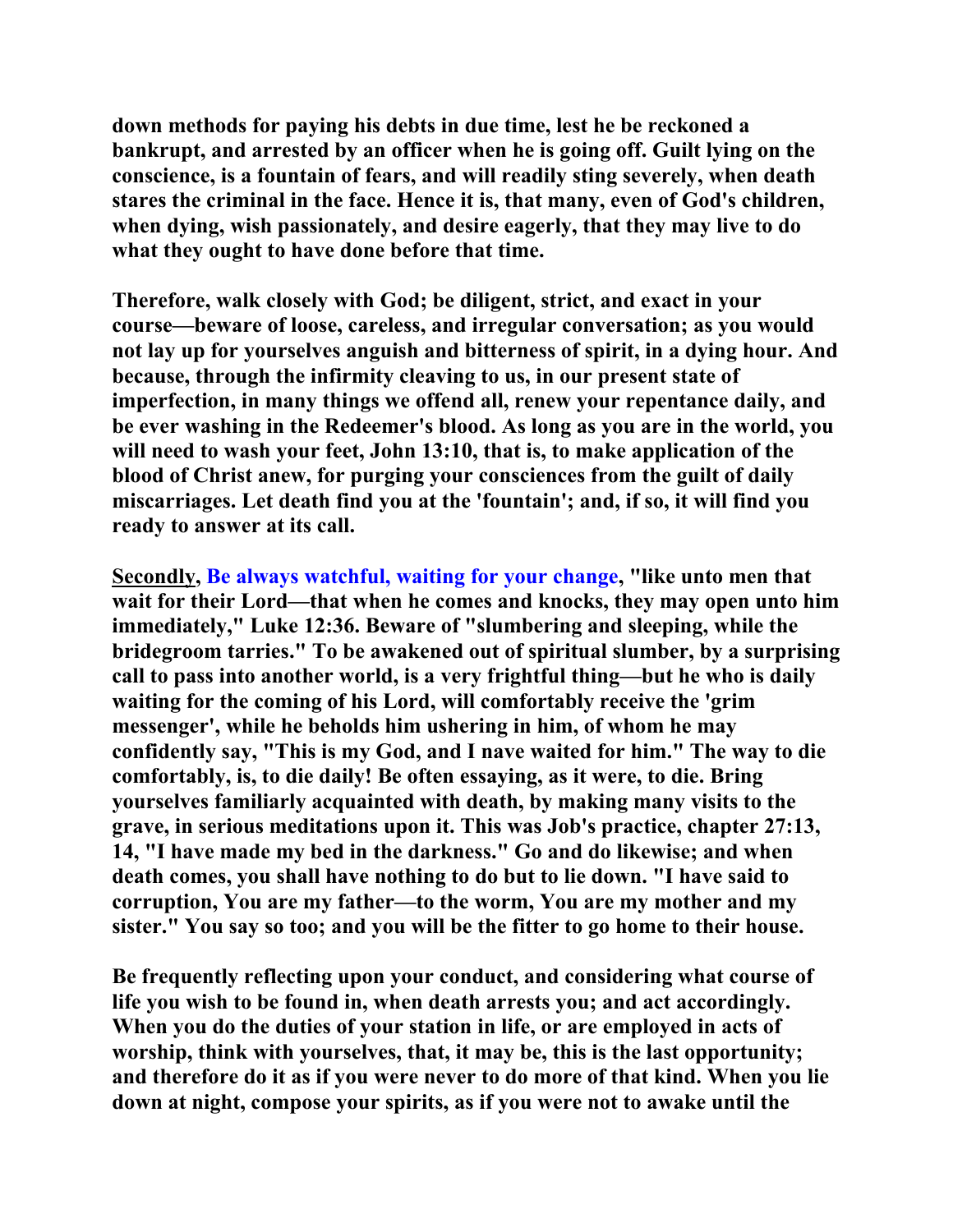**heavens be no more. And when you awake in the morning, consider that new day as your last; and live accordingly. Surely that night comes, of which you will never see the morning; or that morning, of which you will never see the night. But which of your mornings or nights will be such, you know not.** 

**Thirdly, Employ yourselves much in weaning your hearts from the world. The man who is making ready to go abroad, busies himself in taking leave of his friends. Let the mantle of earthly enjoyments hang loose about you; that it may be easily dropped, when death comes to carry you away into another world. Moderate your affections towards your lawful comforts of life—let not your hearts be too much taken with them. The traveler acts unwisely, who allows himself to be so allured with the 'conveniences of the inn' where he lodges, as to make his necessary departure from it grievous. Feed with fear, and walk through the world as pilgrims and strangers. Just as, when the corn is forsaking the ground, it is ready for the sickle; when the fruit is ripe, it falls off the tree easily; so, when a Christian's heart is truly weaned from the world, he is prepared for death, and it will be the more easy to him. A heart disengaged from the world is a heavenly one—we are ready for heaven when our heart is there before us, Matt. 6:21.** 

**Fourthly, Be diligent in gathering and laying up evidences of your title to heaven, for your support and comfort at the hour of death. The neglect thereof mars the joy and consolation which some Christians might otherwise have at their death. Therefore, examine yourselves frequently as to your spiritual state; that evidences which lie hid and unobserved, may be brought to light and taken notice of. And if you would manage this work successfully, make solemn, serious work of it. Set apart some time for it. And, after earnest prayer to God, through Jesus Christ, for the enlightening influences of his Holy Spirit, whereby you are enabled to understand his own word, and to discern his own work in your souls; examine yourselves before the tribunal of your own consciences, that you may judge yourselves, in this weighty matter.** 

**And, in the first place, let the marks of a regenerate state be fixed from the Lord's Word—have recourse to some particular text for that purpose; such as Prov. 8:17, "I love those who love me." Compare Luke 14:26, "If any man comes to me, and hates not his father, and mother, and wife, and children, and brethren, and sisters, yes, and his own life also, he cannot be my disciple." Psalm 119:6, "Then shall I not be ashamed, when I have respect unto all your commandments." Psalm 18:23, "I was also upright before him; and I kept myself from my iniquity." Compare Romans 7:22, 23, "For I delight in the**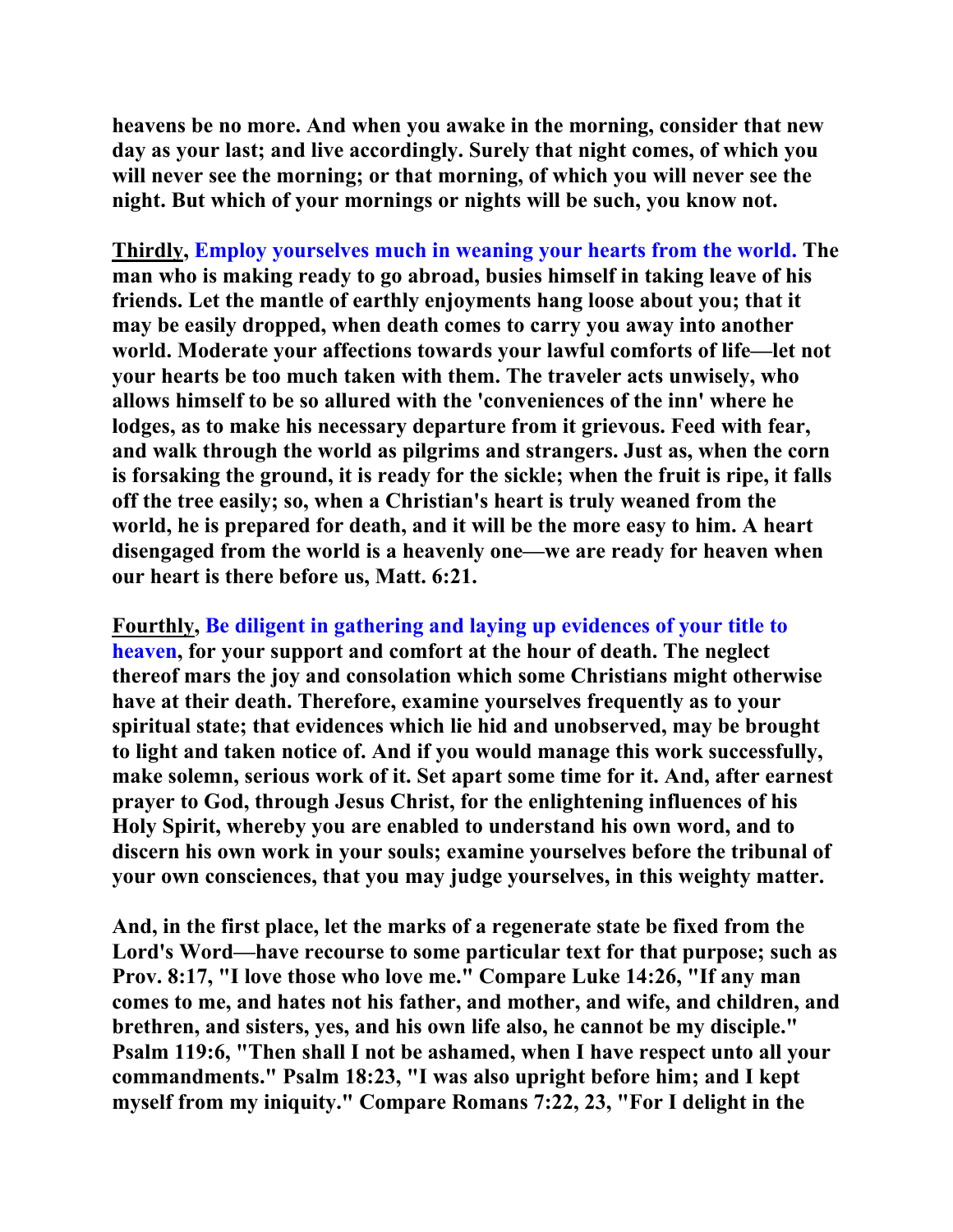**law of God, after the inward man—but I see another law in my members, warring against the law of my mind." 1 John 3:3, "Every man that has this hope in him, purifies himself, even as he is pure." Matt. 5:3, "Blessed are the poor in spirit—for theirs is the kingdom of heaven." Phil. 3:3, "For we are the circumcision, which worship," or serve "God in the Spirit, and rejoice in Christ Jesus, and have no confidence in the flesh."** 

**The sum of the evidence arising from these texts, lies here—a real Christian is one who loves God for himself, as well as for his benefits; and that with a supreme love, above all persons, and all things; he has an weighty and impartial regard to God's commands; he opposes and wrestles against that sin, which of all others most easily besets him; he approves and loves the holy law, even in that very point wherein it strikes against his own beloved lust; his hope of heaven engages him to the study of universal holiness; in which he aims at perfection, though he cannot reach it in this life; he serves the Lord, not only in acts of worship, but in the whole of his conversation; and as to both, is spiritual in the principle, motives, aims, and ends of his service; yet he sees nothing in himself to trust to, before the Lord; Christ and his fullness are the stay of his soul; his confidence is cut off from all that is not Christ, or in Christ, in point of justification or acceptance with God, and in point of sanctification too. Everyone, in whom these characters are found, has a title to heaven, according to the word. It is convenient and profitable to mark such texts, for this special use, as they occur, while you read the Scriptures, or hear sermons.** 

**The marks of a regenerate state thus fixed, in the next place impartially search and try your own hearts thereby, as in the sight of God, with dependence on him for spiritual discernment, that you may know whether they be in you or not. When you find them, form the conclusion deliberately and distinctly; namely, that therefore you are regenerated, and have a title to heaven. Thus you may gather evidences. But be sure to have recourse to God in Christ, by earnest prayer, for the testimony of the Spirit, whose office it is to "bear witness with our spirit, that we are the children of God," Rom. 8:16.** 

**Moreover, carefully observe the course and method of providence towards you; and likewise, how your soul is affected under the same, in the various steps thereof—compare both with Scripture doctrines, promises, threatenings, and examples—so shall you perceive if the Lord deals with you as he usually does unto those that love his name, and if you are going forth by the footsteps of the flock. This may afford you comfortable evidence. Walk tenderly and**